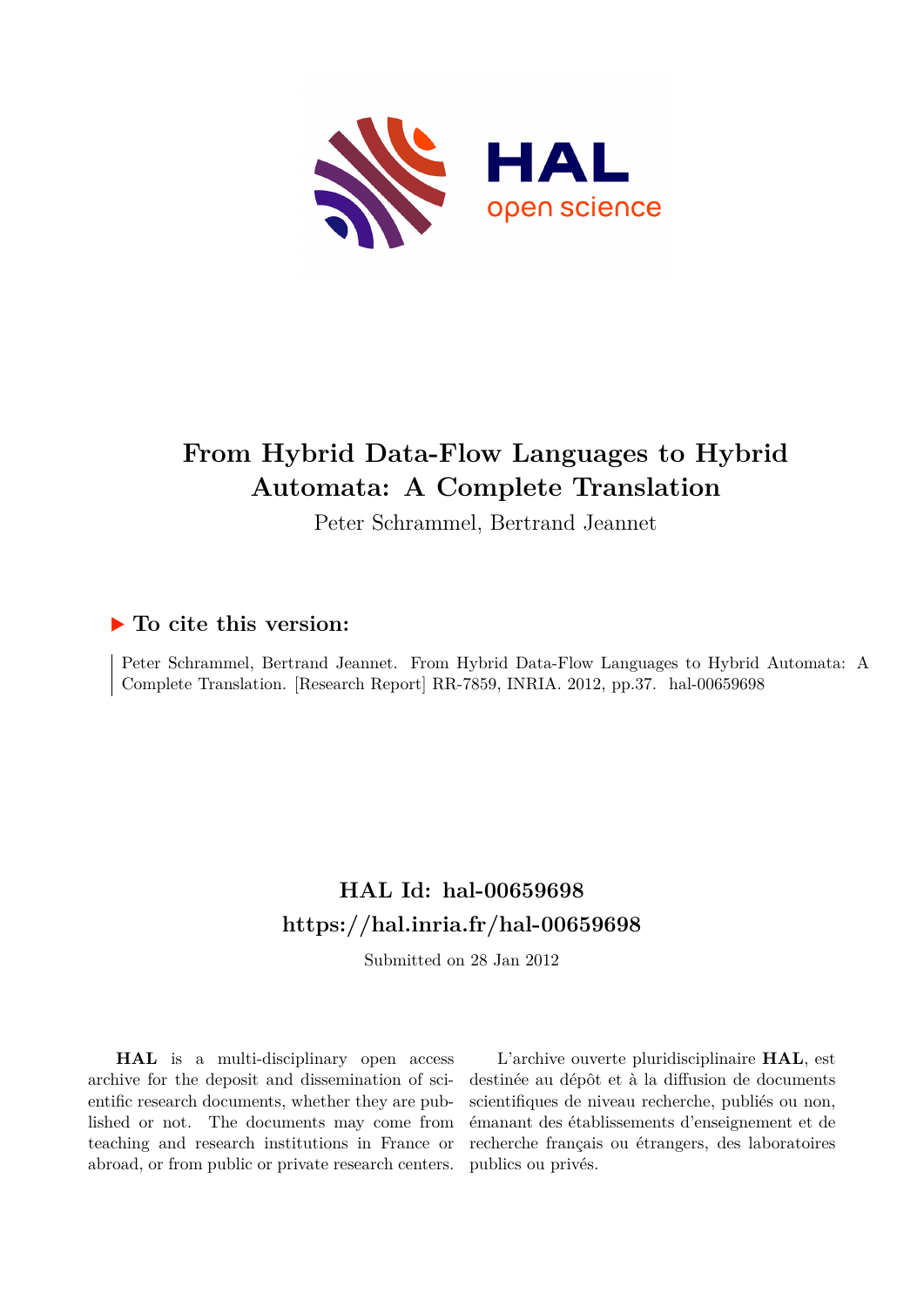# **From Hybrid Data-Flow Languages to Hybrid Automata: A Complete Translation**

**Peter Schrammel, Bertrand Jeannet**

**RESEARCH REPORT N° 7859** Jan 2012 Project-Teams POP ART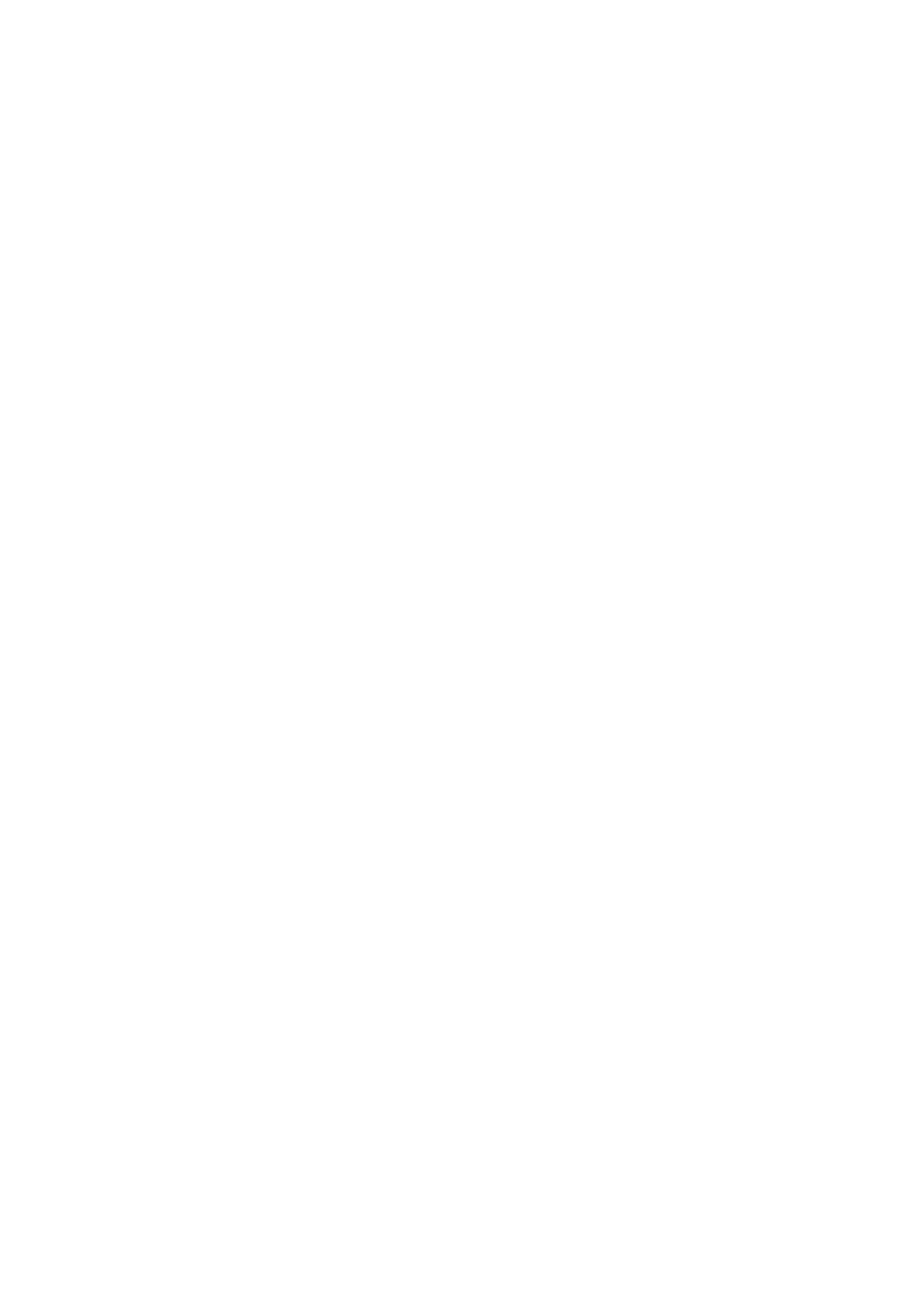

# From Hybrid Data-Flow Languages to Hybrid Automata: A Complete Translation

Peter Schrammel\*, Bertrand Jeannet

Project-Teams POP ART

Research Report n° 7859 — Jan 2012 — 37 pages

Abstract: Hybrid systems are used to model embedded computing systems interacting with their physical environment. There is a conceptual mismatch between high-level hybrid system languages like Simulink, which are used for simulation, and hybrid automata, the most suitable representation for safety verification. Indeed, in simulation languages the interaction between discrete and continuous execution steps is specified using the concept of zero-crossings, whereas hybrid automata exploit the notion of staying conditions. We describe a translation from a hybrid data-flow language to logico-numerical hybrid automata that treats this issue in detail. We examine various zero-crossing semantics, propose a sound translation, and discuss to which extent the original semantics is preserved.

Key-words: Hybrid Systems, Verification, Data-Flow Languages, Hybrid Automata, Static Analysis.

<sup>⋆</sup> This work was supported by the Inria large-scale initiative Synchronics and the ANR project VEDECY.

#### **RESEARCH CENTRE GRENOBLE – RHÔNE-ALPES**

Inovallée 655 avenue de l'Europe Montbonnot 38334 Saint Ismier Cedex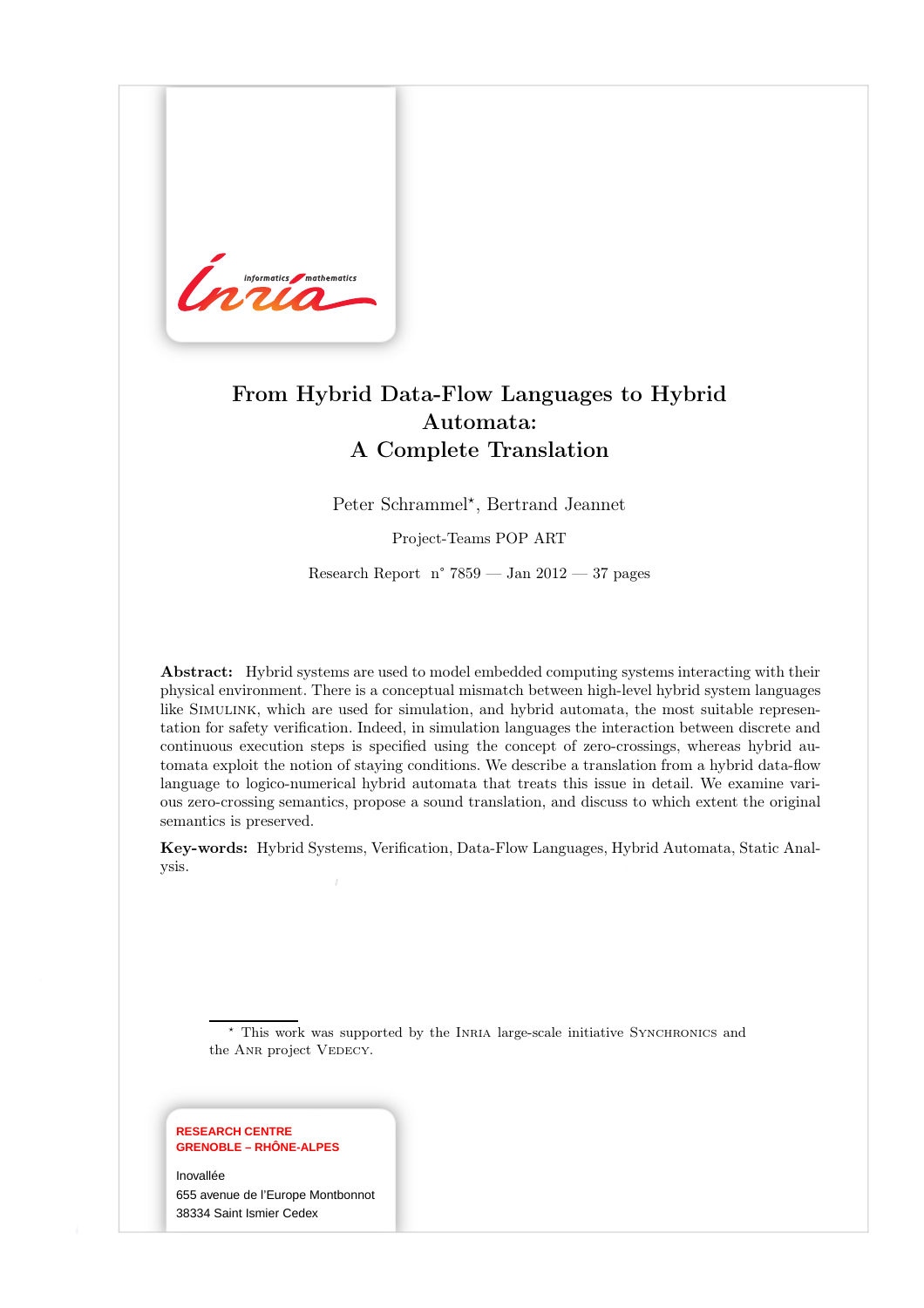# Des langage flot de données hybrides vers les automates hybrides : une traduction complète

Résumé : Des système hybrides sont utilisés pour la modélisation des systèmes embarqués, qui interagissent avec leur environnement physique. Il y a une divergence de conception entre les langages de haut niveau utilisés pour la simulation et les automates hybrides appropriés à la vérification des propriété des sûreté. Au fait dans les langage des simulation l´interaction entre des pas d´éxécution discrets et continus est spécifiée par des zero-crossings, tandis que les automates hybrides exploitent la notion des staying conditions. Nous décrivons une traduction d´un langage hybride flot de données vers des automates hybrides logico-numériques qui développe ce point soigneusement. On présente plusieurs sémantiques des zero-crossings, on propose une traduction correcte et on discute à quel degré la sémantique originale est maintenue.

Mots-clés : systèmes hybrides, vérification, langages flot de données, automates hybrides, analyse statique.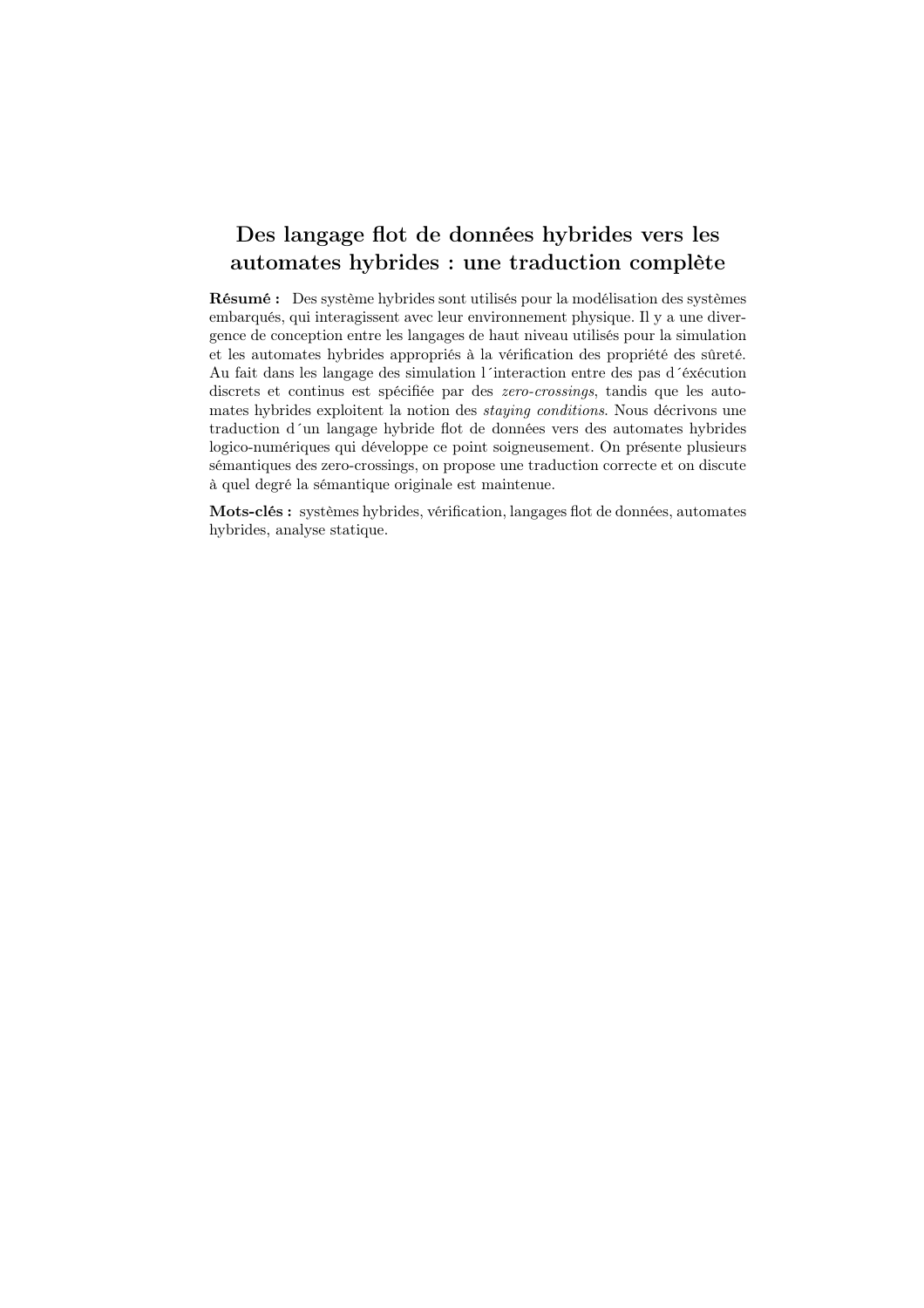# 1 Introduction

The motivation of this paper is the *verification of safety properties* of hybrid systems, like, for example, safety-critical controllers interacting with their physical environment as found in modern transport systems. The verification of such properties amounts to checking whether the reachable state space stays within the invariant specified by the property.

Specifying hybrid systems. Languages like  $SIMULINK<sup>1</sup>$ , MODELICA<sup>2</sup>, and ZELUS [1] have been developed to support the modelling, implementation and simulation of hybrid systems. They offer features like modularity, hierarchy and a data-flow or equational syntax.

Simulink for example uses a data-flow-based description of the behavior of continuous- and discrete-time variables; STATEFLOW adds the ability of automatabased specifications of the discrete-time behavior. Zelus extends the synchronous, data-flow programming language LUCID SYNCHRONE [2] with differential equations. In these languages, discrete execution steps that interrupt the continuoustime evolution are triggered by the activation of zero-crossings.<sup>3</sup> Roughly speaking, a zero-crossing is an event occurring during the integration of an ordinary differential equation (ODE)  $\dot{x}(t) = f(x(t), u(t))$ , when some expression  $z(x(t))$ changes sign from negative to positive. A zero-crossing may also be triggered by a discrete execution step as in Simulink. All these data-flow languages are primarily designed for simulation, hence their semantics is mostly deterministic.

On the other hand, the concept of hybrid automata [3–5] was developed for the verification of hybrid systems. They are lower-level representations of hybrid systems with a non-deterministic semantics by default, and in which continuoustime evolution is governed by staying conditions, usually referred to as location invariants.

Hence, there is a conceptual mismatch between high-level hybrid system languages and hybrid automata. The main differences between simulation and verification formalisms can be summarized as follows:

- equation-based versus automata-based
- continuous modes implicitly encoded in Boolean variables versus their explicit encoding with locations
- discrete transitions triggered by zero-crossings versus combinations of staying conditions and guards
- deterministic, open systems with inputs versus non-deterministic, closed systems.

Our primary goal is to formalize the translation from a hybrid data-flow formalism to hybrid automata, and in particular to focus on the translation of zero-crossings. However, a secondary aspect we have in mind is that we want to address hybrid systems specified as the composition of a discrete controller

<sup>1</sup> http://www.mathworks.com

<sup>2</sup> http://www.modelica.org

<sup>&</sup>lt;sup>3</sup> STATEFLOW also allows to trigger discrete jumps by ordinary guards that are not interpreted as zero-crossings.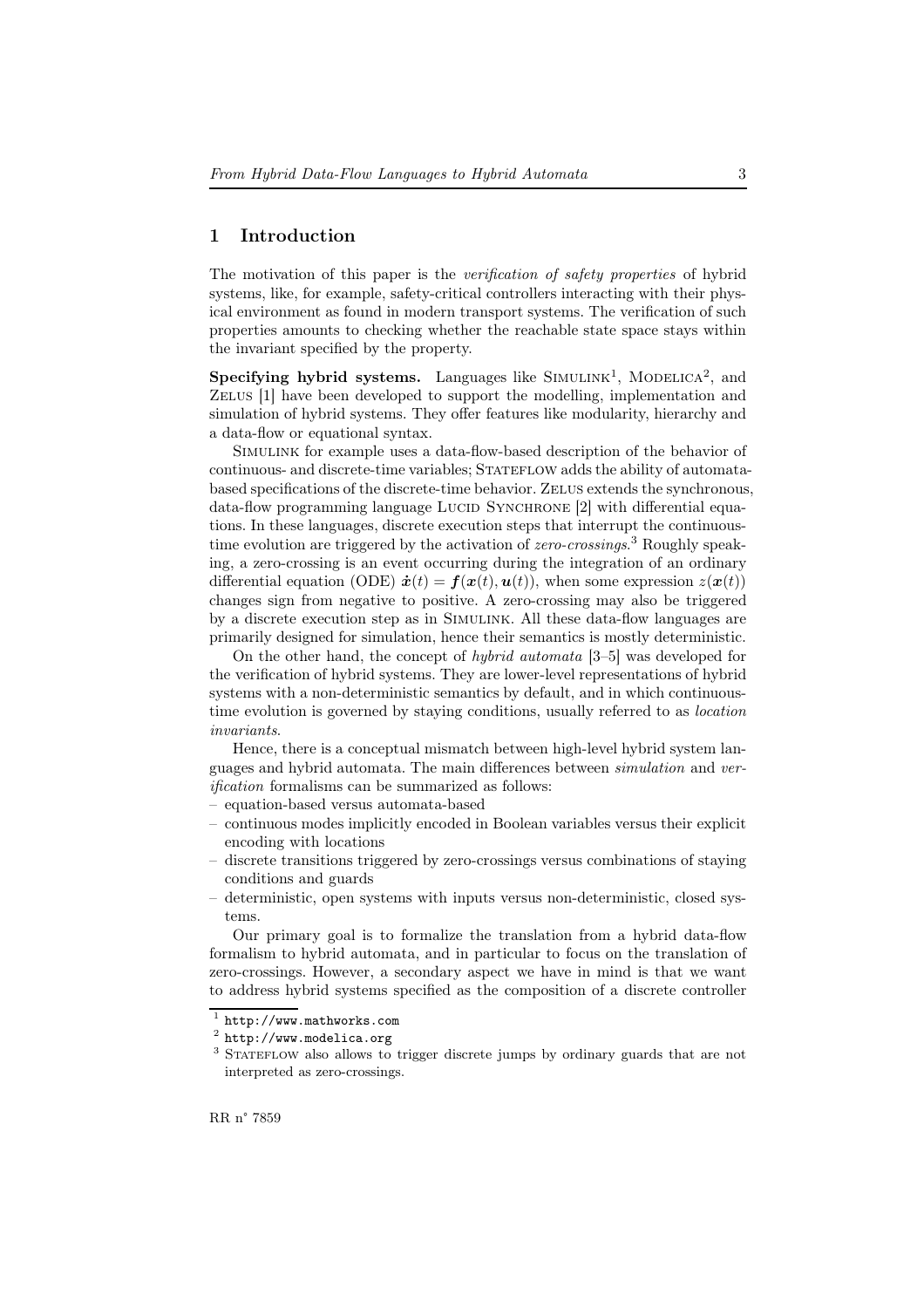and its physical environment. This means that the discrete part of the system's state space might be complex, and defined by Boolean and numerical variables (counters, thresholds, etc. manipulated by the controller). The consequence is that we want to translate the data-flow input language to logico-numerical hybrid automata, that can manipulate symbolically discrete variables, in addition to continuous variables governed by differential equations. Such automata allow a compact representation by not requiring the enumeration of the discrete state space.

Verifying hybrid systems. There is a vast literature on hybrid system verification based on hybrid automata. Here, we cite only some selected methods, that can be classified as follows:

Bounded-time analysis methods analyse systems up to some time horizon. Systems with linear or non-linear dynamics require a time discretization: either a so-called flow-pipe (a set of convex sets over-approximating the possible trajectories) is constructed by set integration [6–8], or the discretized system is saturated by constraint propagation techniques [9, 10].

Unbounded-time methods are more challenging, because unbounded time raises a termination issue. [11] analyzes systems with *piecewise constant dynam*ics with convex polyhedra and solves the termination issue by the use of widening [12]. [13] extends this approach, by considering the verification of hybrid systems with a large discrete state space and by combining symbolically properties on Boolean and numerical variables within the abstract interpretation framework. Recently a method exploiting max-strategy iteration on template polyhedra was proposed in [14].

Contributions. Our contributions can be summarized as follows:

- 1. We present the general principles behind the translation of a simple, yet complete hybrid data-flow language that serves as a low-level formalism for languages such as SIMULINK or ZELUS, to *logico-numerical hybrid automata*, i.e. an extension of classical hybrid automata by Boolean variables. This extension prepares us w.r.t. the verification of programs with a large Boolean state space.
- 2. We discuss the various zero-crossing semantics that appear in the source simulation language. We propose sound translations to hybrid automata, and we investigate the extent to which these translations preserve the original semantics.

Related work. Recent articles that describe translations of hybrid system languages, like SIMULINK/STATEFLOW, to hybrid automata only treat a subset of the ways in which discrete transitions may be activated. A translation of a subset of the SIMULINK/STATEFLOW language to hybrid automata is proposed in [15] for the purpose of verification. They handle STATEFLOW diagrams of which the translation is rather straightforward, but they do not handle proper zero-crossings. Another translation of a subset of Simulink/Stateflow to hybrid automata with the goal of improving simulation coverage is presented in [16], but they only consider deterministic models, and similarly they do not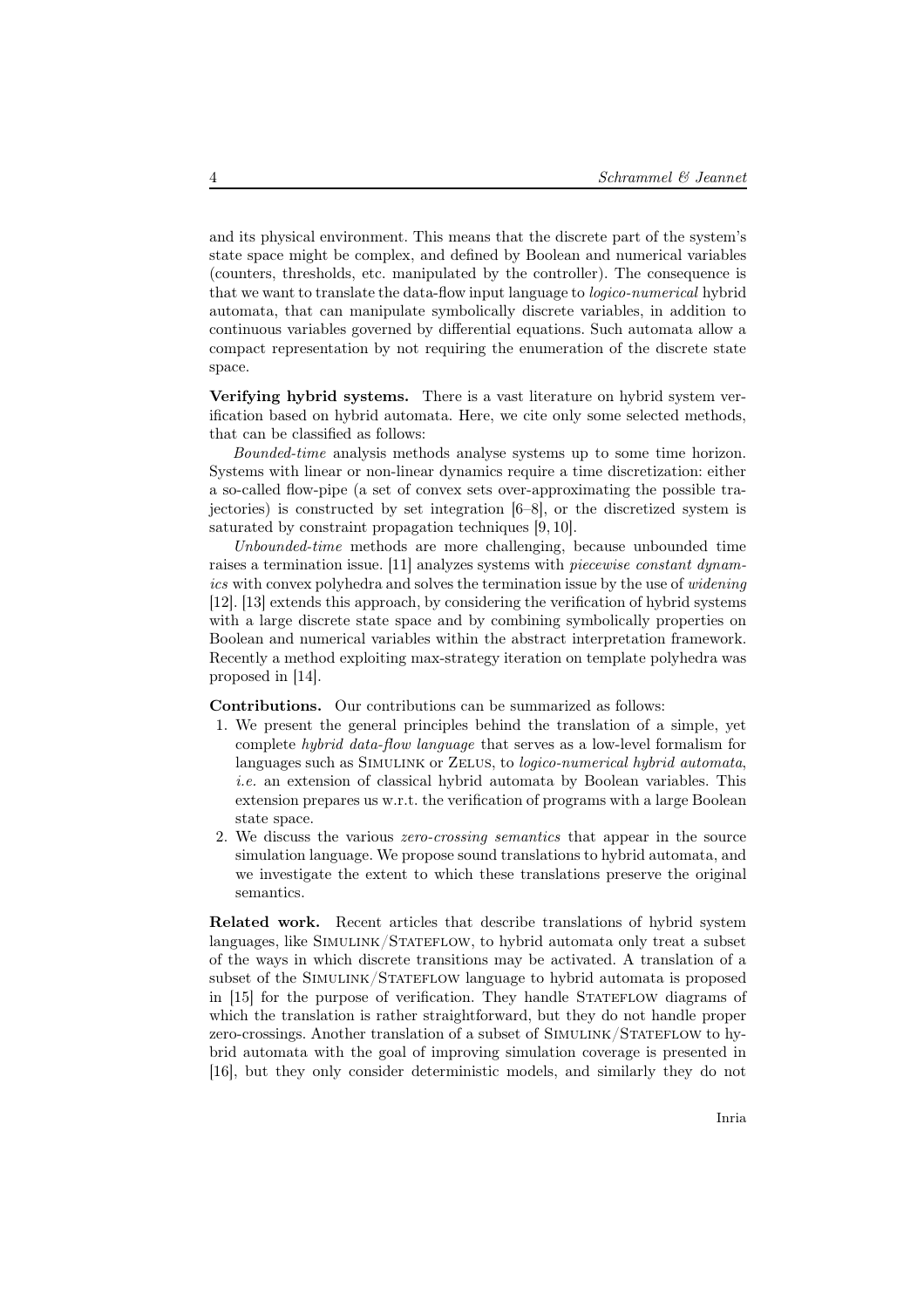handle zero-crossings. The tool HYLINK [17], which performs a translation of SIMULINK/STATEFLOW models to hybrid automata, targets the applications of verification and controller synthesis. It is restricted to more or less the same subset as [15]. They introduce blocks for specifying non-deterministic inputs as required by verification methods. A formal definition of the translation is ongoing work. The translation of discrete-time SIMULINK models with periodic triggers to Lustre is presented in [18]. The inverse of what we are doing, namely the embedding of hybrid automata in a hybrid system language (here Scicos), is the goal of [19].

Organisation of the article. §§2 and 3 introduce the hybrid data-flow formalism and logico-numerical hybrid automata respectively. §§4 to 7 describe our contributions. After discussing the results in §8 we conclude in §9.

# 2 Hybrid Data-flow Model

Simulink and Zelus are full programming languages with constructs for modularity. In order to abstract from such constructs, we present here a lower-level data-flow formalism that will serve as the generic input language for the translation.

As this formalism is dedicated not only to simulation, but also serves as a specification language, we use the notion of *inputs* constrained by an *assertion* as in Lustre [20]. This allows us to give a semantics to the components of a more general system. Simulation can still be performed by connecting a component with inputs to an input generator, see for instance [21] for the simulation of discrete synchronous systems.

Notations. We will use the following notations:

|                            | $s=(b,x)$ : state variable vector, with b discrete (Boolean and                                  |
|----------------------------|--------------------------------------------------------------------------------------------------|
|                            | numerical) and $x$ continuous numerical subvectors,                                              |
|                            | e.g. $((b_1, b_2, n_1), x_1, x_2, x_3) \in (\mathbb{B}^2 \times \mathbb{Z}) \times \mathbb{R}^3$ |
| i                          | : input variable vector, e.g. $(\beta_1, \xi_1, \xi_2) \in \mathbb{B} \times \mathbb{R}^2$       |
|                            | $e(s, i)$ : an arithmetic expression without test, e.g. $n+2x+\xi$                               |
|                            | $up(e(\mathbf{s},\mathbf{i}))$ : a zero-crossing, e.g. $up(x+\xi-n)$                             |
| $\varphi^Z(\bm{s},\bm{i})$ | : a logical combination of zero-crossings, e.g. $up(z_1) \wedge \neg up(z_2) \vee$               |
|                            | $up(z_3)$                                                                                        |
| $\phi(\mathbf{b})$         | : a Boolean expression over discrete state variables                                             |
| $\varPhi(\bm{s},\bm{i})$   | : an arbitrary expression without zero-crossings                                                 |

Program model. A hybrid data-flow program is defined by:

$$
\left\{ \begin{aligned} \mathcal{I}(s) \\ \mathcal{A}(s,i) \wedge \left\{ \begin{aligned} \dot{\bm{x}} &= f^c(s,i) \\ s' &= f^d(s,i) \end{aligned} \right. \end{aligned} \right.
$$

where the predicate  $\mathcal{I}(s)$  defines the initial states, the predicate  $\mathcal{A}(s, i)$  is the global *assertion* constraining the inputs, the continuous flow equations  $\dot{x}$  =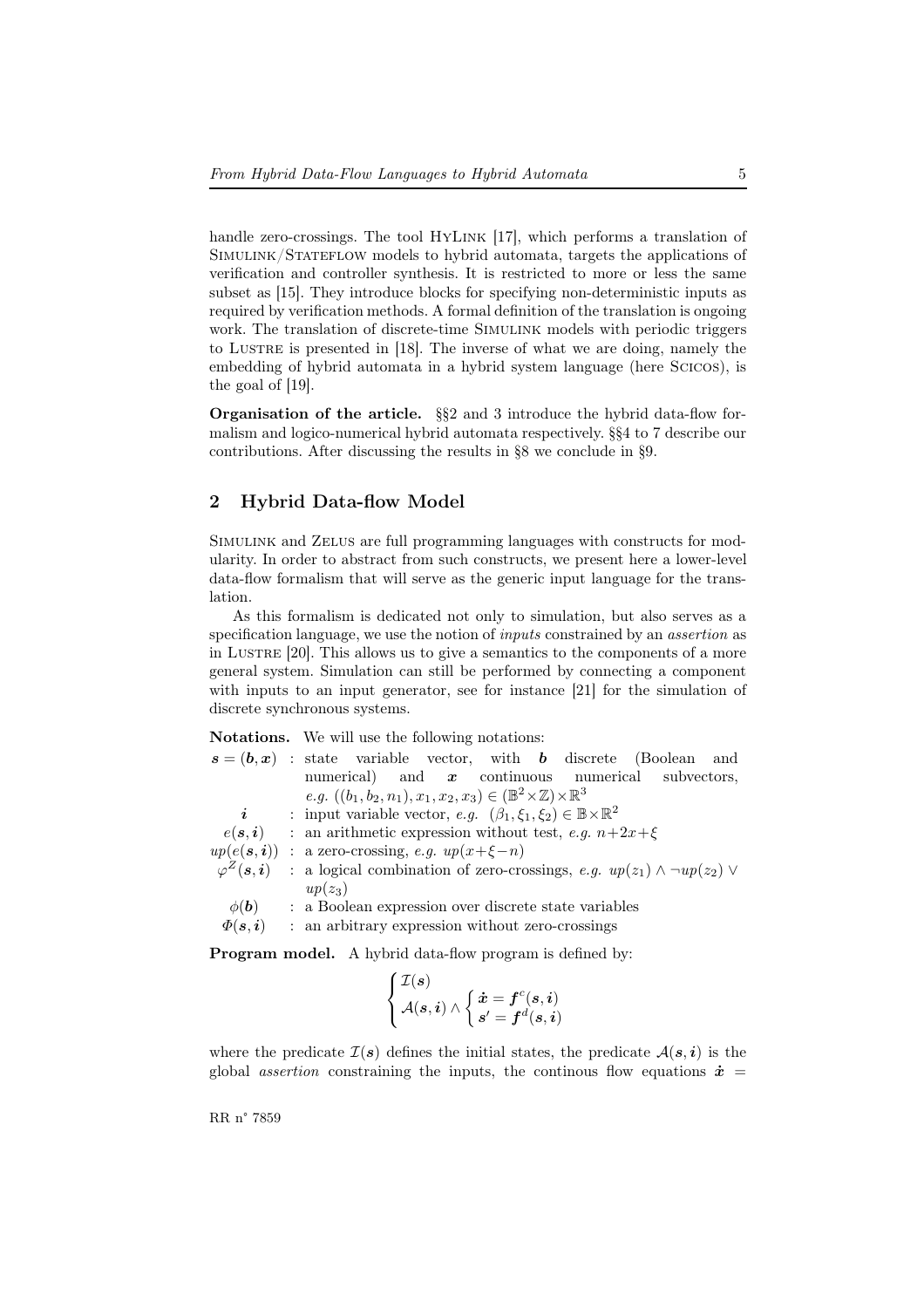$f^{c}(s, i)$  and the discrete transition functions  $s' = f^{d}(s, i)$  are of the form:

$$
\boldsymbol{\dot{x}} = \left\{ \begin{matrix} \ldots \\ \boldsymbol{e}_l(s,i) \text{ if } \phi_l(\boldsymbol{b}) \\ \ldots \end{matrix} \right. \qquad \boldsymbol{s}' = \left\{ \begin{matrix} \boldsymbol{\dot{\phi}}_j(s,i) \text{ if } \varphi_j^Z(s,i) \\ \ldots \end{matrix} \right.
$$

We assume that the conditions  $\phi_l$  define a partition of the discrete state space, and that  $\forall s \exists i : A(s, i)$  (i.e. the assertion does not constrain the state-space).

Although hybrid system languages often include explicit automata representations, for uniformity of presentation we assume that they have first been transformed into data-flow equations, see [22] for instance.

```
let node main xi eps = (n, x) where
  assert 0<=xi and xi<=30 and
         -0.1 <= eps and eps <= 0.1;
  der x = if on then xi-x+22 else xi-xinit xi and
  on = (xi \le 19) ->
         true every up(18-x+eps)
       | false every up(x-20) and
 n = 0 -> (last n)+1 every up(18-x+eps) and
  stop = false -> true every up(n-10)
```
### Fig. 1: Thermostat (Example 1): Zelus thermostat

$$
\mathcal{I}(on, stop, n, x) = \neg stop \land n = 0 \land 0 \leq x \leq 30 \land
$$
  
\n
$$
(x \leq 19 \land on \lor x > 19 \land \neg on)
$$
  
\n
$$
\mathcal{A}((on, stop, n, x), (\xi, \epsilon)) = 0 \leq \xi \leq 30 \land -0.1 \leq \epsilon \leq 0.1
$$
  
\n
$$
\dot{x} = \begin{cases} \xi - x + 22 & \text{if } on \\ \xi - x & \text{if } \neg on \end{cases}
$$
  
\n
$$
(on', stop', n', x') = \begin{cases} (\text{ff}, stop, n, x) & \text{if } up(x - 20) \\ (\text{tt}, stop, n + 1, x) & \text{if } up(18 - x + \epsilon) \\ (on, \text{tt}, n, x) & \text{if } up(n - 10) \end{cases}
$$

Fig. 2: Thermostat (Example 1): Intermediate data-flow model

Example 1. Fig. 1 shows a variant of the classical thermostat example. The input xi represents the external temperature, the input eps models the inaccuracy of the temperature  $sensor<sup>4</sup>$ , the continuous state variable x is the room temperature, the discrete Boolean state variable on indicates the state of the heating system, and the discrete integer state variable n counts the number of times the

<sup>&</sup>lt;sup>4</sup> We do not use eps in the expression  $up(x-20)$ , in order to show an example of a deterministic zero-crossing.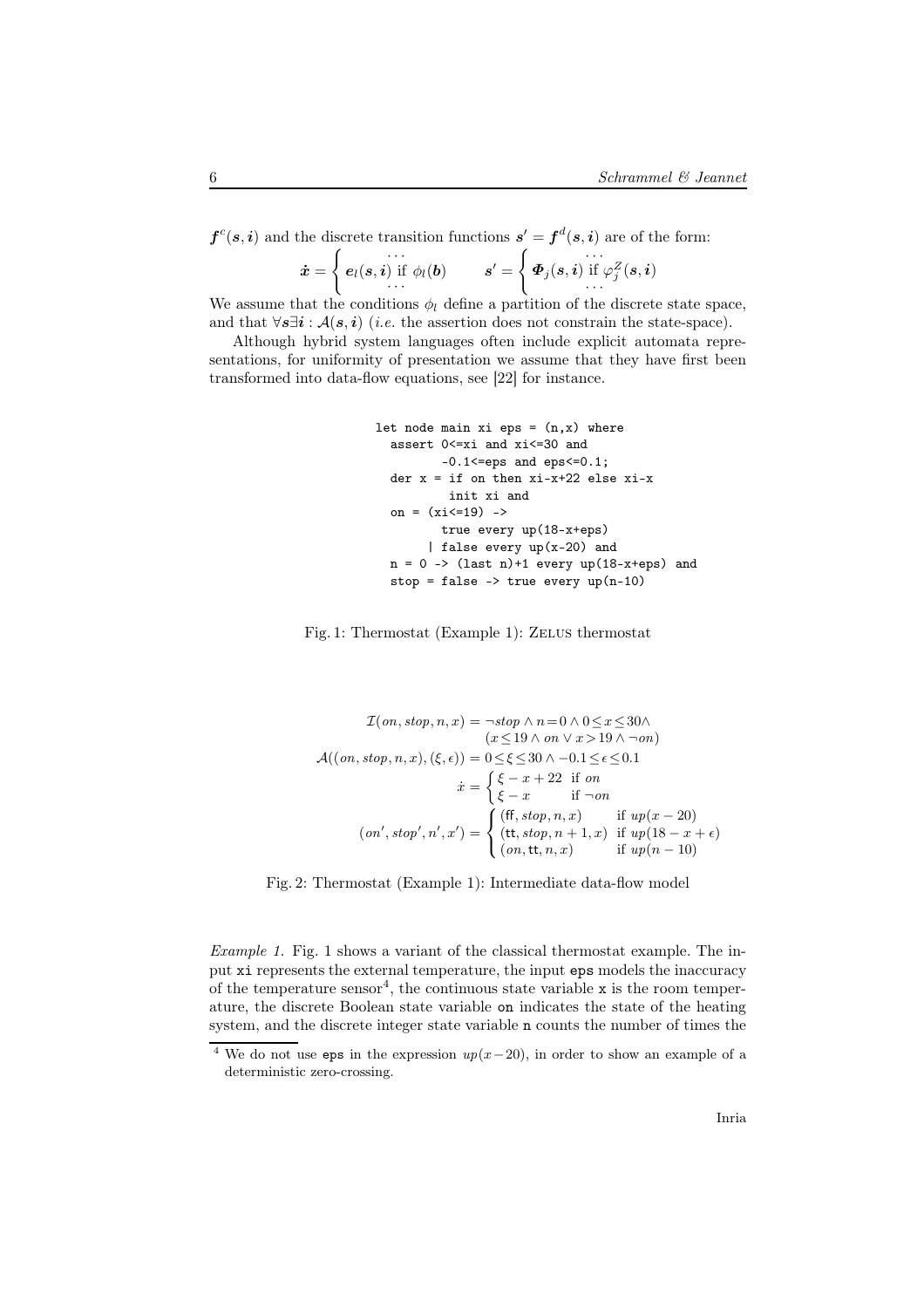

Fig. 3: Thermostat (Example 1): Partitioned data-flow model



Fig. 4: Thermostat (Example 1): Resulting Hybrid Automaton, with  $q$  a state Boolean variable introduced by the translation

temperature goes from below to above 18 degrees (modulo the uncertainty). At last, the state variable stop becomes true when "n reaches 10 from below".

Fig. 2 shows its translation to our intermediate formalism. Observe that this translation factorizes the evolution of discrete variables according to the zerocrossing conditions.

Semantics of zero-crossings. A zero-crossing is an expression of the form  $up(z)$  that becomes true when the sign of  $z(s, i)$ , an arithmetic expression without tests, switches from negative to positive during an execution. Instead of just a valuation of variables of the form  $(s_k, i_k)$  zero-crossings are interpreted on an execution fragment of the form  $(s_{k-1}, i_{k-1}) \rightarrow (s_k, i_k)$ , *i.e.* two consecutive configurations of an execution trace. We will use the notation  $(s_{k-1}, i_{k-1}, s_k, i_k)$  for short. Several interpretations are possible which are discussed in §4. For now, we arbitrarily select the so-called "contact" semantics, formally defined as:

$$
(\mathbf{s}_{k-1}, \mathbf{i}_{k-1}, \mathbf{s}_k, \mathbf{i}_k) \models up(z(\mathbf{s}, \mathbf{i})) \text{ iff } \begin{cases} z(\mathbf{s}_{k-1}, \mathbf{i}_{k-1}) < 0 \\ z(\mathbf{s}_k, \mathbf{i}_k) \ge 0 \end{cases} (1)
$$

In other words, a zero-crossing  $up(z)$  is activated (and taken into account for computing the next step  $k+1$ ) if the expression z was strictly negative in the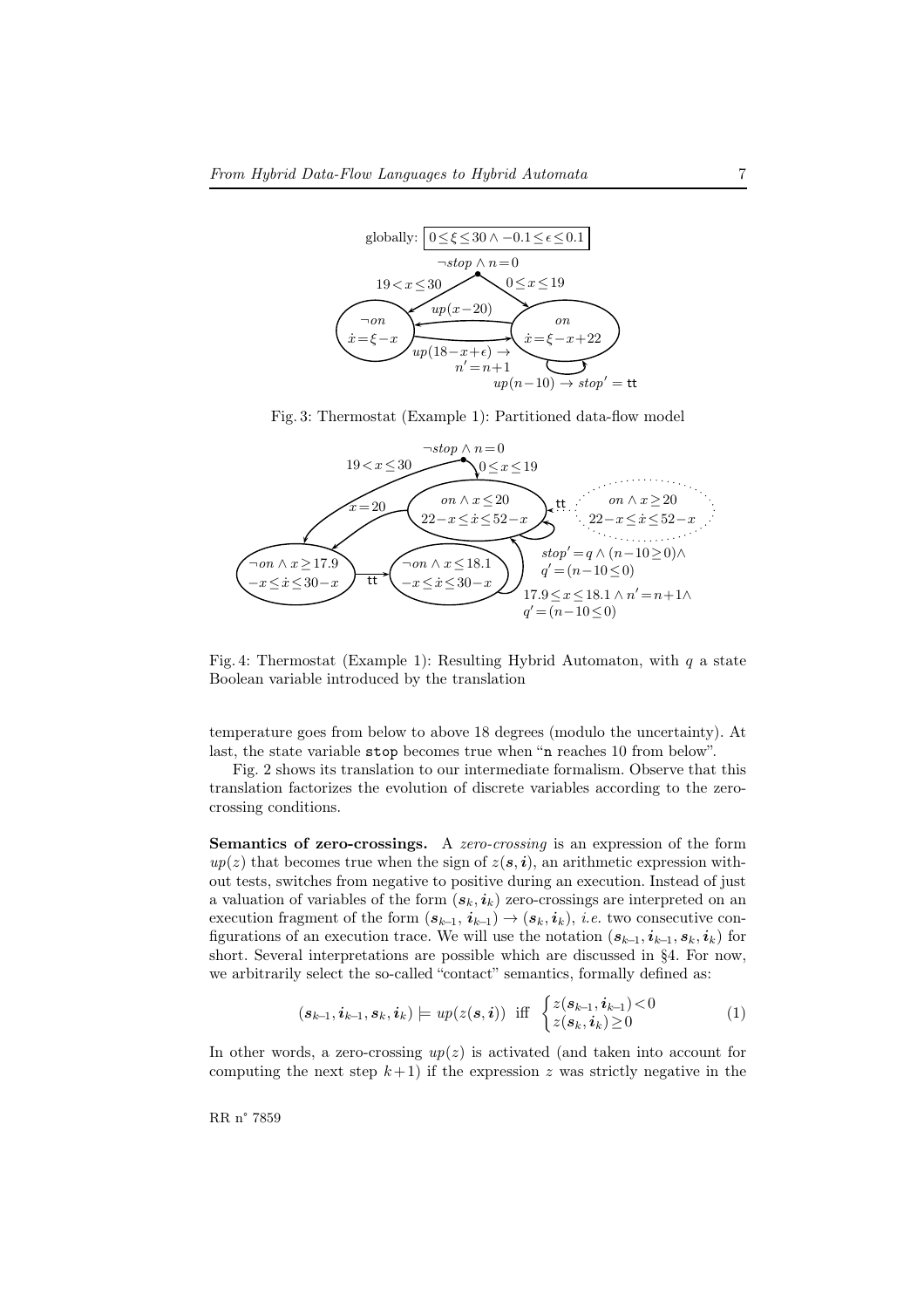previous step k−1 and evaluates to some positive value or zero in the current step k.

A conjunction  $\varphi^Z(s, \mathbf{i}) = \bigwedge_p up(z_p(\mathbf{s}, \mathbf{i}))$  is activated if for all p,  $up(z_p(\mathbf{s}, \mathbf{i}))$ is activated in the same step.

Semantics. We define a trace semantics based on an ideal discretization of the continuous equations, following [1]. This semantics uses the theory of nonstandard analysis [23] to model the way typical simulators proceed, relying on a variable-step numerical integration solver (such as SUNDIALS CVODE [24]). Such solvers are given an initial state  $x_0$ , an ODE  $\dot{x}(t) = f(x(t))$ , and a finite set of zero-crossing expressions  $z_i$ . Then they integrate the ODE until at least one of the zero-crossings is activated. When this happens, the control is given back to the main simulation loop, which executes one or several discrete execution steps before continuing integration.

According to this approach, an execution of a hybrid data-flow program is a trace  $(s_0, i_0) \to (s_1, i_1) \to (s_2, i_2) \to \dots$  such that  $\mathcal{I}(s_0)$ ,  $\to = \to_c \cup \to_d$  and  $(s_k, i_k) \rightarrow_c (s_{k+1}, i_{k+1}) \Longleftrightarrow \mathcal{A}(s_k, i_k) \wedge$ 

$$
\exists l, \exists \partial \!>\! 0 : \left\{ \begin{matrix} \phi_l(\boldsymbol{b}_k) \land \forall j : \neg\big((s_{k\!-\!1}, i_{k\!-\!1}, s_k, i_k) \models \varphi^Z_j(s, i) \big) \\ (b_{k\!+\!1}, x_{k\!+\!1}) = (b_k, x_k \!+\! e_l(s_k, i_k) \!\cdot \! \partial \big) \end{matrix} \right.
$$

$$
\begin{aligned} & (s_k, i_k) \rightarrow_d (s_{k+1}, i_{k+1}) \Longleftrightarrow \mathcal{A}(s_k, i_k) \wedge \\ & \exists j : \left\{ \begin{aligned} & (s_{k-1}, i_{k-1}, s_k, i_k) \models \varphi^Z_j(s,i) \; \wedge \\ & \forall j' < j : \neg \big( (s_{k-1}, i_{k-1}, s_k, i_k) \models \varphi^Z_{j'}(s,i) \big) \\ & s_{k+1} = \varPhi_j(s_k, i_k) \end{aligned} \right. \end{aligned}
$$

where  $\partial$  is an infinitesimal, *i.e.*  $\partial = \frac{1}{N}$  where N is an infinite number from the set of non-standard positive integers  $*\mathbb{N}$ .

A transition  $\rightarrow_c$  corresponds to an infinitesimal continuous-time evolution, which is possible only if no zero-crossing condition  $\varphi_j^Z$  has been activated in the previous execution step. A transition  $\rightarrow_d$  corresponds to a discrete transition triggered by the first enabled  $\varphi_j^Z$ .

We pinpoint some properties of this formalism:

(1) Discrete transitions are always guarded by zero-crossings, and continuous modes are always defined by a Boolean expression over discrete variables, which are piecewise constant in continuous time. This is to go sure that a mode change (change of dynamics) can only happen on discrete transitions.

(2) Furthermore, discrete transitions are urgent, i.e. they must be taken at the first point in time possible.

(3) In case of simultaneously occurring zero-crossings the ambiguity of the semantics is resolved by the syntactic order of the zero-crossings in the program source, which is a common approach.

(4) Zero-crossings may not only be triggered by continuous evolution, but also by discrete transitions. This is the case in Example 1: if the zero-crossing  $up(18-x+\epsilon)$  occurs when  $n=9$ , n is first incremented to 10, activating the zero-crossing  $up(n-10)$  which makes stop become true. This feature can cause infinite sequences of discrete zero-crossings. Such a behaviour can be avoided by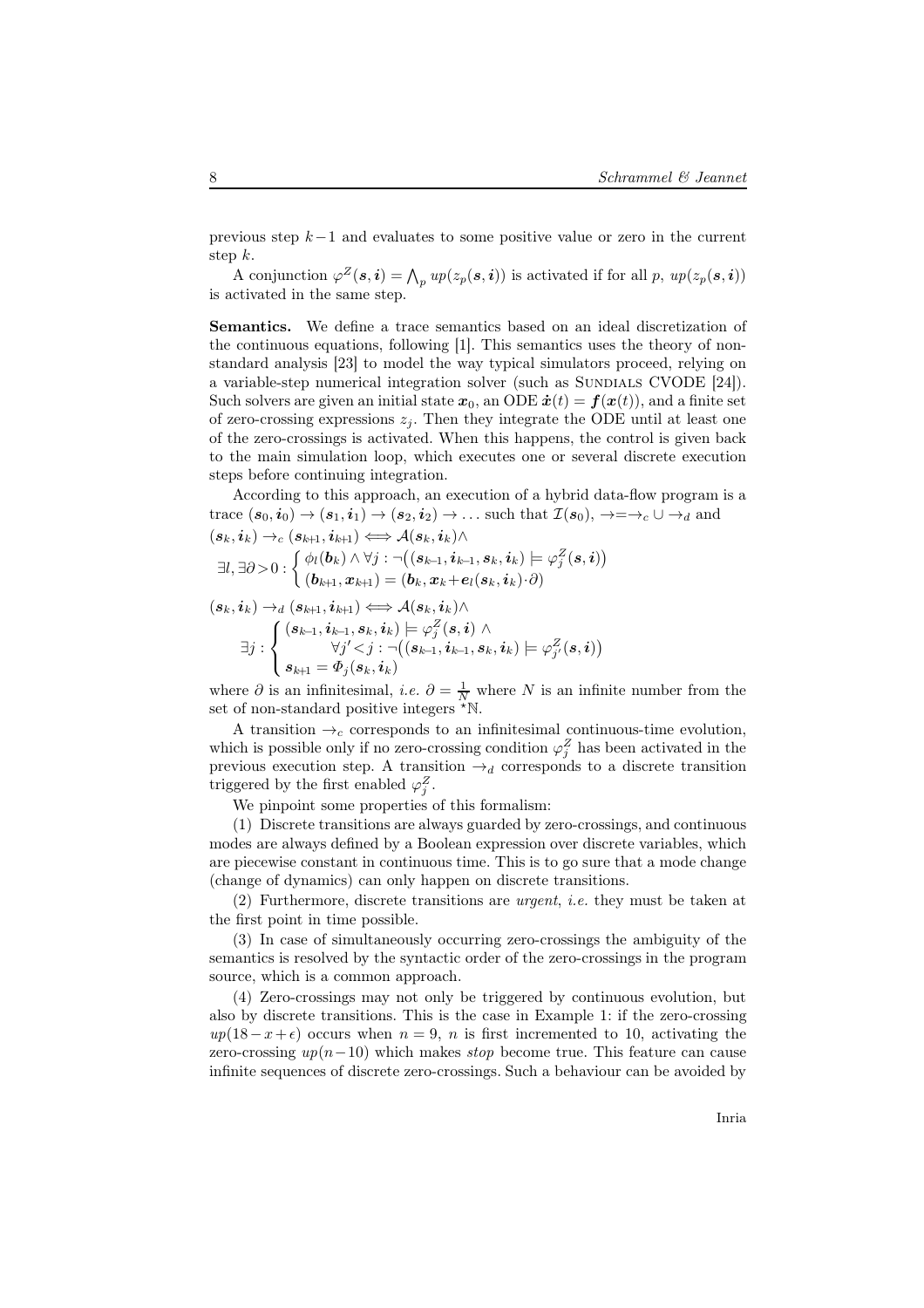forbidding circular dependencies between states variables through zero-crossings in the source program.

Partitioned representation. The hybrid data-flow model we have defined does not have any concept of control structure. However, for pedagogical purpose, one can partition the state space to generate an explicit automaton which may be easier to understand, see Fig. 3. When doing this, partial evaluation may be used to simplify expressions and removing infeasible transitions. This has been done on Fig. 3. We refer for instance to [25] for a possible method to perform such simplifications.

Standardization. As already mentioned the semantics of the hybrid data flow model is based on non-standard analysis, which allows to give an unambiguous meaning to hybrid systems even if they contain Zeno behavior for instance.

However, the semantics of the output formalism of our translation, i.e. hybrid automata, relies on standard analysis. Hence non-standard behaviors need to be mapped to standard behaviors. This is called standardization: since each standard system has a non-standard representation, a non-standard system is standardizable if it is a non-standard representation of a standard system.

In the following we give some intuitions about the relationships between non-standard and standard analysis; we refer to [26, 27] for further details.

The set  $*N$  of non-standard positive integers is  $N$  augmented by infinitely large integers. The set  $\kappa \mathbb{R}$  of non-standard reals contains  $\mathbb{R}$ , but also (positive and negative) infinitely large and infinitesimally small numbers, and non-standard infinitesimals  $\partial$  are the inverse of infinite numbers. For each real number x, <sup>⋆</sup>R contains non-standard real numbers that are only infinitesimally away from x. The standardization operator for converting non-standard reals to standard reals  $st : \mathbb{R} \to \mathbb{R}$  identifies these equivalence classes of non-standard reals:  $\forall x \in \mathbb{R} : \forall \partial : st(x+\partial) = x$  where  $\partial$  is an infinitesimal  $\in^* \mathbb{R}$ .

W.r.t. continuous evolution, we have the following property: A non-standard sequence consisting of infinitesimal continuous steps

$$
(\bm{s}_0, \bm{i}_0) \rightarrow \ldots \rightarrow (\bm{s}_n, \bm{i}_n)
$$

with  $n \in \mathbb{N}$ ,  $x_0 \in \mathbb{R}^p$ ,  $x_n \in \mathbb{R}^p$ , has the following standard meaning: assuming that the input sequence  $i_0 \to \ldots \to i_n$  forms a continuous function  $i : [0, \delta] \to I$ , the sequence  $s_0 \to \ldots \to s_n$  corresponds to a continuous function  $s : [0, \delta] \to S$ with ′

$$
\boldsymbol{x}(\delta') = \boldsymbol{x}_0 + \int_0^{\delta'} \boldsymbol{e}_{\ell}((\boldsymbol{b}_0,\boldsymbol{x}(t)),\boldsymbol{i}(t))dt
$$

for  $\delta' \in [0, \delta], \ \delta = st(n\partial) \in \mathbb{R}^{\geq 0}$ , and I and S denote the input and state space respectively.

However, we can write programs that are not standardizable, *i.e.* non-standard and standard meaning differ: For example the program fragment  $b' = (x >$ 0) if  $up(x)$  with "crossing" semantics (see §4) gives us  $b' =$  tt in the non-standard interpretation, but  $b' = ff$  in the standard interpretation.

Naturally, we can only correctly translate standardizable programs.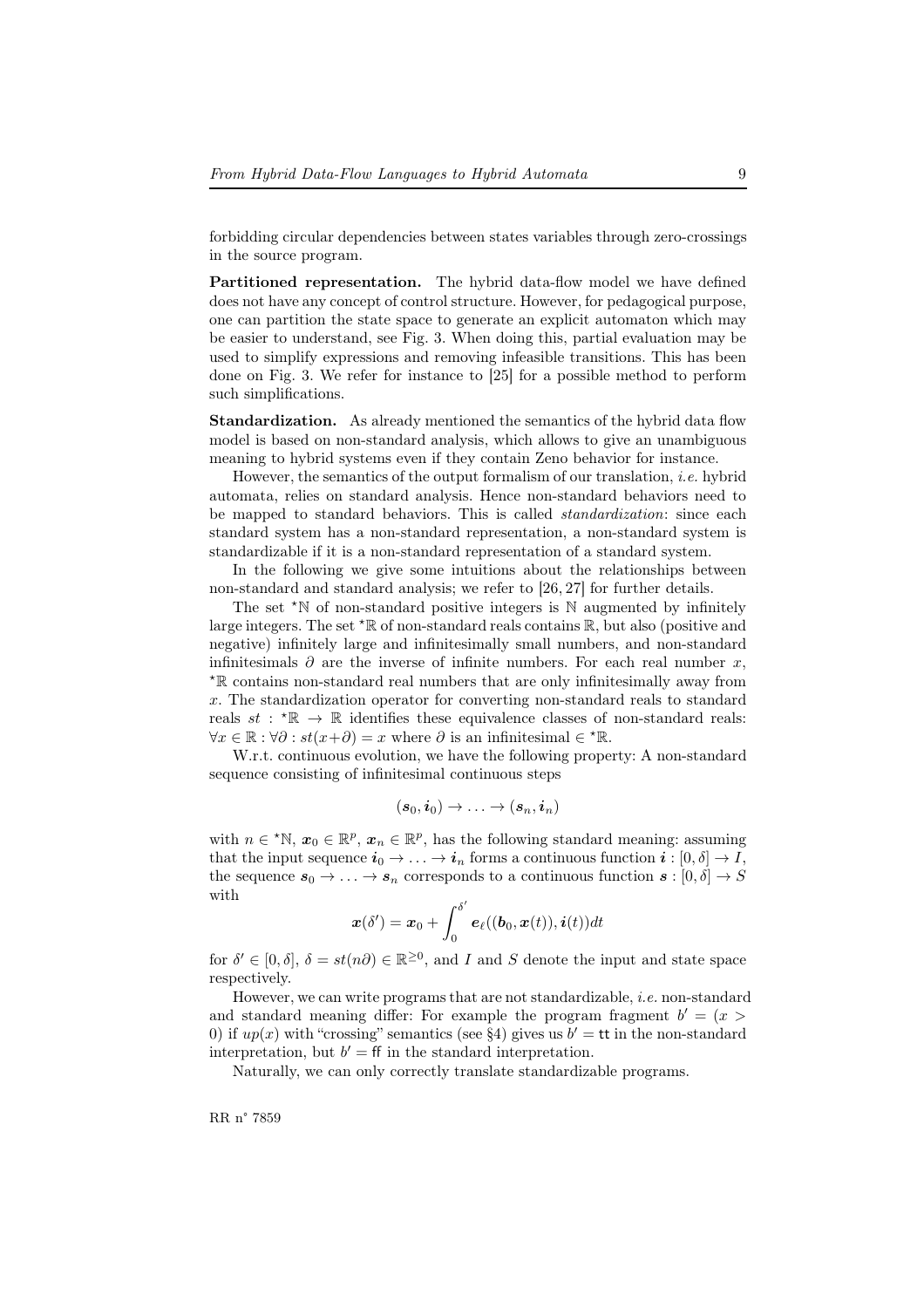# 3 Logico-Numerical Hybrid Automata

Hybrid automata [3–5] are a well-established formalism for modelling hybrid systems. Our definition is more general in the sense that we allow also Boolean variables and tests in the expressions appearing in the automata. Fig. 4 depicts an example of a hybrid automaton.

Definition 1. A logico-numerical hybrid automaton (HA) is a directed graph defined by  $\langle L, F, J, \Sigma^0 \rangle$  where

- $L$  is the finite set of locations,
- $-F : L \rightarrow V$  is a function that returns for each location the flow relation  $V(\mathbf{s}, \dot{\mathbf{x}}) \in \mathcal{V}$  relating the state variables **s** and the time-derivatives  $\dot{\mathbf{x}}$  of the numerical state variables, and
- $J \subseteq L \times \mathcal{R} \times L$  defines a finite set of arcs between locations with the discrete transition relation  $R(s, s') \in \mathcal{R}$  over the state variables s.
- $\Sigma^0: L \to \mathcal{S}$  is a function that returns for each location the set of initial states  $S^0 \in \mathcal{S}$ , which have to satisfy  $\forall \ell : \forall s : \Sigma^0(\ell)(s) \Rightarrow \exists \dot{x} : F(\ell)(s, \dot{x}).$

Further notations:

–  $C_{\ell}(s) = \exists \dot{x}$ :  $V(s, \dot{x})$  is the staying condition of the flow  $V = F(\ell)$ .  $-G_{\ell,\ell'}(s) = \exists s': R(s, s')$  is the guard of the arc  $(\ell, R, \ell') \in J$ .

**Semantics.** We use the following definitions: Let  $T_{[0,\delta]}$  be the set of differentiable trajectories  $[0, \delta] \to \mathbb{R}^n$ . The function  $flow_V$  returns the set of end states of trajectories  $\tau \in T$  starting in the given state and that obey the flow relation  $V:$ 

$$
\text{flow}_V(\boldsymbol{b}, \boldsymbol{x}) = \left\{ (\boldsymbol{b}, \boldsymbol{x}') \middle| \begin{array}{l} \exists \delta > 0, \exists \tau \in T_{[0, \delta]}: \\ \tau(0) = \boldsymbol{x} \ \wedge \ \tau(\delta) = \boldsymbol{x}' \ \wedge \\ \forall \delta' \in [0, \delta] : C(\boldsymbol{b}, \tau(\delta')) \ \wedge \\ \forall \delta' \in (0, \delta) : V((\boldsymbol{b}, \tau(\delta')), \ \dot{\tau}(\delta')) \end{array} \right\}
$$

We define the concrete semantics in terms of an *execution* of a hybrid automaton, which is a (possibly) infinite trace  $(\ell_0, s_0) \to (\ell_1, s_1) \to (\ell_2, s_2) \to \ldots$ with  $\rightarrow = \rightarrow_c \cup \rightarrow_d$  and

$$
(\ell, s) \rightarrow_c (\ell', s') \Leftrightarrow \ell = \ell' \land V = F(\ell) \land s' \in flow_V(\{s\})
$$
  

$$
(\ell, s) \rightarrow_d (\ell', s') \Leftrightarrow \exists (\ell, R, \ell') \in J : R(s, s') \land C_{\ell'}(s')
$$

If we eliminate all Boolean variables by enumerating their valuations and encoding them with locations, the semantics above will be equivalent to the semantics of standard hybrid automata that deal only with numerical variables.

The concrete semantics of hybrid automata exhibit three kinds of non-determinism:

- Non-determinism w.r.t. flow transitions, *i.e.* the choice between different continuous evolutions due to the differential inclusions defined by the vector field  $V$ .
- Non-determinism w.r.t. flow and jump transitions: The choice between flow and jump transitions due to an overlapping of staying condition and guards.
- Non-determinism w.r.t. jump transitions, which is the choice between several jump transitions.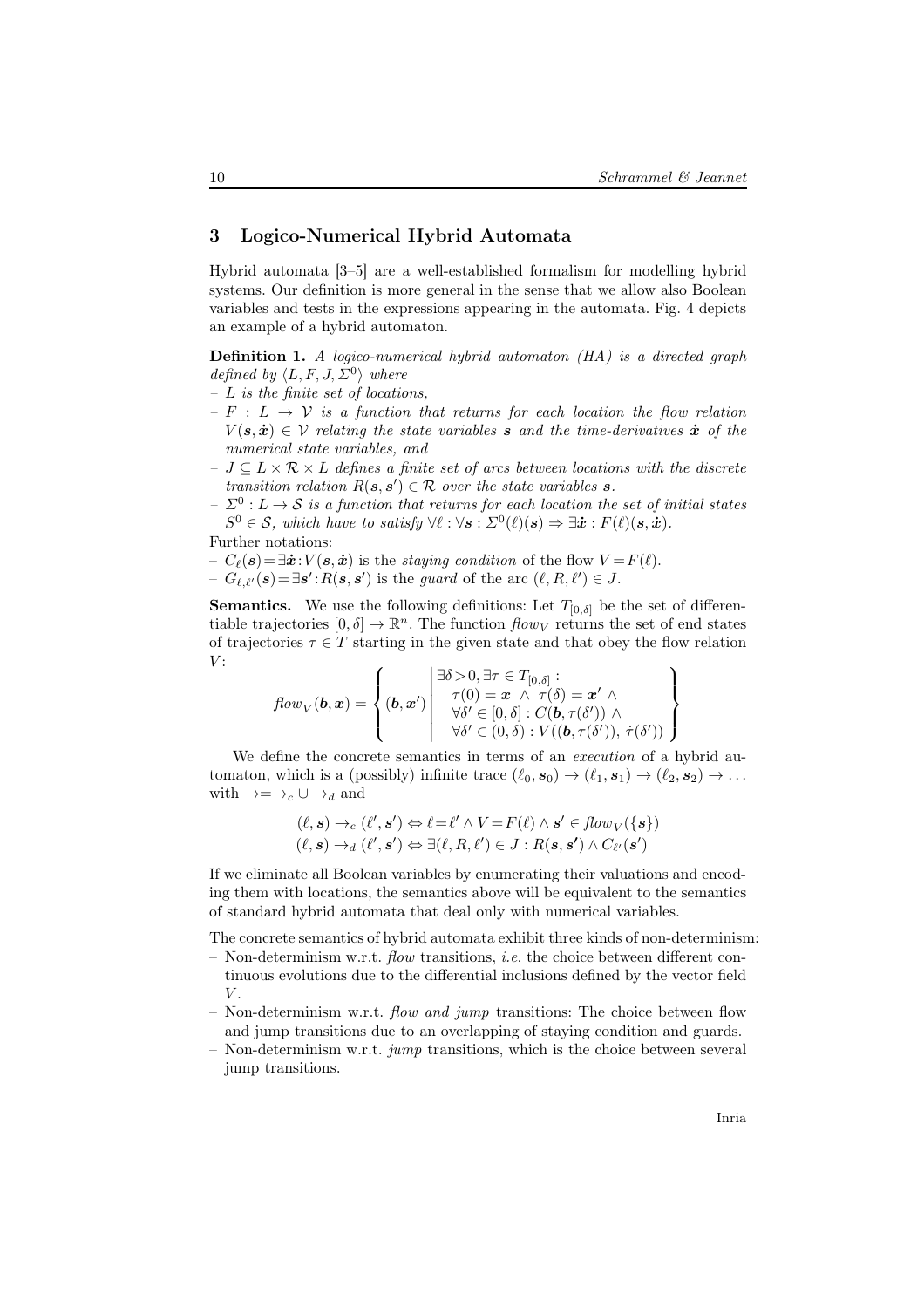# 4 Semantics of zero-crossings

The fundamental difference between the zero-crossing concept used in our input language and the combination of staying and jump conditions in our output language is that the activation of a zero-crossings depends on the history *(i.e.*) a part of the past trajectory) whereas the truth value of staying and jump conditions depends only on the current state.

Continuous vs. discrete zero-crossings. As mentioned in §2, a zero-crossing can be activated in two ways:

– It can be triggered by a continuous time evolution, as up(x−20) in Fig. 3; in

this case it is active during the second step of an execution fragment  $s \stackrel{i}{\rightarrow} c$  $\boldsymbol{s}'\stackrel{\boldsymbol{i}'}{\longrightarrow}_d\boldsymbol{s}'';$ 

– It can be triggered by a discrete transition, as up(n−10) in Fig. 3; in this case

it is active during the second step of an execution fragment  $s \stackrel{i}{\rightarrow}_d s' \stackrel{i'}{\rightarrow}_d s''$ ; Because a zero-crossing may depend on both discrete and continuous variables, the same zero-crossing  $up(e)$  can be triggered in both ways in an execution. We will use the terms *continuous* (resp. *discrete*) zero-crossing for indicating its source of activation.

Three semantics for zero-crossings. We consider an execution fragment  $\stackrel{i_{k-1}}{\longrightarrow} s_{k-1} \stackrel{i_k}{\longrightarrow} s_k$  and we define  $z_k = z(s_k, i_k)$ . There are three natural choices for the semantics of zero-crossings:

 $-$  "At-zero" semantics :  $z_{k-1} \leq 0 \wedge z_k \geq 0$ 

 $-$  "Contact" semantics :  $z_{k-1}$  < 0 ∧  $z_k$  ≥ 0

 $-$  "Crossing" semantics :  $z_{k-1}$  ≤ 0 ∧  $z_k$  > 0

Figs. 6b, 7a and 7d illustrate the activation of continuous zero-crossings for some typical trajectories according to each semantics.

The last two semantics are used in simulators. The zero-crossing semantics of Simulink is the disjunction of these semantics. In Modelica it is up to the programmer to choose between these two semantics.

We state the first option, because it fits better to the semantics of hybrid automata (as it does not involve strict inequalities).

Chattering behaviour. An issue specific to the "crossing" semantics is that it is possible to write programs that produce executions that contain periodic



Fig. 5: Sliding modes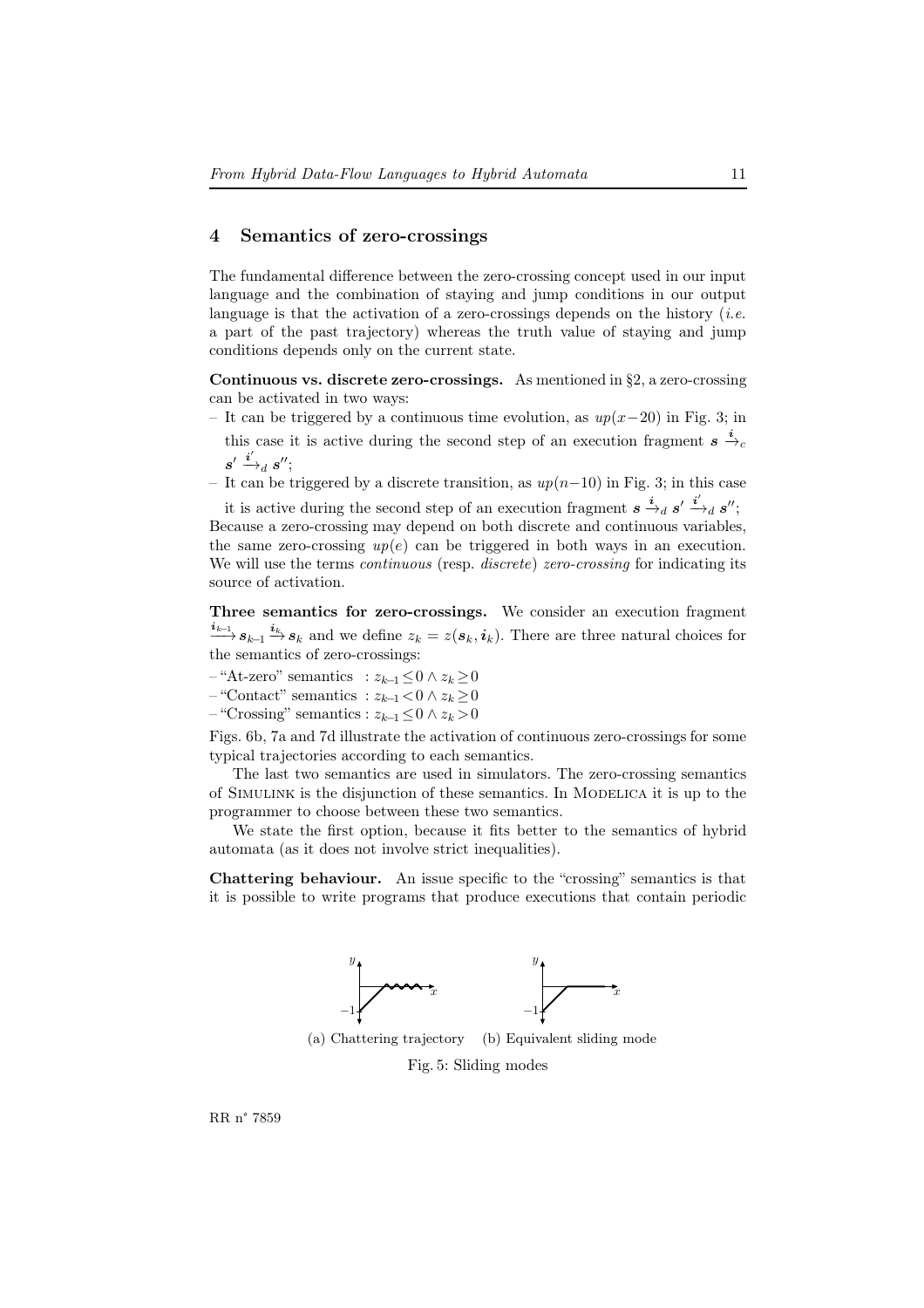sequences of infinitesimal continuous evolutions with distinct dynamics. This happens for example when a trajectory *chatters* along a surface with opposed zero-crossings, like in the following example.

Example 2. (see Fig. 5)  
\n
$$
\mathcal{I} = (b \land x = -1 \land y = 0) \qquad \text{tt} \rightarrow \begin{cases} b' = \begin{cases} \text{ff if } up(x) \\ \text{tt if } up(-x) \end{cases} \\ \dot{x} = 1 \\ \dot{y} = \begin{cases} 1 & \text{if } b \\ -1 & \text{if } \neg b \end{cases} \end{cases}
$$

In some cases it is possible to standardize such systems by identifing the chattering behavior and replace it by a so-called sliding mode [28–30], i.e. a dynamics that defines the corresponding trajectory "in" this surface. However, this is not feasible in the general case (*i.e.* a specification which does not correspond necessarily to a physical model). Thus, we will translate such programs into hybrid automata that allow chattering in their concrete semantics.

Remark 1 (Zeno behavior). Zeno behavior denotes the occurence of an infinity of discrete transitions in a finite interval of time. The time interval between two successive discrete transitions shrinks towards zero when approaching the limit point, i.e. the Zeno point, where time stops to advance.

Such behavior is an artifact that results from abstracting fast behavior in e.g. physical systems by a discontinuous jumps. A typical example is for instance a ball bouncing on a surface, where the rebound of the ball on the floor is modelled by a discrete jump in velocity and a dissipation factor. The amplitude of the rebound goes towards zero, so does the time interval between the discrete jumps in velocity.

The programmer has to take care of such behavior and explicitly add a mode switch to the supposed behavior after the Zeno point at some reasonable point in time when approaching the Zeno point. This demands physical knowledge about the system being modelled.

There is some literature about methods employed in simulators to deal with such behavior and automatic continuations after the Zeno point [31, 32].

Similar remarks apply to trajectories that have accumulation points, such as  $\tau(t) = \sin \frac{1}{t^2}$  at  $t = 0$ .

§5 focuses on the translation of continuous zero-crossings, whereas §6 will discuss the case of discrete zero-crossings, the translation of which is much less dependent on the choice of one of the three zero-crossing semantics. However, because of the limitations of the hybrid automata model, in all cases the translation will add behavior that is not present in the original program.

## 5 Translation of continuous zero-crossings

#### 5.1 Simplest case: one zero-crossing, no inputs

We investigate here the translation of continuous zero-crossings of the form  $up(z(x))$ : for the sake of simplicity, we assume that there are neither inputs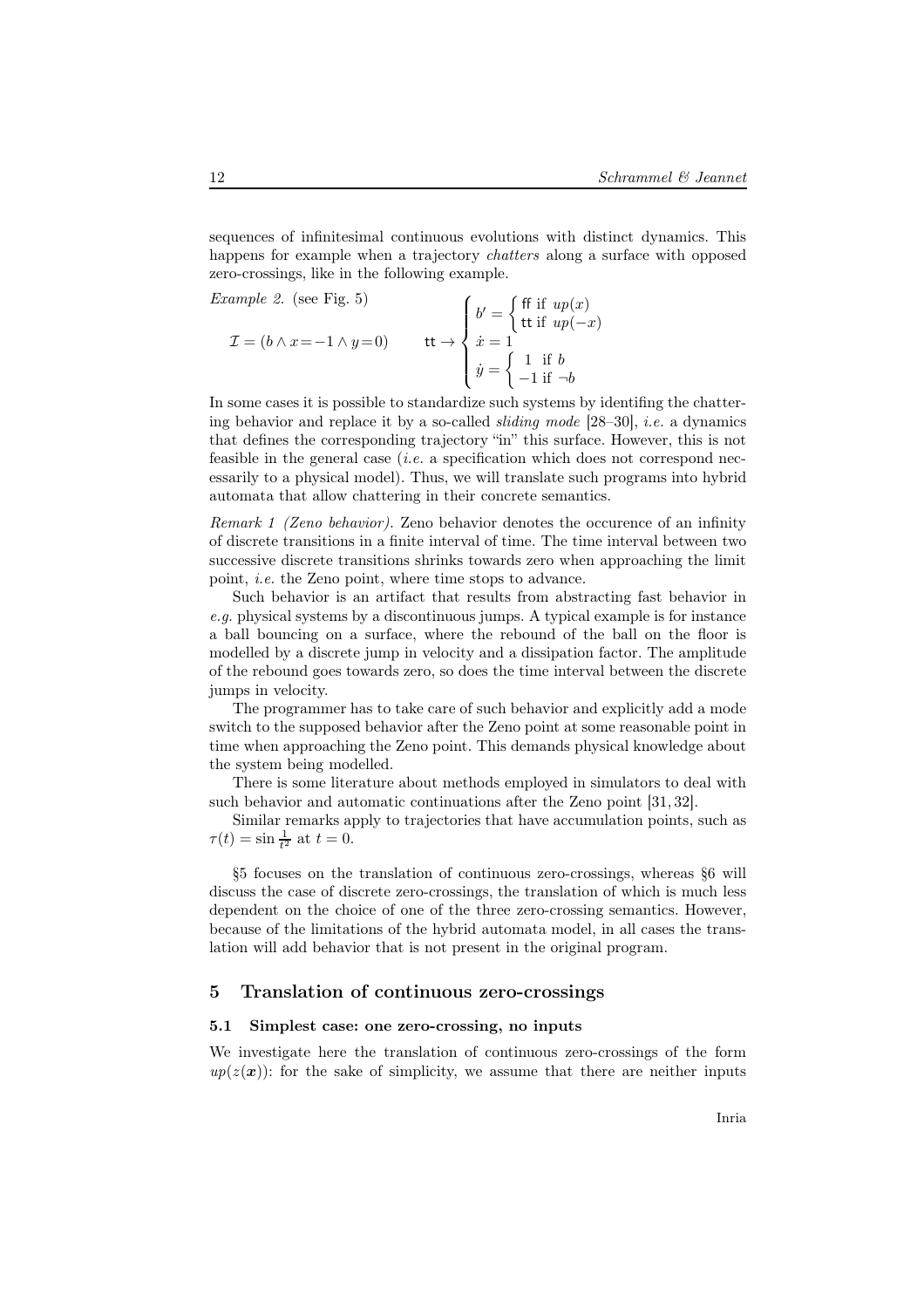

(d) Translation according to "at-zero" semantics

- Notes: (1) The arrows pointing upwards indicate on the left-hand side the points where zero-crossings are activated, and on the right-hand side the points where the jump transition may be taken non-deterministically. The dotted trajectories indicate that the preceding transition is urgent.
	- (2) When s does not appear in the jump condition of a HA, the equality  $s' = s$ is implicit.
	- (3) The flow function  $\dot{\boldsymbol{x}} = \boldsymbol{f}^c(\boldsymbol{s})$  in the first location in Fig. 6a, translates to the flow relation  $V_1(\dot{x}, s) = (\phi_1(b) \wedge \dot{x} = f^c(s))$ , not shown in the figures.

Fig. 6: Zero-crossing semantics of the hybrid data-flow language and their translations. The diagram on the left-hand side shows typical trajectories in the original semantics, the one on the right-hand side shows typical trajectories in the semantics of the proposed translation to a hybrid automaton below.

 $i$  nor discrete variables  $b$  in z. We consider the simple case of an origin location  $l_1$  with a single discrete transition  $s' = \Phi(s)$  if  $up(z(x))$  going from  $l_1$  to a location  $l_2$ , such that  $\phi_1(\mathbf{b}) \wedge (\mathbf{s}' = \phi(\mathbf{s})) \Rightarrow \phi_2(\mathbf{b}')$ , see Fig. 6a. As the satisfaction of a zero-crossing depends on the history, the principle of the translation is to add locations to record the history of the continuous evolution.

"At-zero" semantics. The translation of "at-zero" semantics  $(z_{k-1} \le 0 \land z_k \ge 0)$ is depicted in Fig. 6d. The origin location is partitioned in two locations: there is a discrete transition from left to right, but not from right to left to force the urgency of the discrete transition when  $z = 0$  is reached from below 0. The zero-crossing condition translates to  $z=0$ .

The rationale for the condition  $z = 0$  is based on the assumption of continuity of the function  $z(t) = z(x(t))$  and the urgency of the zero-crossing:  $z(t_{k-1})$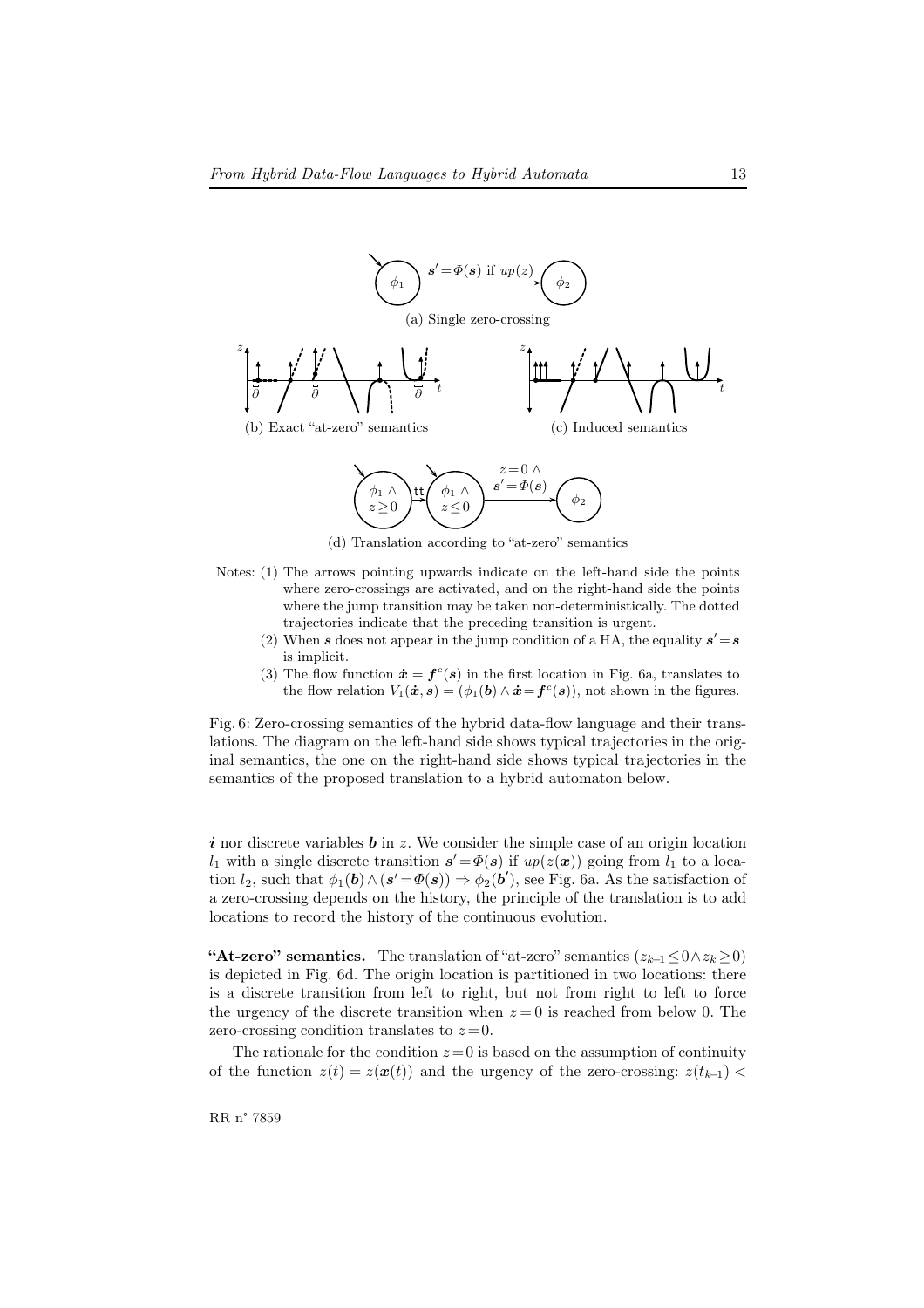

Fig. 7: Zero-crossing semantics of the hybrid data-flow language and their translations (continuation, see Fig. 6 for explanations).

 $0 \wedge z(t_k) \geq 0$  with  $t_{k-1} < t_k$  implies that there exists  $t \in (t_{k-1}, t_k]$  such that  $z(t)=0.$ 

This translation induces two kinds of approximations in terms of executions:

- We lose urgency for all trajectories but the second one in Fig. 6c. In case of the first trajectory the zero-crossing may be triggered in a dense interval of time.
- We add a jump transition in the fourth trajectory because one is not able to distinguish whether the state  $z=0$  is reached from below or from above 0.

We will not consider any more the "at-zero" semantics in the sequel, as  $-$  to our knowledge – it is not used by any simulation tool.

"Contact" semantics. In order to translate the "contact" semantics defined as  $z_{k-1} < 0 \wedge z_k \geq 0$ , we split the original location into three locations as depicted on Fig. 7c. The two locations with the staying condition  $z \leq 0$  are connected by a transition guarded by  $z < 0$ : this is in order to check that the trajectory was actually strictly below zero before touching zero. This prohibits the triggering of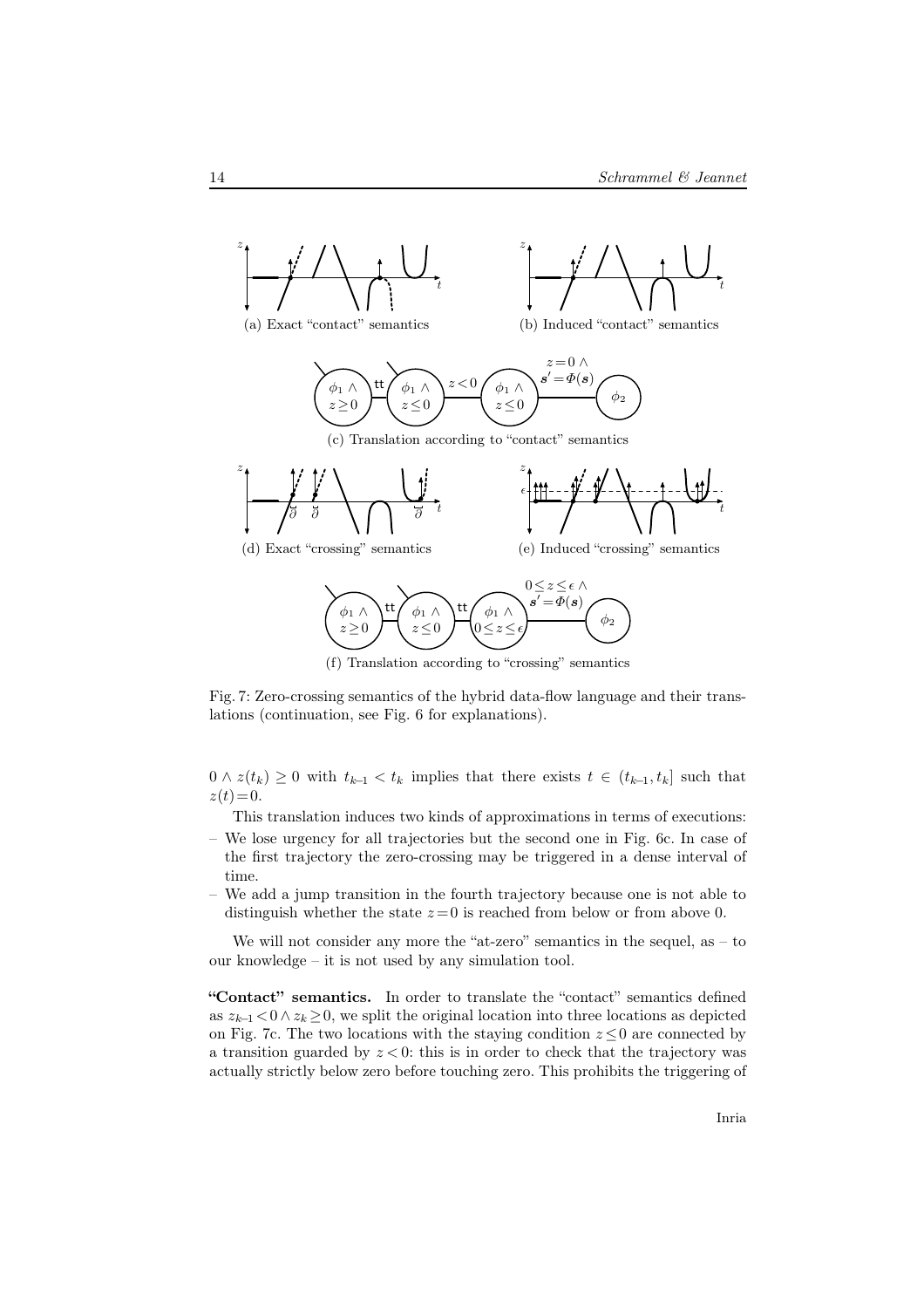the jump transition in the first, third and last trajectory in Fig. 7b. This induces the following approximation:

– The loss of urgency for the fifth trajectory that touches (possibly several times) the line  $z = 0$  from below.

Observe, that the "at-zero" translation in Fig. 6d is actually a sound translation of the "contact" semantics, though with coarser approximations.

"Crossing" semantics. The "crossing" semantics  $(z_{k-1} \leq 0 \land z_k > 0)$  is more subtle to translate. By continuity of the function  $z(t) = z(x(t))$  we can deduce that  $z(t) = 0$  is valid at the zero-crossing point in standard semantics: by standardizing  $z(t) \leq 0 \wedge z(t+\partial) > 0$  we get  $st(z(t))=st(z(t+\partial))=0$ .

However, we cannot simply reuse the "at-zero" translation in Fig. 6d, because it is not sound w.r.t. chattering behaviors: in Ex. 2 time cannot advance, because only discrete transitions can be taken. Since we do not rely on standardizing chattering behaviors we have to allow chattering in the standard semantics. For that reason we allow the trajectories to actually go beyond zero, but only up to a constant  $\epsilon > 0$  (see Fig. 7f). As a consequence, we have the following approximation:

– Urgency is completely lost. In case of the second, third and last trajectories the zero-crossing may be triggered in a bounded time interval with a dense interval of values for z (see Fig. 7e).

Observe, that this translation simulates the translations of the other two semantics.

Remark 2 (Blocked executions). These translations may add so-called blocked executions. Consider the fifth trajectory of Fig. 7d ("crossing" semantics): this trajectory is possible when staying in the second location in Fig. 7f.

Though, it is also possible to move to the third location when this trajectory reaches zero, but then it gets stuck at-zero: neither continuous nor discrete transitions are possible in the third location.

However, this phenomenon has no effect w.r.t reachability properties, on which we focus: the goal of our translation is to obtain a precise model suitable for safety verification techniques.

Remark 3 (Choice of  $\epsilon$ ). Any translation involving an  $\epsilon$  close to zero is not really well-suited for verification: computations with arbitrary-precision rationals become indeed very expensive  $(e,q)$  least common denominators become huge).

Remark 4 (Exploiting derivatives). The difficulty of translating "crossing" semantics comes from the fact that being at  $z = 0$  we have to look an infinitesimal step into the future of the continuous evolution. In standard semantics this is possible by looking at the time derivatives  $\frac{d^n z}{dt^n}$  of the zero-crossing expression.

Theoretically this would allow to avoid the activation of the discrete transition in the translation w.r.t. the first, fourth and fifth trajectory in Fig. 7e. However, first, without any restrictions on the dynamics and the form of  $z$  we would have to look at *all* derivatives before being able to decide that a trajectory is actually moving above zero. Second, the translation would still be unsound w.r.t. chattering behavior of sliding modes.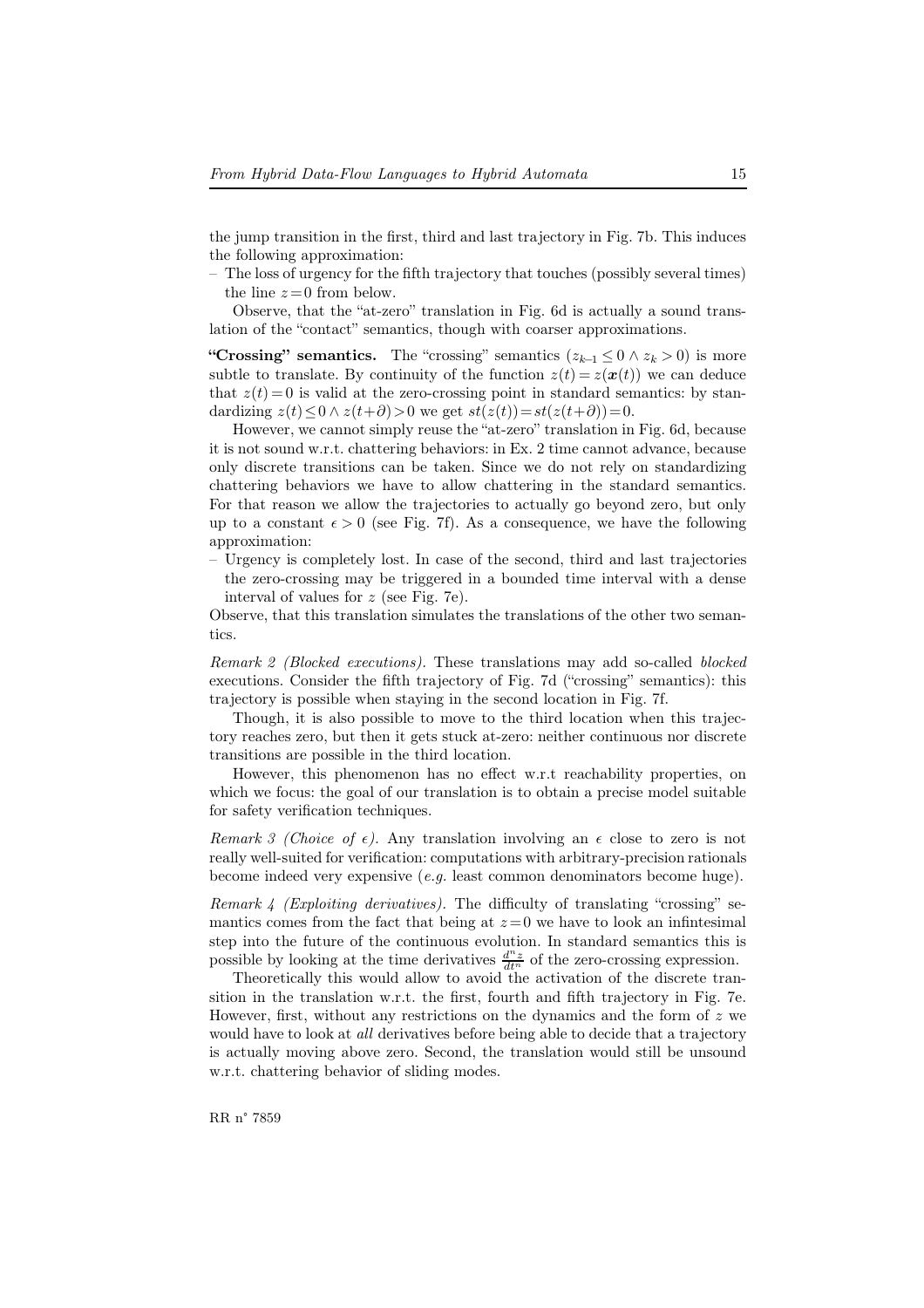Remark 5 (Impossibility). We conjecture that it is impossible to exactly translate the semantics of the hybrid data-flow formalism to standard hybrid automata: W.r.t. "Contact" semantics this means that it is impossible to be urgent in case of the fifth trajectory, *i.e.* contact from below in a single point: if we want to force urgency in that point, first we need a a transition guard  $z=0$  and a staying condition  $z = 0$ , because we have to impede the decreasing trajectory after the contact point. Second, we have to allow increasing trajectories before the contact point: but we can neither take the staying condition  $z < 0$ , because this would prevent us from reaching the contact point (the staying conditions do not intersect), nor can we take  $z \leq 0$ , because this would allow decreasing trajectories after the contact point.

#### 5.2 One zero-crossing with inputs

Now we investigate the translation of zero-crossings of the form  $up(z(\mathbf{x}, i))$ , where the inputs i have to satisfy an assertion  $A(s, i)$ , see §2. We assume that in the discrete infinitesimal semantics of §2 inputs tend to continuous trajectories (between two discrete transitions). Inputs allow us to introduce non-determinism in a model, as illustrated by Fig. 4. The principle of translation as described in §5.1 and depicted on Fig. 6 remains the same, except that the computation of jump and flow transition relations involves an existential quantification of the inputs  $i$ .

We use the notation  $\Delta \psi = \psi$ , where  $\overline{\psi}$  denotes the topological closure operator. We have for instance  $\mathbb{S}(z \leq 0) = z \geq 0$ .

Considering the "contact" semantics and using the continuity of the function  $z(\mathbf{x}(t), \mathbf{i}(t))$  during continuous evolution (see §2) the condition

$$
\exists i_{k-1}, i_k : z(\boldsymbol{x}_{k-1}, i_{k-1}) < 0 \wedge \mathcal{A}(s_{k-1}, i_{k-1}) \wedge \\ \hspace{2.5cm} z(\boldsymbol{x}_k, i_k) \geq 0 \quad \wedge \mathcal{A}(s_k, i_k) \wedge \boldsymbol{s}' = \boldsymbol{\varPhi}(s_k, i_k)
$$

is equivalent to

$$
\exists \boldsymbol{i}_{k-1}, \boldsymbol{i}_k : z(\boldsymbol{x}_{k-1}, \boldsymbol{i}_{k-1}) \! < \! 0 \wedge \mathcal{A}(\boldsymbol{s}_{k-1}, \boldsymbol{i}_{k-1}) \wedge \\ \hspace{5mm} z(\boldsymbol{x}_k, \boldsymbol{i}_k) \! = \! 0 \qquad \wedge \mathcal{A}(\boldsymbol{s}_k, \boldsymbol{i}_k) \wedge \boldsymbol{s}' \! = \! \boldsymbol{\varPhi}(\boldsymbol{s}_k, \boldsymbol{i}_k)
$$

which in turn is equivalent to

$$
\begin{aligned} \exists i: z(\boldsymbol{x}_{k-1}, i) &< 0 \land \mathcal{A}(s_{k-1}, i) \land \\ \exists i: z(\boldsymbol{x}_k, i) &= 0 \quad \land \mathcal{A}(s_k, i) \land s' = \boldsymbol{\Phi}(s_k, i) \end{aligned} \tag{2}
$$

– The first line of Eqn. (2) defines the new guard of the transition between the second and third locations of Fig 7c:

$$
\exists \boldsymbol{i} : \mathcal{A}(\boldsymbol{s},\boldsymbol{i}) \wedge z(\boldsymbol{x},\boldsymbol{i}) \!<\! 0
$$

– The second line gives us the new transition relation between the third and fourth locations of Fig. 7c:

$$
R(\mathbf{s},\mathbf{s}') = \exists \mathbf{i} : \mathcal{A}(\mathbf{s},\mathbf{i}) \wedge z(\mathbf{x},\mathbf{i}) = 0 \wedge \mathbf{s}' = \Phi(\mathbf{s},\mathbf{i})
$$

Inria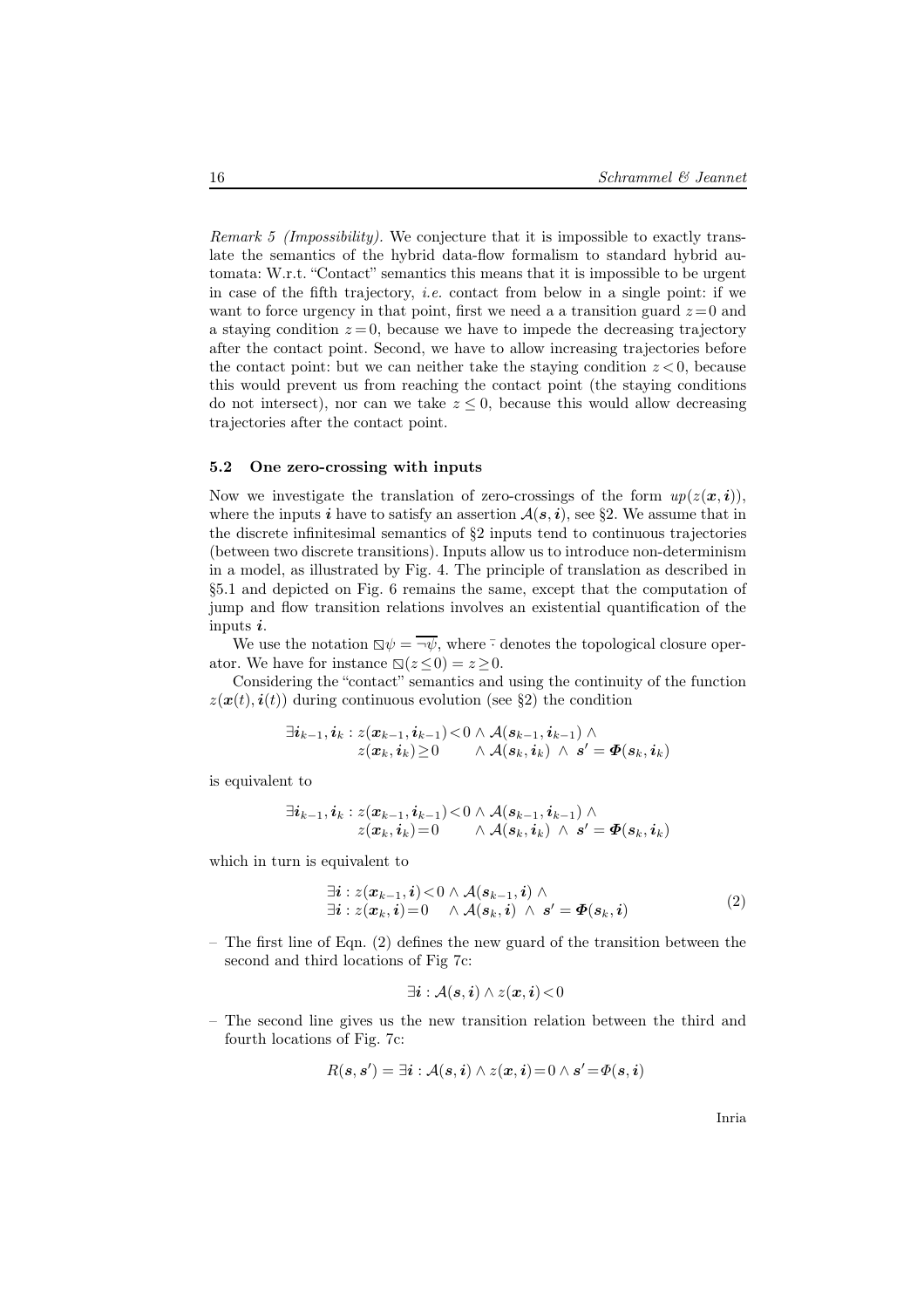

(c) Strengthening the staying condition of the first location

Fig. 8: Translation of a continuous zero-crossing with inputs, described in Example 3

– The new flow relation of the second and third locations is

$$
\exists \boldsymbol{i}:\mathcal{A}(\boldsymbol{s},\boldsymbol{i}) \land z(\boldsymbol{x},\boldsymbol{i})\!\leq\! 0 \land \phi_1(\boldsymbol{b}) \land \boldsymbol{\dot{x}} = \boldsymbol{e}_1(\boldsymbol{s},\boldsymbol{i})
$$

which induces the staying condition

$$
\psi_{23}(\mathbf{s}) = \exists \mathbf{i} : \mathcal{A}(\mathbf{s}, \mathbf{i}) \wedge z(\mathbf{x}, \mathbf{i}) \leq 0)
$$

– The new flow relation of the first location of Fig. 7c is

$$
V_1(s, \dot{\bm x}) = \exists \bm i: \mathcal{A}(\bm s, \bm i) \land z(\bm x, \bm i) \geq 0 \land \phi_1(\bm b) \land \dot{\bm x} = \bm e_1(\bm s, \bm i)
$$

The result is illustrated by Fig. 8b. One can strengthen the flow relation  $V_1$  by conjoining it with  $\Delta \psi_{23}$ , so as to minimize the non-determinism between staying in the first location or jumping to the second location, as done in Fig. 8c.<sup>5</sup>

Example 3. Fig. 8b illustrates this translation on the original system of Fig. 8a, where  $b, x, y$  are state variables and  $\xi$  is a numerical input variable constrained by the assertion. The jump condition of the rightmost transition is obtained from

$$
\exists \xi : (-0.1 \le \xi \le 0.1 \land x + \xi = 0 \land b' = \text{tt} \land x' = x \land y' = \xi) \n= \exists \xi : (-0.1 \le x \le 0.1 \land x = -\xi \land b' \land x' = x \land y' = -x) \n= -0.1 \le x \le 0.1 \land b' \land x' = x \land y' = -x
$$

Observe that we obtain the non-trivial relation  $y = -x$  after the jump transition.

<sup>&</sup>lt;sup>5</sup> We use the operator  $\Box$  instead of  $\neg$  in order to obtain a topologically closed flow relation.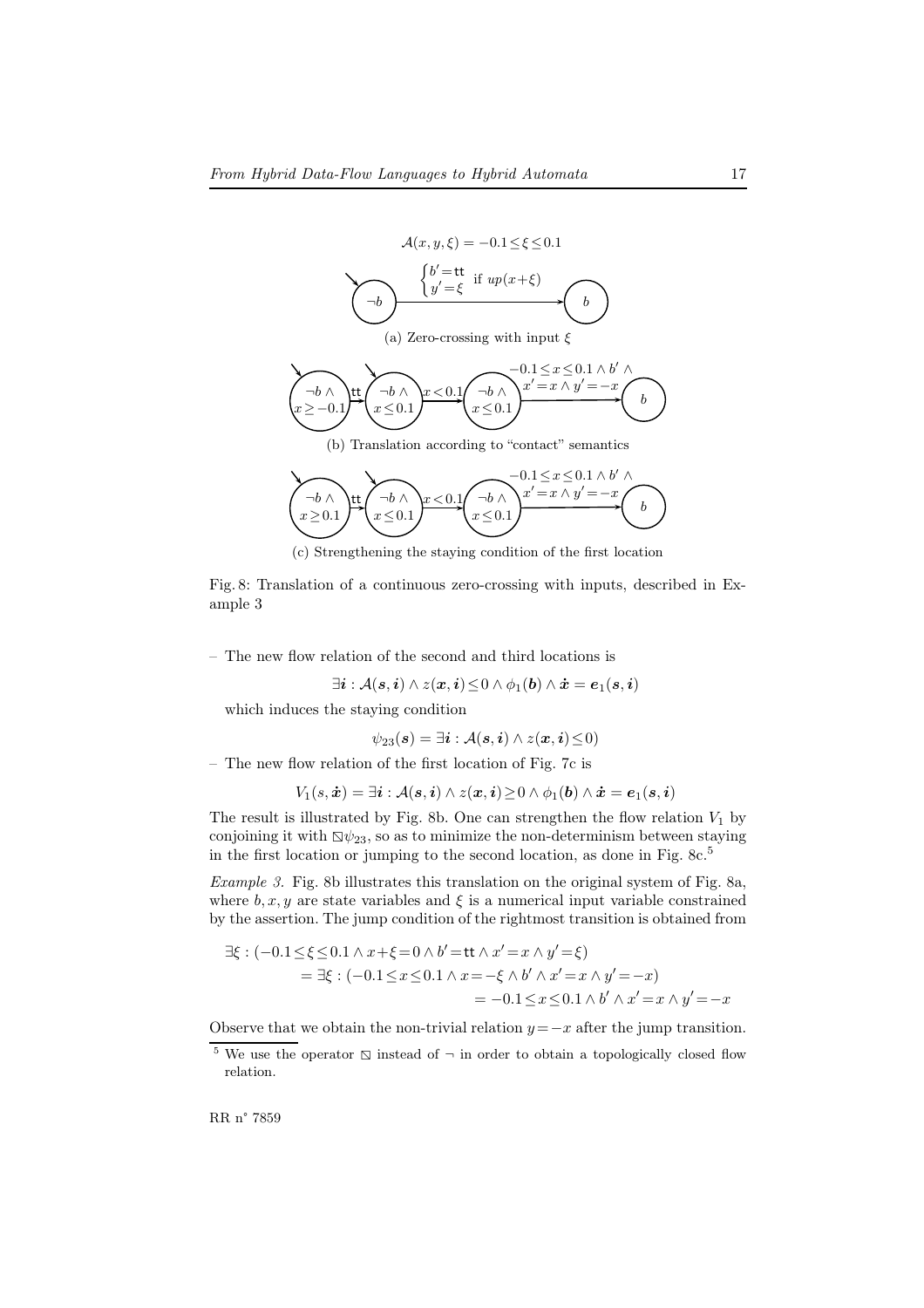#### 5.3 Logical combinations of zero-crossings

We consider here a discrete transition function of the form  $s' = \mathbf{\Phi}(s, i)$  if  $\varphi^Z(s, i)$ where  $\varphi^Z$  is a logical combination of zero-crossings  $up(z_1), \ldots, up(z_M)$  satisfying the assumption of §2.

Why do we need such logical combinations? Conjunctions and negations typically occur when combining two parallel equations  $s_i' = \Phi_i$  if  $up(z_i)$  for  $i = 1, 2$ , which results in an equation

$$
(s'_1, s'_2) = \begin{cases} (\Phi_1, \Phi_2) & \text{if } up(z_1) \wedge up(z_2) \\ (\Phi_1, s_2) & \text{if } up(z_1) \wedge \neg up(z_2) \\ (s_1, \Phi_2) & \text{if } up(z_2) \wedge \neg up(z_1) \end{cases}
$$

A specification of the form  $s' = \begin{cases} \Phi_1 & \text{if } up(z_1) \\ \Phi_2 & \text{else if } \Omega \end{cases}$  $\Phi_2$  else if  $up(z_2)$ is similarly translated to  $s' = \begin{cases} \Phi_1 & \text{if } up(z_1) \\ \Phi_2 & \text{if } \min(x_1) \end{cases}$ 

 $\Phi_2$  if  $\neg up(z_1) \wedge up(z_2)$ Disjunctions allow to express that the same transition may be triggered by dif-

ferent zero-crossings:

$$
s' = \Phi \text{ if } up(z_1) \vee up(z_2)
$$

Because successive graph refinements are cumbersome to describe, we reformulate the translation scheme of the previous sections by using additional discrete state variables to the system, rather than by introducing locations. This will make it easier to explain this generalization. We sketch this principle using the "contact" semantics (the translation for the general case will be presented in §7).

To encode locations, we add  $M$  discrete state variables  $q_1 \ldots q_M$  of the enumerated type {above, below, ready} for each distinct zero-crossing  $up(z_m)$  occuring in the zero-crossing formulas  $\varphi^Z$ .

– Their transition relations are defined as

$$
\begin{array}{ll} R_m=\; \text{match}\; q_m \; \text{with} \\ \text{above} \rightarrow q_m' \in \{\text{above}, \text{below}\} \\ \text{below} \rightarrow z_m \! < \! 0 \land q_m' \!=\! \text{ready} \\ \text{ready} \rightarrow z_m \! = \! 0 \land q_m' \in \{\text{above}, \text{below}\} \lor q_m' \!=\! q_m \\ \end{array}
$$

– The staying condition defined by the zero-crossing  $up(z_m)$  is:

$$
C_m = \text{match } q_m \text{ with}
$$
  
above  $\rightarrow z_m \ge 0$   
below  $\rightarrow z_m \le 0$   
ready  $\rightarrow z_m \le 0$ 

– The activation condition  $G_m$  associated to the zero-crossing  $up(z_m)$  is

$$
G_m = (q_m = \text{ready}) \land (z_m = 0)
$$

Inria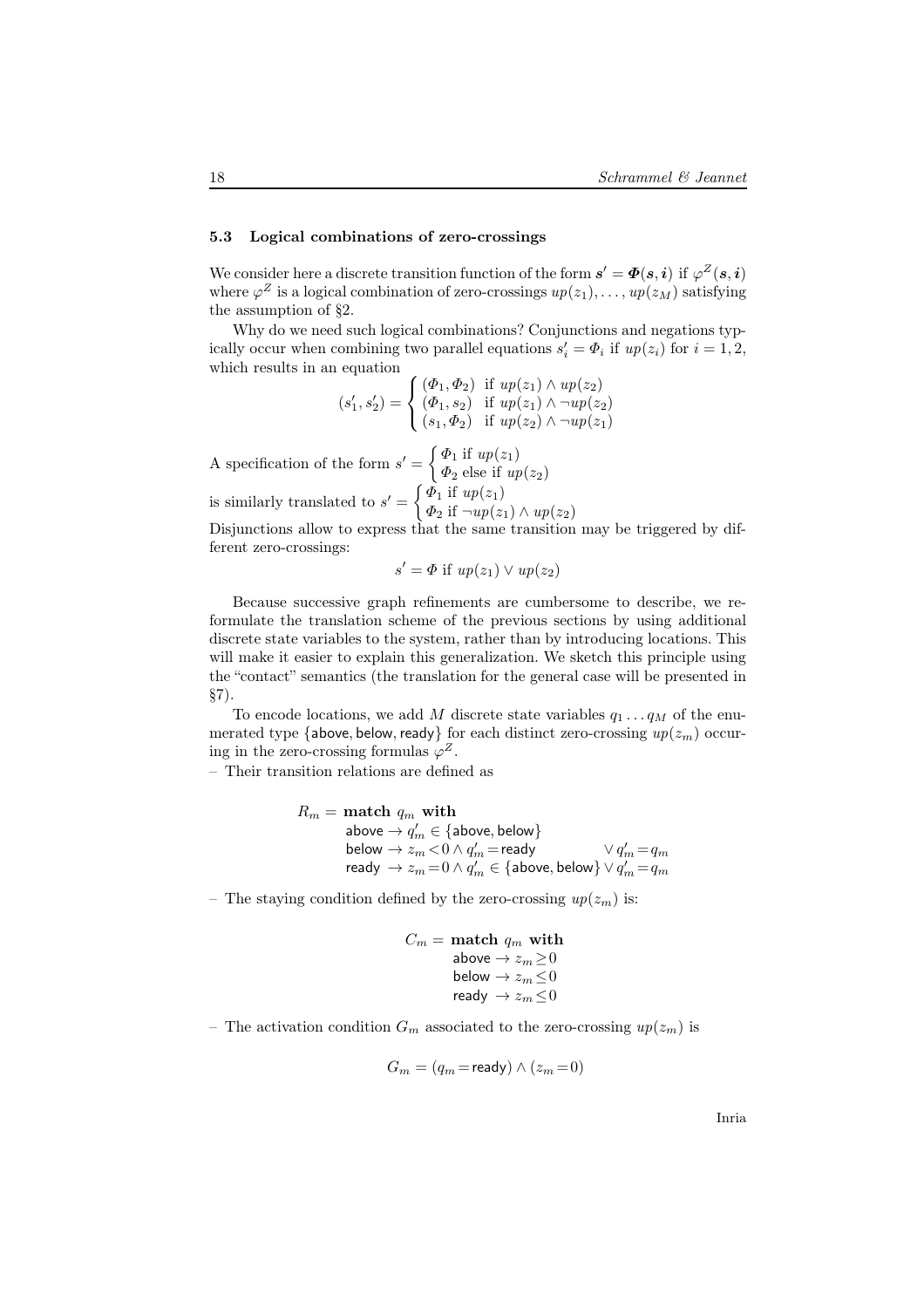

Fig. 9: Conjunction of two zero-crossings



Fig. 10: Translation of conjunctions of zero-crossings: example of two zerocrossings with "contact" semantics.  $G_1 = (z_1 = 0), G_2 = (z_2 = 0), AA = (q_1 = 0)$ above ∧  $z_1 \ge 0 \land q_2 =$  above  $\land z_2 \ge 0$ ), analogously for B (below) and R (ready). The urgency of the discrete transition  $G_1 \wedge G_2 \wedge s' = \mathbf{\Phi}$  is preserved to the same extent as for single zero-crossings.

We can now build the global flow and discrete transition relations:

$$
R((\mathbf{q}, \mathbf{s}), (\mathbf{q'}, \mathbf{s'}) ) = (\bigwedge_m R_m) \land (\neg H \land \mathbf{s'} = \mathbf{s} \lor H \land \mathbf{s'} = \mathbf{\Phi})
$$
  
\n
$$
V((\mathbf{q}, \mathbf{s}), \dot{\mathbf{x}} ) = (\bigwedge_m C_m) \land (\bigvee_{\ell} (\phi_{\ell}(\mathbf{b}) \land \dot{\mathbf{x}} = \dot{\mathbf{e}}_{\ell}(\mathbf{s})) )
$$
\n(3)

with  $H = \varphi^Z[\forall m : up(z_m) \leftarrow G_m]$  where  $e[x \leftarrow y]$  means that x is substituted by  $y$  in expression  $e$ .

In order to obtain an explicit automaton one has to enumerate the valuations of the discrete state variables  $q$  and to encode them into explicit locations (see §8).

It is interesting to mention that this translation keeps enough information in order to preserve urgency in case of conjunctions like  $s' = \Phi$  if  $up(z_1) \wedge up(z_2)$ where the trajectory can move all around the intersection  $z_1 = 0 \wedge z_2 = 0$  while not satisfying both zero-crossings at the same time. Fig. 9 gives an illustration of such a trajectory and Fig. 10 shows the corresponding automaton.

Remark 6 (Conjunctions of zero-crossings in simulation). Conjunctions of zerocrossings are quite delicate in hybrid simulation models. The problem is that models relying on conditions stating that two physical quantities become zero simultaneously are not numerically robust and produce unpredictable simulation results.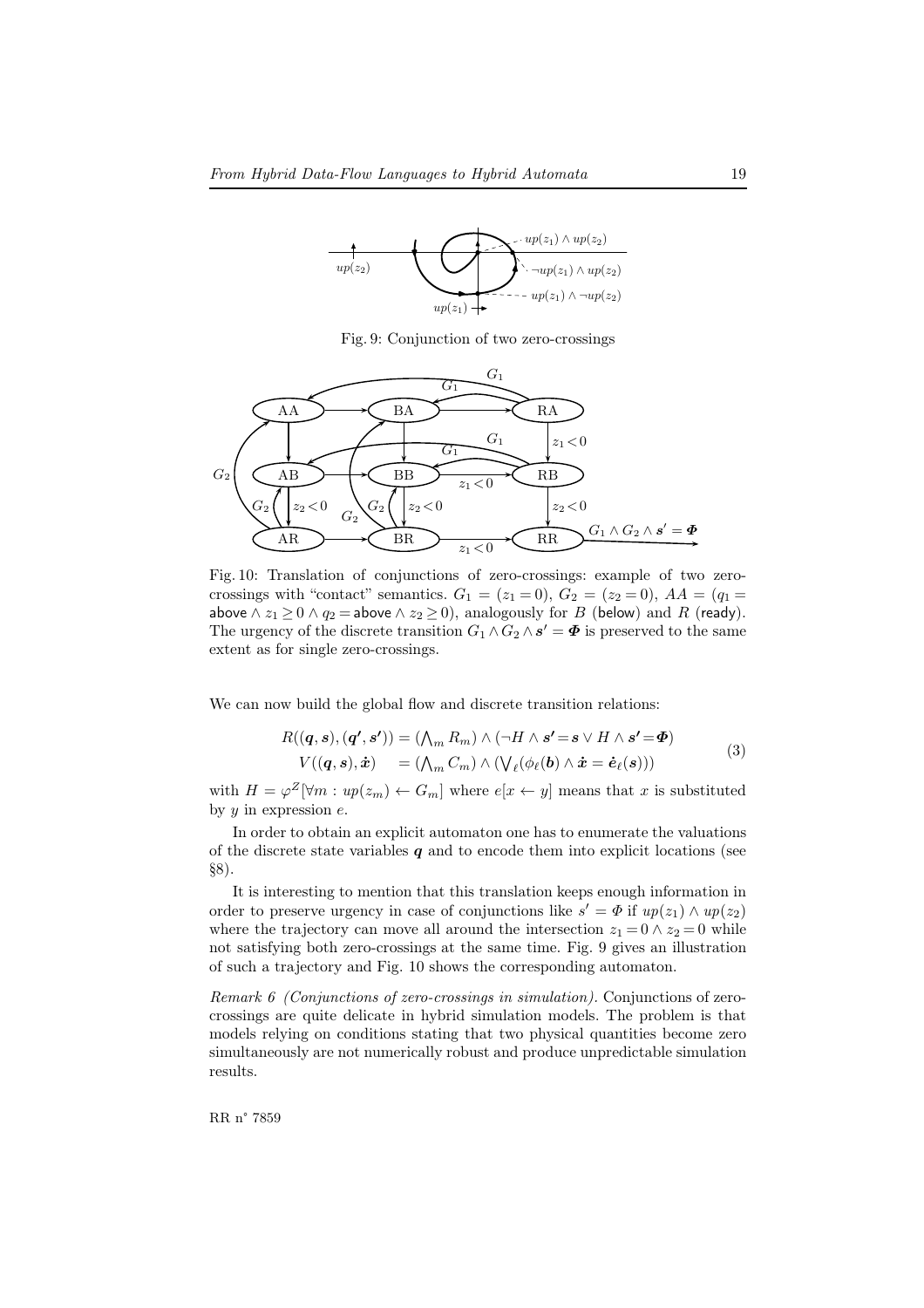# 6 Translation of Discrete Zero-crossings

Discrete zero-crossings are activated by discrete transitions. Discrete zero-crossings occur in so-called zero-crossing cascades, which are sequences of zero-crossings of which the first one is triggered by continuous evolution, whereas the others are discrete zero-crossings. Example 1 contains such a zero-crossing cascade, which is commented in §2 point 4.

The translation explained in §5.1 is not sound for discrete zero-crossings, because we have supposed that the zero-crossings are activated by continuous evolution.

Principle of translation. The translation that we propose applies the same principle as above to encode the history of the execution into locations (using discrete state variables).

We explain it using the "contact" semantics (again without inputs and logical combinations of zero-crossings). We consider  $s' = \Phi$  if  $up(z)$  and we introduce a Boolean variable  $q^d$ , which holds at each step k the value of  $z < 0$  at step  $k - 1$ . - The evolution of  $q^d$  is defined by the initial state  $q^d = \text{ff}$ 

- and the relation  $R^d = ((q^d)' = (z < 0));$
- − The condition  $up(z_m)$  is translated to the activation condition  $G^d = (q^d \wedge z)$  $(0)$ :
- The global transition relation R is generated as in Eqn. (3).

Interrupting continuous evolution. The transitions as translated above are not urgent, i.e. the continuous states can evolve on intermediate states of a cascade. We need to prohibit this evolution explicitly if one of the discrete zero-crossings is activated. This is done by strengthening the global flow relation  $V(\boldsymbol{q},\boldsymbol{s},\boldsymbol{\dot{x}})$  with  $V'=V\wedge\Box G^d$ .

In case of inputs, we have  $G^d = (q^d \wedge z(s, \mathbf{i}) \geq 0)$  and we take  $V' = V \wedge \mathbb{S}(\forall \mathbf{i} :$  $G<sup>d</sup>$ : the idea is that in a state  $(q, s)$ , if the discrete zero-crossing is activated for any input (*i.e.*  $\forall i : G^d$ ), then the continuous evolution is blocked. Otherwise, for some input, the discrete zero-crossing is not activated and the continuous evolution should be possible.

Remark 7 (Discrete/continuous zero-crossings). A zero-crossings can be both discrete and continuous, e.g.  $up(x+n)$ . In this case it must be translated twice: once as a continuous zero-crossing and a second time as a discrete one. The resulting guard is the disjunction of both translations.

Mind that a conjunction of a purely discrete and a purely continuous zerocrossings is not satisifiable.

#### Remark 8 (Compressing Cascades). Zero-crossing

cascades can be "compressed" into a single discrete transition triggered by a continuous zero-crossing by composing the discrete transitions forming the cascade. This is possible if there are no instantaneous cyclic dependencies between the variables. The advantage of this kind of preprocessing is that the translation does not have to deal with discrete zero-crossings. However, care must be taken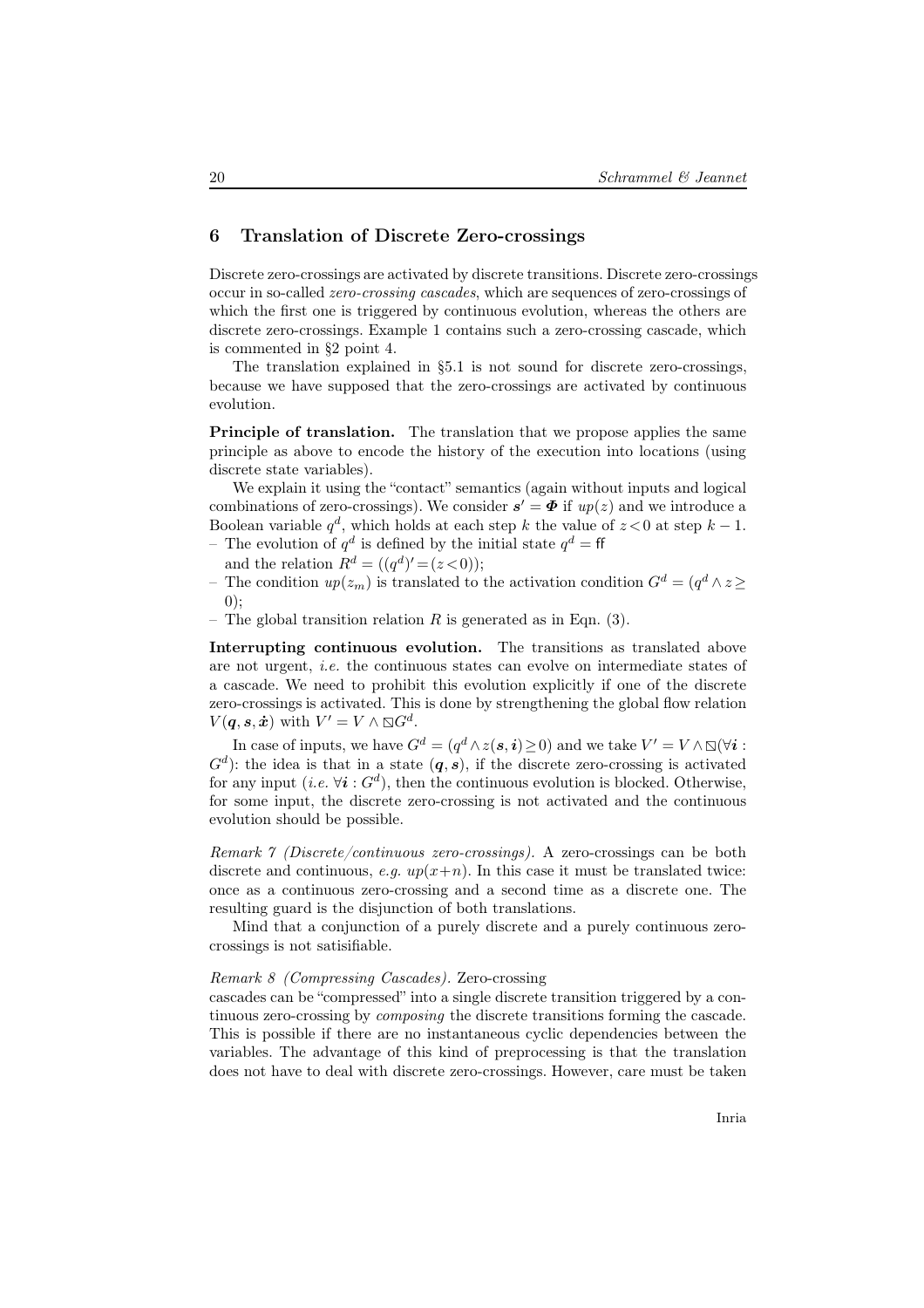w.r.t. safety verification, because this transformation does not preserve the set of reachable states (it removes intermediate states).

Remark 9 (Discrete zero-crossings in system modelling). The main use of discrete zero-crossings is to trigger a cascade of several discrete transitions by a single continuous zero-crossing. For this purpose discrete zero-crossings enable very concise modelling, but the resulting behavior can be very hard to understand and thus easily result in undesirable behavior too. Otherwise, if a language does not support discrete zero-crossings, the programmer has to program such a behavior himself by manually composing transitions explicitly as mentioned in Remark 8.

# 7 The Complete Translation

We give here the formulas for the complete translation of a hybrid data-flow program

$$
\mathcal{I}(\boldsymbol{s}) \quad , \quad \mathcal{A}(\boldsymbol{s}, \boldsymbol{i}) \wedge \left\{ \begin{aligned} \boldsymbol{\dot{x}} & = \left\{ \boldsymbol{e}_{\ell}(\boldsymbol{s}, \boldsymbol{i}) \text{ if } \phi_{\ell}(\boldsymbol{b}) \\ \dots \\ \boldsymbol{s}' & = \left\{ \boldsymbol{\Phi}_j(\boldsymbol{s}, \boldsymbol{i}) \text{ if } \varphi_j^Z(\boldsymbol{s}, \boldsymbol{i}) \right. \right. \end{aligned} \right.
$$

as defined in §2 to a hybrid automaton by combining all the concepts presented in §5 and §6.

We use the notation  $\zeta_m^{\sigma}$  to denote the constraints induced by a zero-crossing  $up(z_m)$ , e.g.  $\zeta_m^{\cdot=0} = (z_m = 0)$  or  $\zeta_m^{0 \lt \cdot \leq \epsilon} = (0 \lt z_m \leq \epsilon)$ .

**Discrete zero-crossings.** For each discrete zero-crossing  $up(z_m)$  we introduce a Boolean state variable  $q_m^d$ .

| $R_m^d = (q_m'^d = \zeta_m^{\sigma})$                |                                                       |  |
|------------------------------------------------------|-------------------------------------------------------|--|
|                                                      | "contact" $\vert \cdot \langle 0 \cdot \rangle \ge 0$ |  |
| $G_m^d = (q_i^d \wedge \zeta_m^{\overline{\sigma}})$ | "crossing" $\cdot \leq 0$ $\cdot > 0$                 |  |

Continuous zero-crossings. For each continuous zero-crossing  $up(z_m)$  we introduce a state variable  $q_m^c$ .

– Their transition relations are defined as follows:

|                                                                                                              | "contact" $\overline{\cdot}$ <0 $\cdot = 0$                |  |
|--------------------------------------------------------------------------------------------------------------|------------------------------------------------------------|--|
| $R_m^c$ = match $q_m^c$ with                                                                                 | "crossing" $\vert \cdot = 0 \, 0 \leq \cdot \leq \epsilon$ |  |
| above $\rightarrow q'{}^c_m \in \{ \text{above}, \text{below} \}$                                            |                                                            |  |
| below $\rightarrow ((q_m^c)' = q_m^c) \vee ((q_m^c)' = \text{ready}) \wedge \zeta_m^{\theta}$                |                                                            |  |
| ready $\rightarrow (q_m^c)' \in \{\text{above}, \text{below}\}\wedge \zeta_m^{\sigma} \vee (q_m^c)' = q_m^c$ |                                                            |  |

– The activation conditions  $G_m^c$  are defined as

|                                                          | .                                          |  |
|----------------------------------------------------------|--------------------------------------------|--|
| $G_m^c = (q_m^c = \text{ready}) \wedge \zeta_m^{\sigma}$ | "contact" $\cdot = 0$                      |  |
|                                                          | "crossing" $0 \leq \epsilon \leq \epsilon$ |  |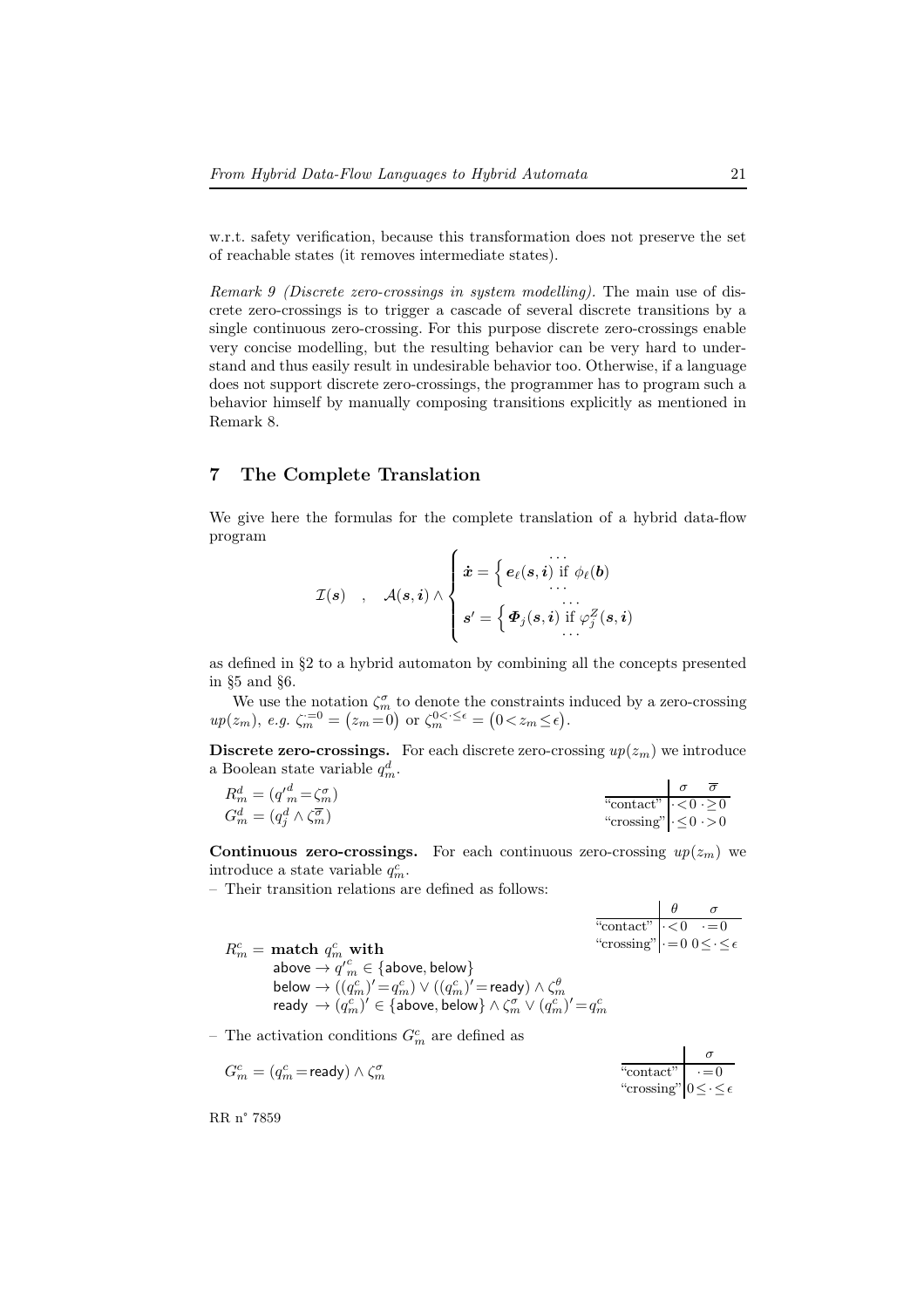− Using  $ψ = √<sub>ℓ</sub>(φ<sub>ℓ</sub>(**b**) ∧ **x̄** = **e**<sub>ℓ</sub>(**s**, **i**))$  we define the partial flow relations (containing the staying conditions):

$$
\begin{array}{c}\n\sigma \\
\hline\n\text{``contact''} \\
\text{``crossing''} \quad 0 \leq \cdot \leq \epsilon\n\end{array}
$$

$$
V_m = \textbf{match} \; q^c_m \; \textbf{with} \\ \text{above} \rightarrow \left\{ \begin{matrix} (\exists \boldsymbol{i}: \mathcal{A}(\boldsymbol{s}, \boldsymbol{i}) \wedge \zeta_n^{\geq 0} \wedge \psi) \wedge \\ (\boxtimes \exists \boldsymbol{i}: \mathcal{A}(\boldsymbol{s}, \boldsymbol{i}) \wedge \zeta_m^{\cdot \leq 0}) \\ \text{below} \rightarrow \exists \boldsymbol{i}: \mathcal{A}(\boldsymbol{s}, \boldsymbol{i}) \wedge \zeta_m^{\cdot \leq 0} \wedge \psi \\ \text{ready} \rightarrow \exists \boldsymbol{i}: \mathcal{A}(\boldsymbol{s}, \boldsymbol{i}) \wedge \zeta_m^{\sigma} \wedge \psi \end{matrix} \right.
$$

**Transition relations.** We define  $G_m = G_m^c \vee G_m^d$  and  $R_m = R_m^c \wedge R_m^d$ . Now, we can finally put things together and define the jump and flow transition relations:

$$
R((\mathbf{q}, \mathbf{s}), (\mathbf{q}', \mathbf{s}')) = \exists \mathbf{i} : \begin{cases} \mathcal{A}(\mathbf{s}, \mathbf{i}) \wedge (\bigwedge_m R_m) \wedge \\ (\neg(\bigvee_j H_j) \wedge \mathbf{s}' = \mathbf{s} \vee \\ \vee_j (H_j \wedge \mathbf{s}' = \mathbf{\Phi}_j) \end{cases}
$$

$$
V((\mathbf{q}, \mathbf{s}), \dot{\mathbf{x}}) = \begin{cases} \bigvee_m V_m((\mathbf{q}, \mathbf{s}), \dot{\mathbf{x}}) \wedge \\ \boxtimes (\forall \mathbf{i} : \mathcal{A}(\mathbf{s}, \mathbf{i}) \wedge \bigvee_j H_j^d) \end{cases}
$$

with  $H_j = \varphi_j^Z[\forall m : up(z_m) \leftarrow G_m].$ 

We obtain a hybrid automaton  $\langle \{\ell_0\}, F, J, \Sigma^0 \rangle$  with  $-F(\ell_0)=V$ 

$$
- J = \{ (\ell_0, R, \ell_0) \}, \text{ and}
$$

 $-\varSigma^0(\hat{\ell}_0) \!=\! \{(\bm{q}, \bm{s}) \mid \bm{q}^d \!=\! \bm{\mathsf{f}} \!\bm{\mathsf{f}} \land \bigwedge_m q^c_m \in \{\textsf{above}, \textsf{below}\} \land \mathcal{I}(\bm{s})\}$ 

The proofs of the complete translation can be found in appendix A.

## 8 Discussion

We have presented the complete translation of a hybrid data-flow specification to a hybrid automaton. However, further preprocessing steps are necessary to enable verification using classical hybrid analysis methods.

Explicit representation. As explained in §5.3 we have chosen to present our translation by encoding the locations of the HA with  $N$  additional finite-state variables  $q$ . This results in a HA with a single location and a single self-loop jump transition. Of course, it is possible to expand this "compressed" representation into a more explicit one, such as shown in Figs. 6 and 8. This is done by enumerating the valuations of these finite-state variables and by partitioning the system into these  $\mathcal{O}(2^N)$  states. As already mentioned in §2, partial evaluation may be used to simplify expressions and to remove infeasible jump transitions.

Convexification of staying conditions and guards. The induced staying conditions  $C(s)$  and guards  $G(s)$  of jump transitions might be non-convex w.r.t. numerical constraints. For verification it is necessary to transform these conditions into the form  $\bigvee_k \Delta_k$  with  $\Delta_k = \phi_k(b) \wedge \varphi_k^C(s)$ , where  $\phi_k(b)$  is an arbitrary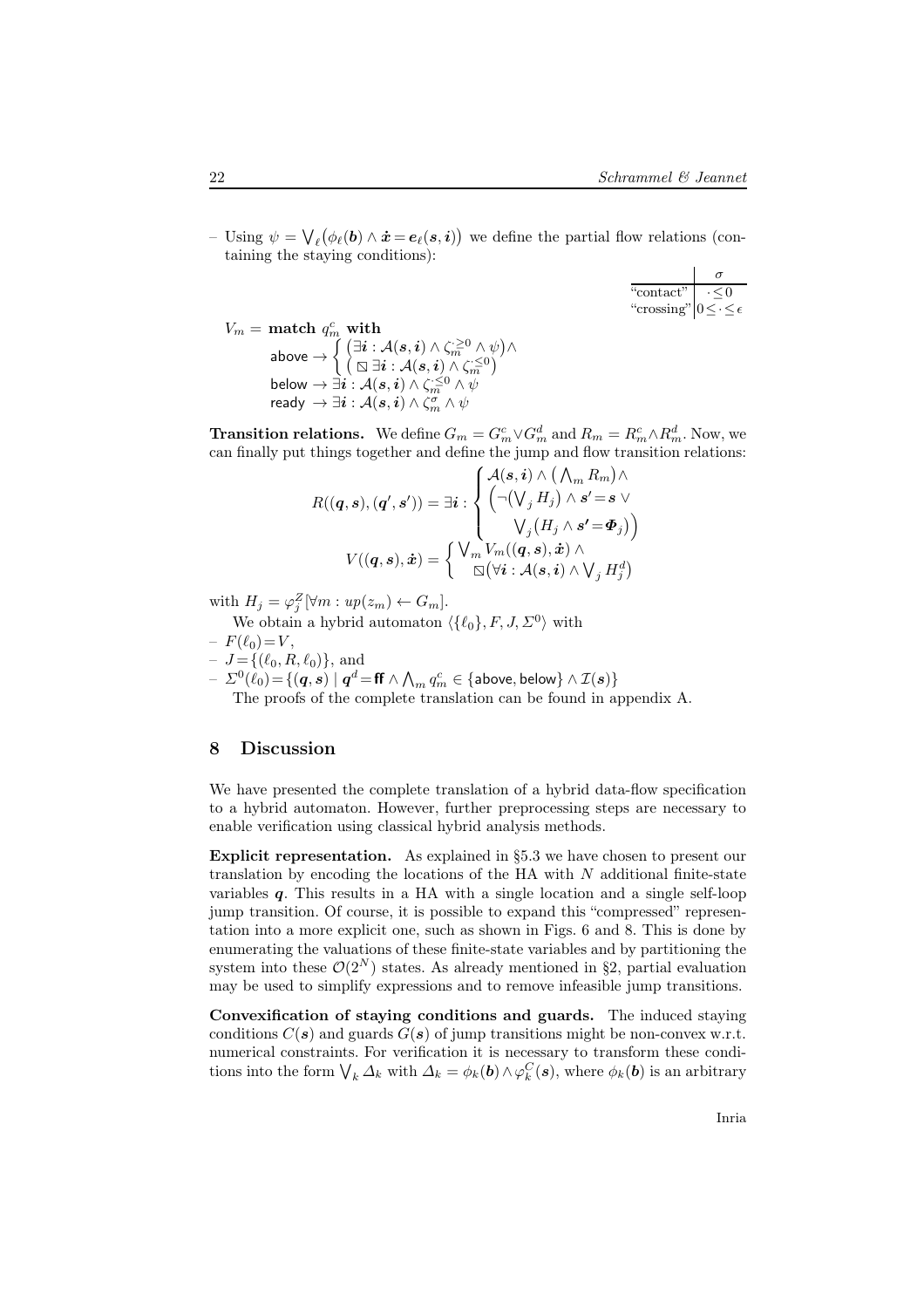formula over Boolean variables and  $\varphi_k^C(s)$  is a conjunction of numerical constraints. For staying conditions, the system has to be partitioned according to these  $\Delta_k$ ; for guards, arcs are split w.r.t. the  $\Delta_k$ .

*Example 4.* The non-convex flow transition  $V$ 

non-convex numerical condition  
\n
$$
(b_1 \vee \neg b_2) \wedge \overbrace{(x \le 0 \vee x \ge 5)}^{non-convex \text{ numerical condition}}
$$
\n
$$
(\neg b_1 \wedge b_2) \wedge (0 \le x \le 5) \wedge (x = 1)
$$

has to be transformed into

 $(b_1 \vee \neg b_2) \wedge (x \leq 0) \wedge (x = 1-x) \vee$  $(b_1 \vee \neg b_2) \wedge (x \geq 5) \wedge (x = 1-x) \vee$  $(\neg b_1 \land b_2) \land (0 \leq x \leq 5) \land (\dot{x}=1)$ 

Then, the system is going to be partitioned into three locations, one for each line.

Analysis during translation. In order to reduce the explosion during construction of the hybrid automaton it is reasonable to perform cheap analyses on-the-fly to in order to remove infeasible transitions and locations with unsatisfiable staying conditions: the guards of jump transitions are refined by the staying conditions of source and destination locations. A polyhedral analysis à la [11] for the locations with piecewise constant dynamics can eliminate further infeasible jumps.

Approximations during analysis. In  $\S 5.1$  we have explained that the translation to hybrid automata loses several properties, like determinism and urgency, which may result in an overapproximation in terms of reachable states. Moreover, hybrid reachability analysis methods further approximate the reachable states with (finite disjunctions of) convex sets, such as convex polyhedra.

The translation with "contact" semantics involves strict inequalities. Thus, the analysis may benefit from the ability of representing open sets. A suitable abstract domain might be in this case convex polyhedra with strict inequalities [33]. Otherwise, if the analysis can only handle closed sets, the translation with "contact" semantics (Fig. 7b) will behave like the one for "at-zero" semantics (Fig. 6c).

Preliminary experiments. We have implemented a prototype tool that makes use of the BDDAPRON library  $[34]$  to handle logico-numerical formulas represented as MTBDDs.

First experiments showed that  $-$  as expected  $-$  the major parameter affecting performance is the number of zero-crossings, which becomes apparent when making locations explicit as described at the beginning of this section. In the applications that we are targeting, i.e. synchronous controllers connected to their physical environment, zero-crossings are (1) those used for modeling the sampling of inputs and (2) those in the environment model. Since the number of (1) is usually small, the total number of zero-crossings inherently depends on the complexity of the environment model in practice.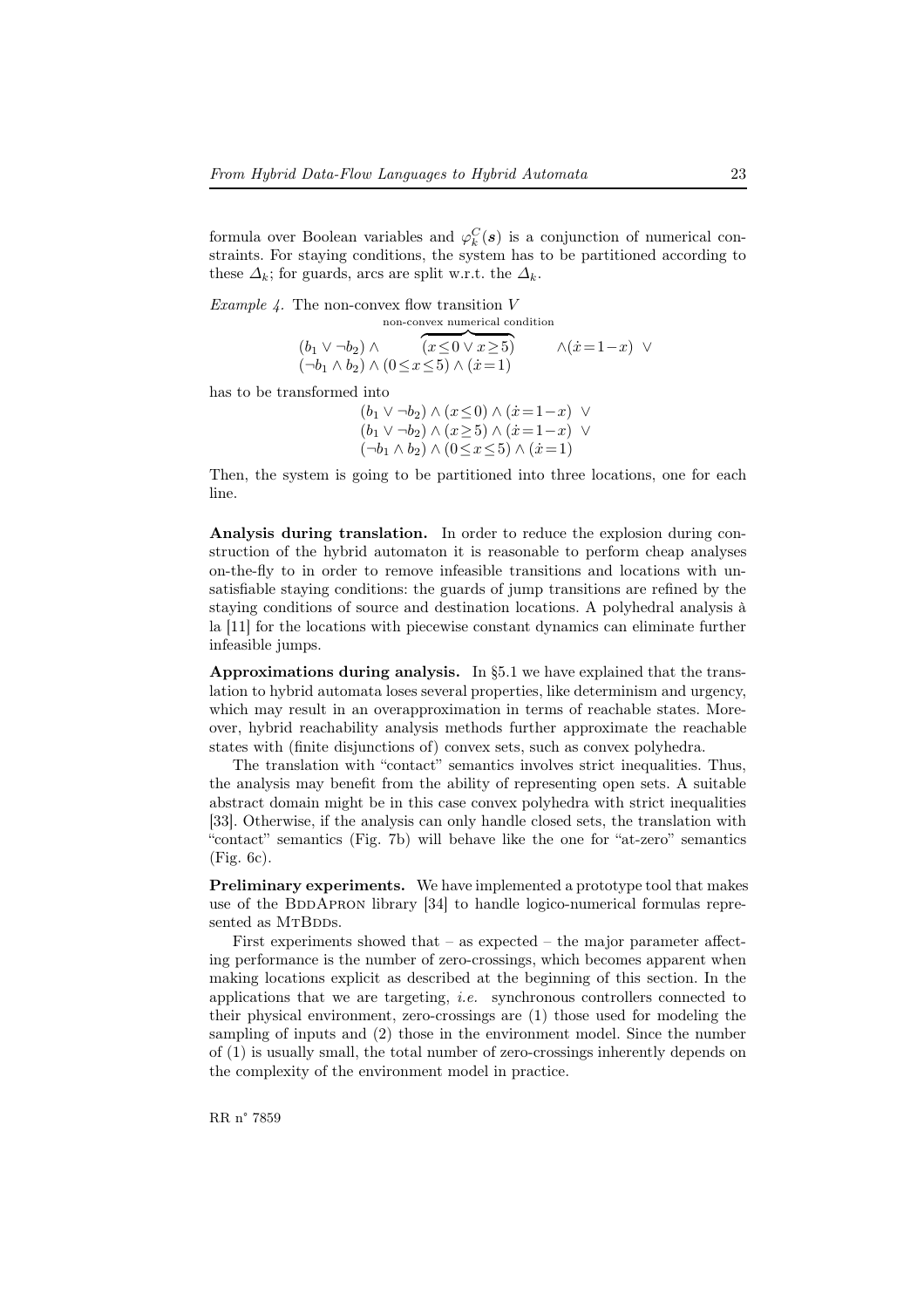Standard semantics of source languages. We have considered several standard semantics of source languages.

- Semantics with *fixed step* integration suffer from the problem that if the step is not sufficiently small the semantics becomes dependent on the step size  $\delta$ , because we might miss zero-crossings. When translating to hybrid automata, we need to use an  $\epsilon$  to account for the "overshoot" at zero-crossings, which requires trajectories to be uniformly continuous.
- Variable step semantics allows to overcome the problem of non-determism w.r.t. step size, but only for zero-crossings with "contact" semantics – because here we can stop integration exactly at  $z = 0$ . "Crossing" semantics still requires to take step beyond  $z=0$  and thus a non-infinitesimal  $\delta$  is needed that has to be chosen sufficiently small.

The semantics that require a  $\delta$  are inherently non-deterministic, especially w.r.t. Zeno-behavior – in this case there is no constant  $\delta$  such that the system can be made deterministic.

We propose a standard semantics that can be translated exactly: we use the variable step semantics above with the following zero-crossing semantics:  $z = 0 \wedge \bigwedge_{k \leq n} \frac{dz^k}{dt^k} = 0 \wedge \frac{d^n z}{dt^n} > 0$ , where *n* is a parameter of the semantics. This semantics corresponds to a crossing semantics except that there is no chattering w.r.t. sliding modes and contact and inflection points beyond order n do not trigger a zero-crossing. Then, single zero-crossings can be translated to a hybrid automaton without any approximation.

# 9 Conclusion

We have presented a complete translation of a hybrid data-flow formalism to logico-numerical hybrid automata. In comparison to previously proposed translations, our translation handles zero-crossings.

To achieve this, we considered a simple yet expressive hybrid data-flow formalism to which large subsets of existing hybrid system languages can actually be reduced.

We discussed different choices of zero-crossing semantics and their possible translations to hybrid automata. Since hybrid automata are not as expressive as the source language, we can only provide sound over-approximations of the original semantics.

However, this is counterbalanced by the fact that existing hybrid verification tools such as HyTech [5], PHaver [7] and SpaceEx [8] are all based on the standard hybrid automata model.

Though, these tools require to encode Boolean variables explicitly in locations. As this enumeration results in an exponential blow-up of the hybrid automaton size, we assume that this is a major bottleneck in verifying controllers with complex discrete state spaces jointly with their physical environment. Therefore future work will comprise the development of methods and tools for combining classical hybrid system analysis with implicit handling of Boolean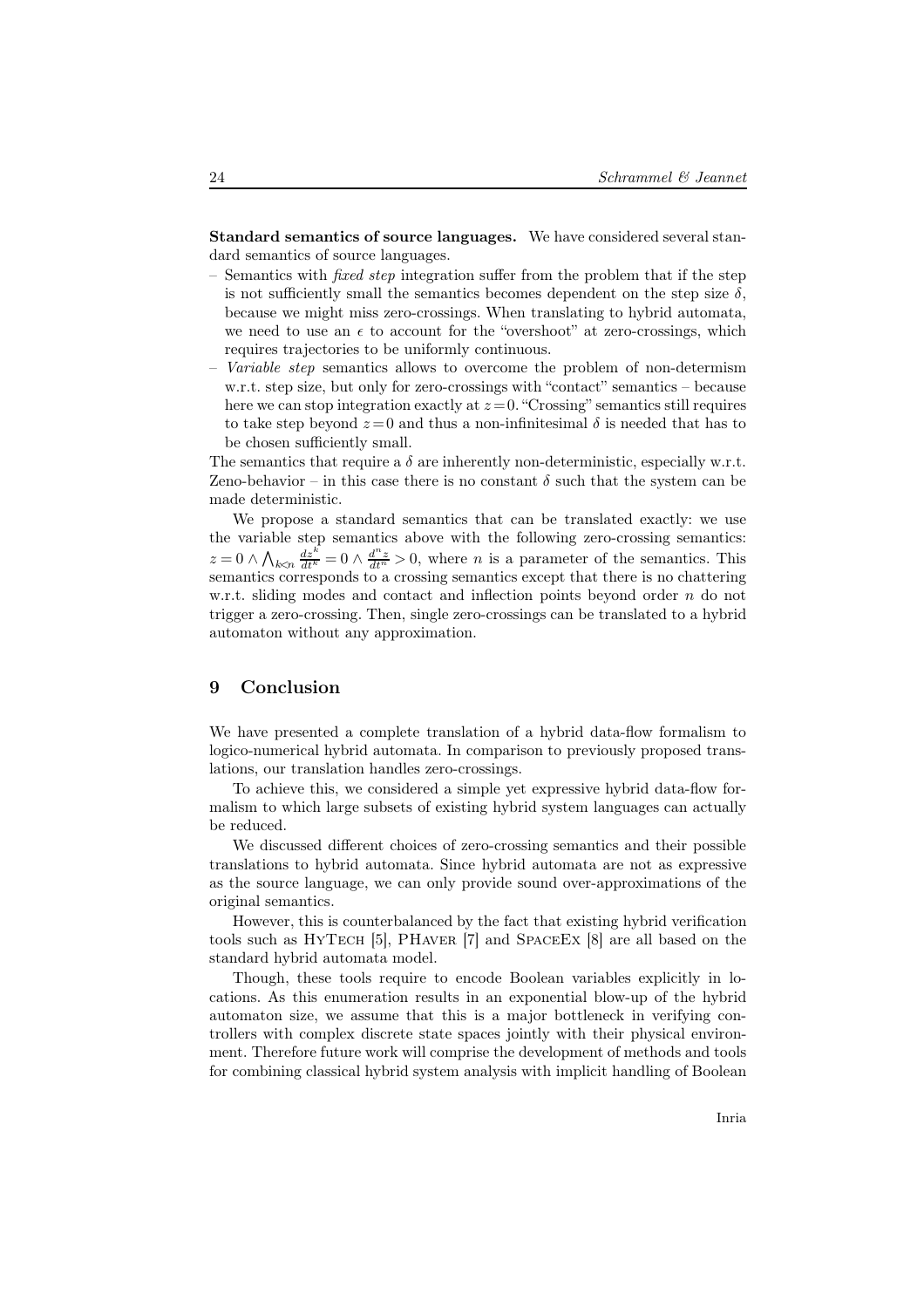variables in order to counter state space explosion. Our translation to logiconumerical hybrid automata lays the basis for such an approach.

# References

- 1. Benveniste, A., Bourke, T., Caillaud, B., Pouzet, M.: Divide and recycle: types and compilation for a hybrid synchronous language. In: LCTES. (2011)
- 2. Pouzet, M.: Lucid Synchrone, version 3. Tutorial and reference manual. Université Paris-Sud, LRI. (2006)
- 3. Alur, R., Courcoubetis, C., Halbwachs, N., Henzinger, T., Ho, P.H., Nicollin, X., Olivero, A., Sifakis, J., Yovine, S.: The algorithmic analysis of hybrid systems. Theoretical Computer Science 138 (1995)
- 4. Henzinger, T.A.: The theory of hybrid automata. In: Logic in Computer Science. (1996)
- 5. Henzinger, T.A., Ho, P.H., Wong-Toi, H.: HyTech: A model checker for hybrid systems. Journal on Software Tools for Technology Transfer 1 (1997)
- 6. Chutinan, A., Krogh, B.H.: Verification of polyhedral-invariant hybrid automata using polygonal flow pipe approximations. In: Hybrid Systems: Computation and Control. Volume 1569 of LNCS. (1999)
- 7. Frehse, G.: PHAVer: Algorithmic verification of hybrid systems past HyTech. In: Hybrid Systems: Computation and Control. Volume 3414 of LNCS. (2005)
- 8. Frehse, G., Guernic, C.L., Donzé, A., Ray, R., Lebeltel, O., Ripado, R., Girard, A., Dang, T., Maler, O.: SpaceEx: Scalable verification of hybrid systems. In: Computer-Aided Verification. Volume 6806 of LNCS. (2011)
- 9. Fränzle, M., Herde, C.: HySAT: An efficient proof engine for bounded model checking of hybrid systems. Formal Methods in System Design 30 (2007)
- 10. Ratschan, S., She, Z.: Safety verification of hybrid systems by constraint propagation-based abstraction refinement. Transactions on Embedded Computing Systems 6 (2007)
- 11. Halbwachs, N., Proy, Y.E., Roumanoff, P.: Verification of real-time systems using linear relation analysis. Formal Methods in System Design 11 (1997)
- 12. Cousot, P., Cousot, R.: Comparing the Galois connection and widening/narrowing approaches to abstract interpretation. In: PLILP'92. Volume 631 of LNCS. (1992)
- 13. Briand, X., Jeannet, B.: Combining control and data abstraction in the verification of hybrid systems. Computer-Aided Design of Integrated Circuits and Systems 29 (2010)
- 14. Dang, T., Gawlitza, T.M.: Discretizing affine hybrid automata with uncertainty. In: Automated Technology for Verification and Analysis. Volume 6996 of LNCS. (2011)
- 15. Agrawal, A., Simon, G., Karsai, G.: Semantic translation of Simulink/Stateflow models to hybrid automata using graph transformations. ENTCS 109 (2004)
- 16. Alur, R., Kanade, A., Ramesh, S., Shashidhar, K.C.: Symbolic analysis for improving simulation coverage of Simulink/Stateflow models. In: Embedded Software. (2008)
- 17. Manamcheri, K., Mitra, S., Bak, S., Caccamo, M.: A step towards verification and synthesis from Simulink/Stateflow models. In: Hybrid Systems: Computation and Control. (2011)
- 18. Tripakis, S., Sofronis, C., Caspi, P., Curic, A.: Translating discrete-time Simulink to Lustre. Embedded Computing Systems 4 (2005)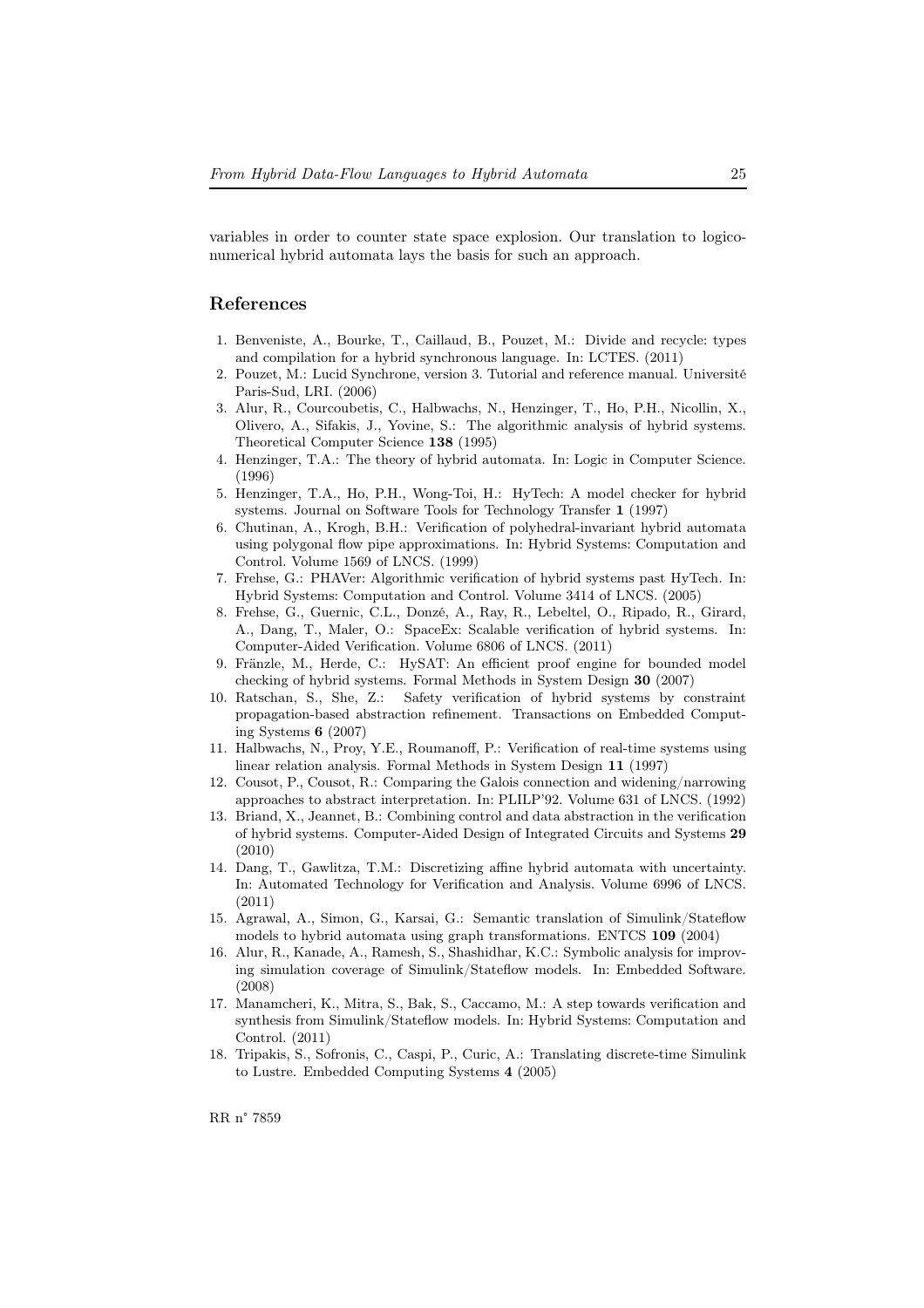- 19. Najafi, M., Nikoukhah, R.: Implementation of hybrid automata in Scicos. In: Control Applications. (2007)
- 20. Caspi, P., Pilaud, D., Halbwachs, N., Plaice, J.A.: LUSTRE: a declarative language for real-time programming. In: Principles of Programming Languages. (1987)
- 21. Raymond, P., Roux, Y., Jahier, E.: Lutin: A language for specifying and executing reactive scenarios. EURASIP J. on Embedded Systems (2008)
- 22. Colaço, J.L., Pagano, B., Pouzet, M.: A conservative extension of synchronous data-flow with state machines. In: Int. Conf. On Embedded Software, EMSOFT'05. (2005)
- 23. Robinson, A.: Non-Standard Analysis. (1996)
- 24. Hindmarsh, A.C., Brown, P.N., Grant, K.E., Lee, S.L., Serban, R., Shumaker, D.E., Woodward, C.S.: Sundials: Suite of nonlinear and differential/algebraic equation solvers. ACM Trans. Math. Softw. 31 (2005)
- 25. Jones, N.D., Gomard, C., Sestoft, P.: Partial Evaluation and Automatic Program Generation. (1993)
- 26. Lindstrøm, T.: An invitation to nonstandard analysis. In Cutland, N., ed.: Nonstandard Analysis and its Applications. Cambridge University Press (1988) 1–105
- 27. Benveniste, A., Caillaud, B., Pouzet, M.: The fundamentals of hyrid systems modelers. In: Conference on Decision and Control. (2010)
- 28. Filippov, A.F.: Differential equations with discontinuous right-hand sides. Mathematicheskii Sbornik 51 (1960)
- 29. Utkin, V.I.: Sliding modes in Control and optimization. (1992)
- 30. Acary, V., Brogliato, B.: Numerical Methods for Nonsmooth Dynamical Systems: Applications in Mechanics and Electronics. (2008)
- 31. Johansson, K.H., Lygeros, J., Sastry, S., Egerstedt, M.: Simulation of zeno hybrid automata. In: Conference on Decision and Control. Volume 4., IEEE (1999) 3538– 3543
- 32. Zheng, H., Lee, E.A., Ames, A.D.: Beyond zeno: Get on with it! In: HSCC. Volume 3927 of LNCS., Springer (2006) 568–582
- 33. Bagnara, R., Hill, P.M., Zaffanella, E.: Not necessarily closed convex polyhedra and the double description method. Formal Aspects of Computing 17 (2005)
- 34. Jeannet, B.: Bddapron: A logico-numerical abstract domain library. http:// pop-art.inrialpes.fr/~bjeannet/bjeannet-forge/bddapron/ (2009)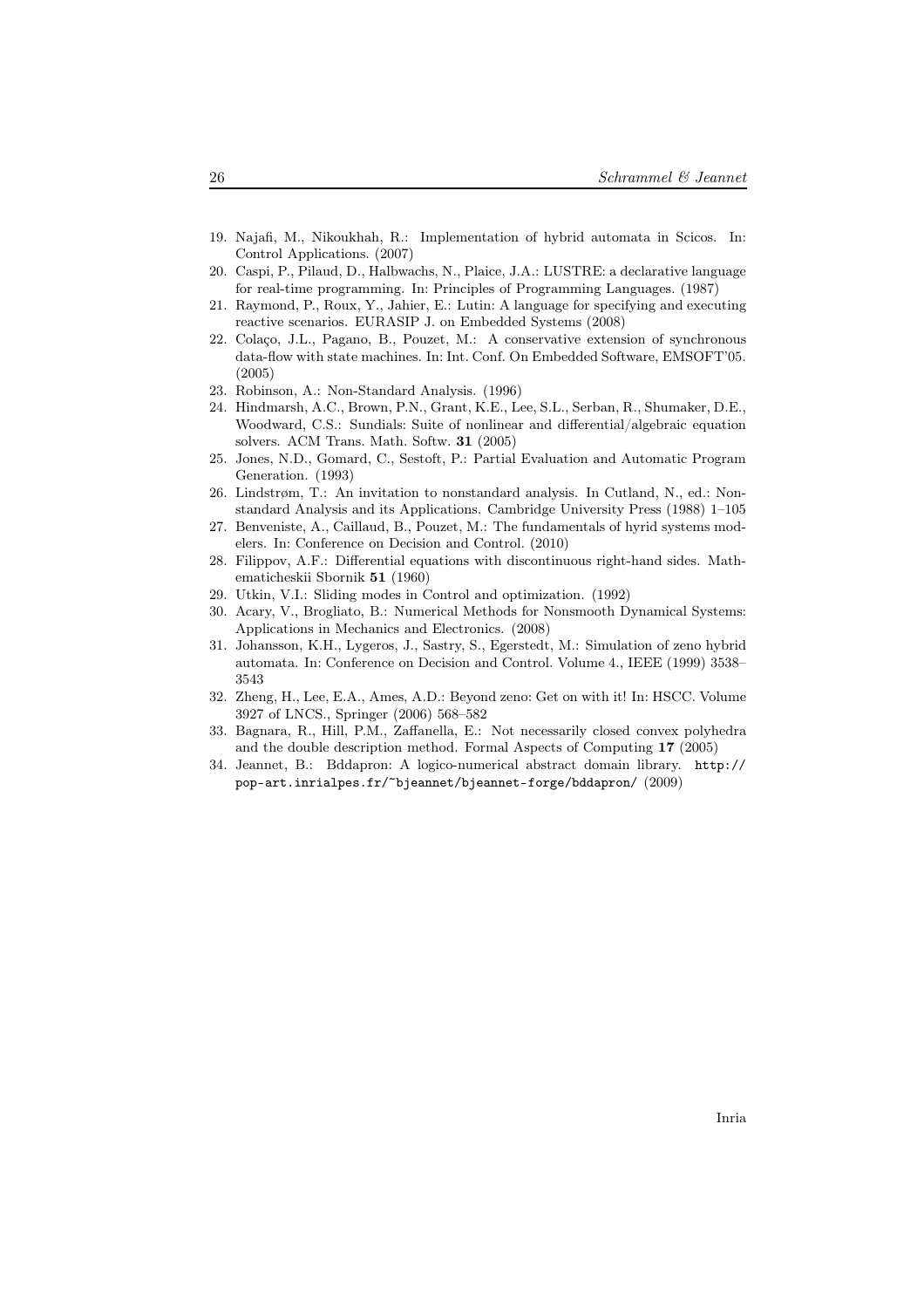# A Proofs

We give here the proofs for the inclusion of the concrete semantics of the hybrid data-flow formalism (HDF) in the translation to hybrid automata (HA).

# A.1 Overview

We prove that all traces in HDF can be simulated by equivalent traces in the translated HA for "contact" semantics. For clarity we will give the proof for the case without inputs  $i$  here. The additional arguments needed for the case with inputs will be given in A.5.

**Theorem 1 (Sound translation).** All executions of an HDF program are simulated by an execution of its translation to an HA using "contact" semantics according to  $\S$ 7, i.e. the translation from HDF to HA using "contact" semantics is a sound over-approximation.

The proof for "crossing" semantics proceeds similarily but the soundness criterion is different (see A.6).

Since our translation encodes HA locations by additional variables  $q$  we will denote configurations in HA executions by tuples  $(q, s)$ .

We inductively construct the left-to-right simulation relation  $\precsim$  between HDF and HA by the following scheme, where we split the induction step in several sub-steps:

| Base case:                          |                                                                                                              |           |
|-------------------------------------|--------------------------------------------------------------------------------------------------------------|-----------|
| Initialization                      | $=\mathcal{I}$                                                                                               | (Lemma 1) |
| Induction step:                     |                                                                                                              |           |
| Flow to zero-crossing               | $\bullet \rightarrow^c \ldots \rightarrow^c \bullet \rightarrow^c \bullet$<br>$\models\varphi_i^Z$           | (Lemma 2) |
| Continuous zero-crossing activation | $\begin{array}{c}\n\bullet \rightarrow^c \bullet \\ \overline{\phantom{0}} \models \varphi^Z_j\n\end{array}$ | (Lemma 3) |
| Discrete zero-crossing activation   | $\stackrel{\bullet}{\Longrightarrow}^{\!\!\!\!\!d} \stackrel{\bullet}{\leadsto}$<br>$\models \varphi_i^Z$    | (Lemma 4) |
| Discrete transition                 | $\bullet \rightarrow^d$<br>$s' = \Phi_i(s)$                                                                  | (Lemma 5) |

The following lemmae define the simulation relation for these steps:

# Lemma 1 (Initialization).

$$
s_0 \precsim (\boldsymbol{q}_0,s_0) \quad \Longleftrightarrow \quad \forall s_0 : \mathcal{I}(s_0) \Longrightarrow \exists \boldsymbol{q}_0 : (\boldsymbol{q}_0,s_0) \in \varSigma^0(\ell_0)
$$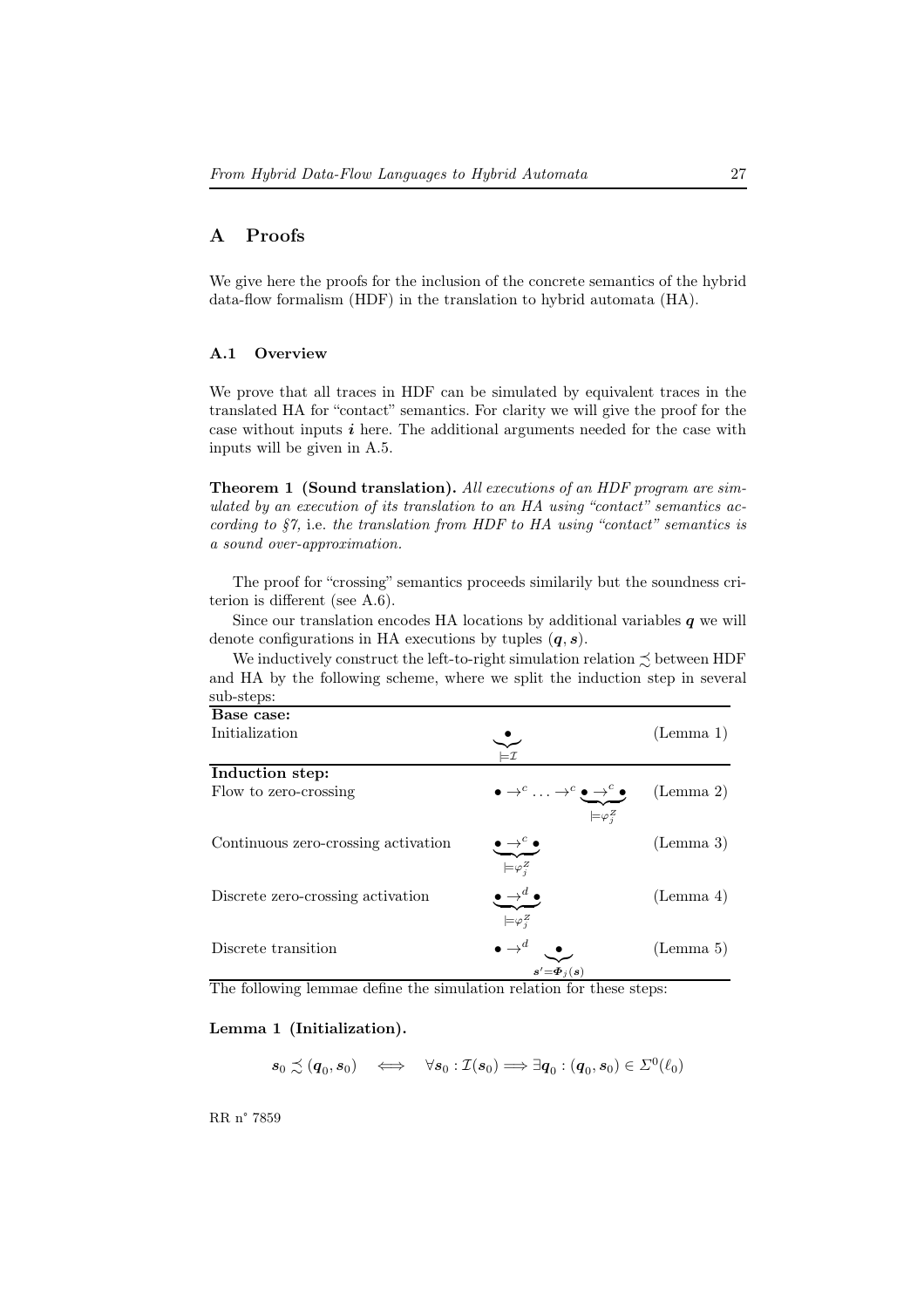Lemma 2 (Flow to zero-crossing).

$$
s_n \to^c \ldots \to^c s_{k-1} \to^c s_k \precsim (q_{\widehat{n}}, s_{\widehat{n}}) \to^V \ldots \to^V (q_{\widehat{k}}, s_{\widehat{k}})
$$
  
\n
$$
\xrightarrow{\cong} q_{\widehat{n}} \ldots q_{\widehat{k}} : st(s_n) = s_{\widehat{n}} \wedge st(s_k) = s_{\widehat{k}}
$$
  
\nsuch that the continuous evolution from  $s_n$  to  $s_k$  is included in the flow from  $s_{\widehat{n}}$  to  $s_{\widehat{k}}$ , and  
\n
$$
((s_{k-1}, s_k) \models \varphi_j^Z) \Longrightarrow (q_{\widehat{k}}, s_{\widehat{k}}) \models H_j^c)
$$

Lemma 3 (Continuous zero-crossing activation).

$$
st(\boldsymbol{s}_k)\!=\!\boldsymbol{s}_{\widehat{k}}\wedge((\boldsymbol{s}_{k-1},\boldsymbol{s}_{k})\models\varphi_j^Z)\Longrightarrow(\exists\boldsymbol{q}_{\widehat{k}}:(\boldsymbol{q}_{\widehat{k}},\boldsymbol{s}_{\widehat{k}})\models H_j^c)
$$

in an HDF sequence  $\ldots \rightarrow^c s_{k-1} \rightarrow^c s_k$  and an HA sequence  $\ldots \rightarrow^V (q_{\widehat{k}}, s_{\widehat{k}})$ .

Lemma 4 (Discrete zero-crossing activation).

$$
st(\boldsymbol{s}_k) = \boldsymbol{s}_{\widehat{k}} \wedge ((\boldsymbol{s}_{k-1}, \boldsymbol{s}_k) \models \varphi_j^Z) \Longrightarrow \exists \boldsymbol{q}_{\widehat{k}} : ((\boldsymbol{q}_{\widehat{k}}, \boldsymbol{s}_{\widehat{k}}) \models H_j^d)
$$

in an HDF sequence  $s_{k-1} \rightharpoonup^d s_k$  and an HA sequence  $\rightharpoonup^R (q_{\widehat{k}}, s_{\widehat{k}})$ .

Lemma 5 (Discrete transitions).

$$
s_k \to^d s_{k+1} \precsim (q_{\widehat{k}}, s_{\widehat{k}}) \to^R (q_{\widehat{k}+1}, s_{\widehat{k}+1})
$$
  
\n
$$
\iff
$$
  
\n
$$
st(s_k) = s_{\widehat{k}} \land ((s_{k-1}, s_k) \models \varphi_j^Z) \land s_{k+1} = \Phi_j(s_k) \Longrightarrow
$$
  
\n
$$
\exists q_{\widehat{k}} : ((q_{\widehat{k}}, s_{\widehat{k}}) \models H_j) \land s_{\widehat{k}+1} = \Phi_j(s_{\widehat{k}}) \land st(s_{k+1}) = s_{\widehat{k}+1} \land
$$
  
\n
$$
\exists q_{\widehat{k}+1} : \forall m \in M_j : R(q_{\widehat{k}}, q_{\widehat{k}+1}) \land ((q_{\widehat{k}+1}, s_{\widehat{k}+1}) \models q_m \in Q^0)
$$
  
\nwhere  $m \in M_j$  correspond to the activated up( $z_m$ ) in  $\varphi_j^Z$   
\nand  $Q^0 = \begin{cases} \{\mathsf{ff}\} & \text{for } q_m^d \\ \{\text{above, below}\} & \text{for } q_m^c \end{cases}$ 

i.e. the translation of discrete transitions is sound, and the additional variables q corresponding to activated zero-crossings return to their initial state after the discrete transition.

We make the following assumptions:

– The HDF system is actually standardizable (which implies that state trajectories are continuous during continuous evolution).

#### A.2 Proof of the theorem

Proof (Sound translation, Theorem 1). Lemmae 1 to 5 construct the asymmetric simulation relation  $\preceq$  by the above induction scheme.

Let's denote the subsequences (resp. conditions) covered by the lemmae above by their respective number  $\in \{1, 2, 3, 4, 5\}$ . All HDF executions are included in the sequences generated by the regular expression  $1 (2 3 5 (4 5)^*)^*$ .

We construct these sequences inductively: 1 is the base case (initial state); the outer loop is a continuous evolution 2 followed by a discrete transition due to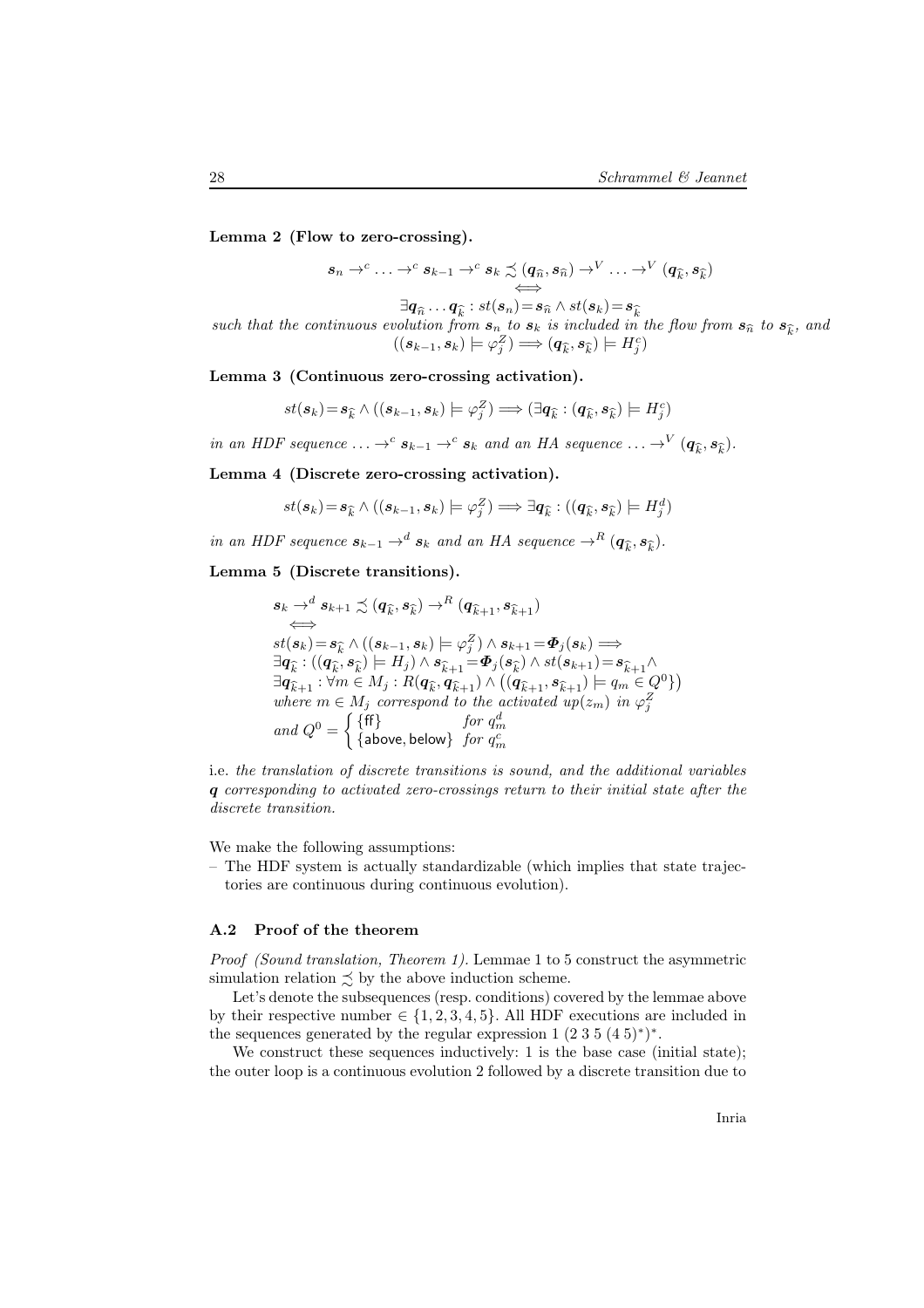a continuous zero-crossing 3 5, followed by a sequence of discrete zero-crossings (4 5)<sup>∗</sup> . The above induction scheme corresponds to this outer loop: the induction step starts from the hypothesis being in a state where only continuous evolution is possible; at the end of the induction step we return into a state where only continuous evolution is possible. The inner loop (4 5)<sup>∗</sup> is handled implicitely (if it is finite).

There are two trivial corner cases: continuous evolution without zero-crossings (where we loop indefinitely inside 2) and an infinite sequence of discrete transitions (where we never exit the inner loop  $(4\ 5)^*$ ).

The correctness of Theorem 1 is implied by the sound construction of  $\preceq$ .

#### A.3 Helper lemmae

Lemma 6 (Flow inclusion). Any sequence of continuous steps in HDF produced by the dynamics  $\dot{\boldsymbol{x}} = \boldsymbol{e}(\boldsymbol{s})$  and staying within the convex region  $C'(\boldsymbol{s})$  has an equivalent flow transition in an HA location with staying condition C where  $C' \Rightarrow C$ .

Proof (Flow inclusion, Lemma 6).

We tag executions with timestamps, *i.e.*  $(t_0, s_0) \rightarrow (t_1, s_1) \rightarrow \dots$ 

For HA, we forget about the variables q, *i.e.* we assume  $\exists q : q \Rightarrow C \wedge \dot{x} =$  $e(s)$ . This assumption will be removed in Lemma 7.

Take a sequence of continuous steps in HDF generated by the dynamics  $\dot{\boldsymbol{x}} = \boldsymbol{e}(\boldsymbol{s})$ :

$$
(t_k, s_k) \rightarrow_c (t_k, s_{k+1}) \rightarrow_c \ldots \rightarrow_c (t_{k+n}, s_{k+n})
$$

with  $n, \frac{1}{\partial} \in {}^{\star} \mathbb{N}, t_k, t_{k+n} \in \mathbb{R}^{\geq 0}, x_k, x_{k+n} \in \mathbb{R}^p$ .

By definition of the semantics of HDF (cf. [27], §3.4), the non-standard sequence above consisting of infinitesimal continuous steps corresponds to the standard function  $(b_k, \chi(t))$  over the interval  $[t_k, t_{k+n}]$ , such that

$$
\chi(t) = \boldsymbol{x}_k + \int_{t_k}^t \boldsymbol{e}(\boldsymbol{b}_k, \chi(t')) dt'
$$

where  $t_{k+n} = t_k + \delta, \, \delta = st(n\partial) \in \mathbb{R}^{\geq 0}$ .

Now, we define  $\tau(\delta') = \chi(t_k + \delta')$ , we compute the derivative  $\dot{\chi}(t) = e(b_k, \chi(t))$ and we know  $\forall t \in [t_k, t_k + \delta] : C'(\mathbf{b}_k, \chi(t)), C' \Rightarrow C$ , then using our translation of the flow transition

$$
V(\dot{x}, s) = (\dot{x} = e(b, x) \wedge C(s))
$$

we see that

$$
\forall \delta' \in [0, \delta] : V((\boldsymbol{b}_k, \tau(\delta')), \dot{\tau}(\delta'))
$$

i.e. the HDF trajectory is included in the trajectories produced by the HA.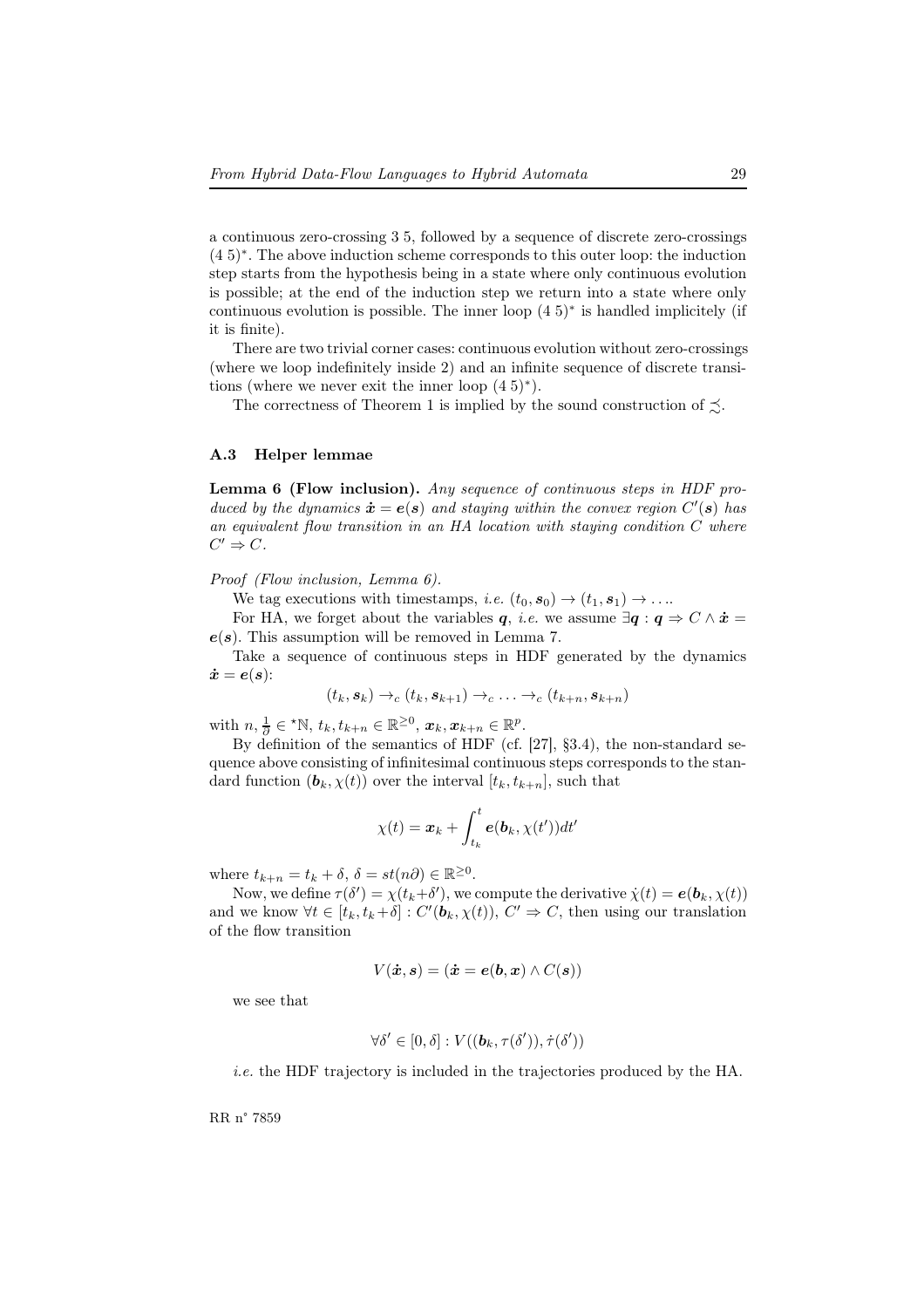Mind, that by the definition of the semantics of HA, the set of trajectories produced in an interval  $[0, \delta]$  is

$$
T_{[0,\delta]} = \{ \tau \mid \forall \delta' \in [0,\delta] : V((\boldsymbol{b},\tau(\delta')), \dot{\tau}(\delta')) \}
$$

Thus, there exists an HA execution with trajectory  $\tau \in T[0, \delta]$ 

 $(t_k, \mathbf{b}_k, \tau(0)) \rightarrow^{V} (t_{k+n}, \mathbf{b}_k, \tau(\delta))$ 

which is equivalent to the HDF execution above.

Lemma 7 (Identity jumps). Any sequence of continuous steps in HDF produced by the dynamics  $\dot{\mathbf{x}} = \mathbf{e}(\mathbf{s})$ , which starts and stays first in a convex region  $C_1'(\bm{s})$  before moving to a convex region  $C_2'(\bm{s})$  and ending there, has an equivalent HA execution sequence consisting of

(1) a flow transition starting in a location with staying condtion  $C_1$ ,

(2) an identity jump transition and

(3) a flow transition in a location with staying condition  $C_2$ , where  $\exists s : C'_1(s) \wedge C'_2(s), C'_1 \Rightarrow C_1$  and  $C'_2 \Rightarrow C_2$ .

Proof (Identity jumps, Lemma 7). Take a sequence of continuous steps in HDF generated by the dynamics  $\dot{x} = e(s)$ :

$$
(t_k, s_k) \rightarrow_c \ldots \rightarrow_c (t_m, s_m) \rightarrow_c \ldots \rightarrow_c (t_n, s_n)
$$

where  $\forall k' \in [k, m] : C_1(\mathbf{s}_{k'})$ ,  $\forall k' \in [m, n] : C_2(\mathbf{s}_{k'})$ , and  $m-k, n-m \in \text{*N}$ . This sequence is simulated by the following HA sequence:

$$
(t_{\widehat{k}},\textbf{q}_{\widehat{k}},\textbf{s}_{\widehat{k}})\rightarrow^{V_1}(t_{\widehat{k}+1},\textbf{q}_{\widehat{k}+1},\textbf{s}_{\widehat{k}+1})\rightarrow^{R^{id}}(t_{\widehat{k}+2},\textbf{q}_{\widehat{k}+2},\textbf{s}_{\widehat{k}+2})\rightarrow^{V_2}(t_{\widehat{k}+3},\textbf{q}_{\widehat{k}+3},\textbf{s}_{\widehat{k}+3})
$$

where

 $-t_{\widehat k} = st(t_k), \; \pmb{s}_{\widehat k} = st(\pmb{s}_k), \; t_{\widehat k+1} = t_{\widehat k+2} = st(t_m), \; \pmb{s}_{\widehat k+1} = \pmb{s}_{\widehat k+2} = st(\pmb{s}_m), \; t_{\widehat k+3} = t_n,$ and  $s_{\widehat{k}+3} = st(s_n)$  $- \dot{x} = e(s) \wedge C'_1 \Rightarrow V_1,$  $- \dot{x} = e(s) \wedge C_2' \Rightarrow V_2,$  $-R^{id}=R(\bm{q},\bm{q}')\wedge(\bm{s}'\!=\!\bm{s}) \text{ with } \exists \bm{q},\bm{q}': R(\bm{q},\bm{q}')\wedge C_1(\bm{q},\bm{s}_{\widehat{k}+1})\wedge C_2(\bm{q}',\bm{s}_{\widehat{k}+2})$ *i.e.*  $R$  is the identity w.r.t.  $s$ .

Since the HA configurations  $(t_{\hat{k}+1}, q_{\hat{k}+1}, s_{\hat{k}+1})$  and  $(t_{\hat{k}+2}, q_{\hat{k}+2}, s_{\hat{k}+2})$  differ only by q they are both identical to the HDF configuration  $(t_m, s_m)$ . The inclusion of the flows follows from (transitivity of) Lemma 6.

### A.4 Proof of the Lemmae

#### Initialization, Lemma 1

Proof.

The initial state of the HDF program:  $\mathcal{I}(\mathbf{s})$ . The initialization of the HA:  $\Sigma^0(\ell_0) \!=\! \{(\bm q, \bm s) \mid \bm q^d \!=\! \bm {\mathsf {ff}} \wedge \bigwedge_j q^c_m \in \{\textsf{above}, \textsf{below}\} \wedge$  $\mathcal{I}(\boldsymbol{s})\}$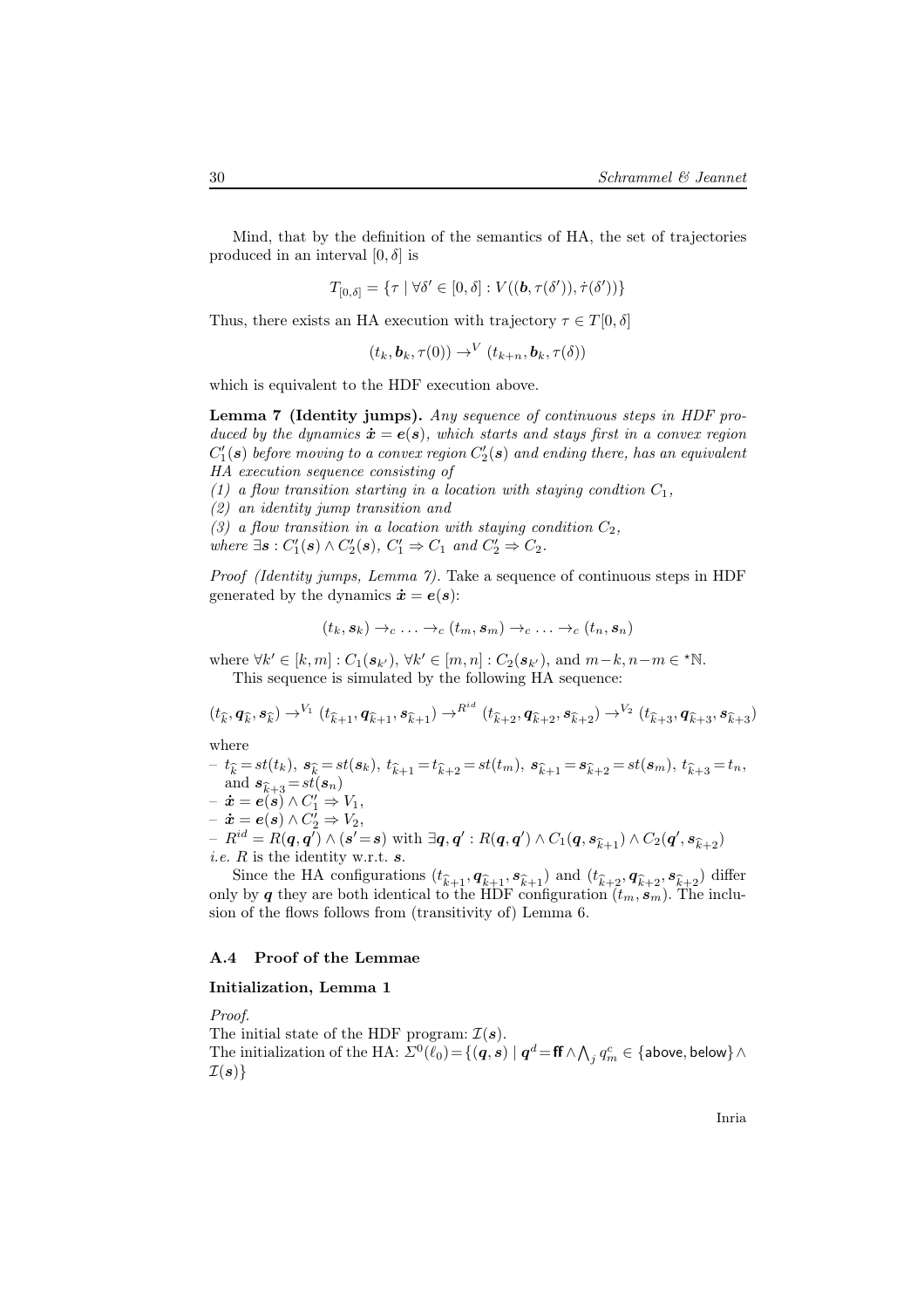We see:  $\forall s : \mathcal{I}(s) \Longrightarrow \exists q : (q, s) \in \Sigma^0(\ell_0)$ 

Remark: For the initialization of the discrete zero-crossing "memories"  $q<sup>d</sup>$ we exploit the fact that in the hybrid data-flow language the initial state cannot satisfy a zero-crossing (because there is no previous state), hence an execution always starts with a continuous evolution.  $q^d$  is then actually initialized on the first continuous zero-crossing.

For didactical reasons we show the Lemmae 2 to 5 in the reverse order.

#### Discrete transitions, Lemma 5

$$
s_k \to^d s_{k+1} \precsim (q_{\widehat{k}}, s_{\widehat{k}}) \to^R (q_{\widehat{k}+1}, s_{\widehat{k}+1})
$$
  
\n
$$
\iff
$$
  
\n
$$
st(s_k) = s_{\widehat{k}} \land ((s_{k-1}, s_k) \models \varphi_j^Z) \land s_{k+1} = \Phi(s_k) \Longrightarrow
$$
  
\n
$$
\exists q_{\widehat{k}} : ((q_{\widehat{k}}, s_{\widehat{k}}) \models H_j) \land s_{\widehat{k}+1} = \Phi(s_{\widehat{k}}) \land st(s_{k+1}) = s_{\widehat{k}+1} \land
$$
  
\n
$$
\exists q_{\widehat{k}+1} : \forall m \in M_j : R(q_{\widehat{k}}, q_{\widehat{k}+1}) \land ((q_{\widehat{k}+1}, s_{\widehat{k}+1}) \models q_m \in Q^0)
$$
  
\nwhere  $m \in M_j$  correspond to the activated  $up(z_m)$  in  $\varphi_j^Z$ .

*Proof.* The discrete equation  $s' = \mathbf{\Phi}_j(s)$  if  $\varphi_j^Z$  is translated to  $s' = \mathbf{\Phi}_j(s) \wedge \varphi_j^Z(s)$  $H_j(q,s) \wedge R((q,s),(q',s')).$ 

The correctness of the guard  $H_j$  will be shown in Lemmae 3 and 4. The translation of the assignment  $s' = \boldsymbol{\Phi}_j(s)$  is trivially sound, thus we have  $st(s_{k+1}) =$  $s_{\widehat{k}+1}.$ 

It remains to show that the relation R makes the additional variables  $q_m$ with  $m \in M_i$  return to an initial state after the discrete transition: (1) Transitions due to discrete zero-crossings:

- Base case:  $((\boldsymbol{q}_0, \boldsymbol{s}_0) \in \Sigma^0(\ell_0)) \Longrightarrow ((\boldsymbol{q}_0, \boldsymbol{s}_0) \models \bigwedge_m q_m^d = \boldsymbol{\mathsf{ff}})$
- Induction step:  $\forall m \in M_i$ :

$$
(\mathbf{s}_{k-1}\models z_m<0)\land(\mathbf{s}_k\models z_m\geq 0)\Longrightarrow\exists\mathbf{q}_{\widehat{k}}:(\left(\mathbf{q}_{\widehat{k}},\mathbf{s}_{\widehat{k}}\right)\models q_m^d\land z_m\geq 0)
$$

From the transition relation  $q'_m{}^d = z_m < 0$  we deduce

$$
(\boldsymbol{q}_{\widehat{k}+1},\boldsymbol{s}_{\widehat{k}+1})\models q_m^d\!=\!\textsf{ff}
$$

This means that after each jump caused by the discrete zero-crossing  $\varphi_j^Z$ we have  $q_m^d = \text{ff}$ .

(2) Transitions due to continuous zero-crossings:

- Base case:  $((\boldsymbol{q}_0,\boldsymbol{s}_0)\in\Sigma^0(\ell_0))\Longrightarrow ((\boldsymbol{q}_0,\boldsymbol{s}_0)\models \bigwedge_m q_m^c\in\{\textsf{above},\textsf{below}\})$
- Induction step: We show that  $\forall m \in M_j$   $q_m^c$  returns to an initial state after a continuous zero-crossing. Translation of a continuous zero-crossing to HA in §7:

$$
R_m^c = {q_m'}^c \in \{\text{above}, \text{below}\} \land z_m \! = \! 0 \land q_m^c \! = \! \text{ready} \quad \lor \quad \ldots
$$

We deduce:

$$
((\boldsymbol{q}_{\widehat{k}},\boldsymbol{s}_{\widehat{k}})\models q_m^c=\text{ready} \wedge z_m\!=\!0) \Longrightarrow ((\boldsymbol{q}_{\widehat{k}+1},\boldsymbol{s}_{\widehat{k}+1})\models q_m^c \in \{\text{above}, \text{below}\})
$$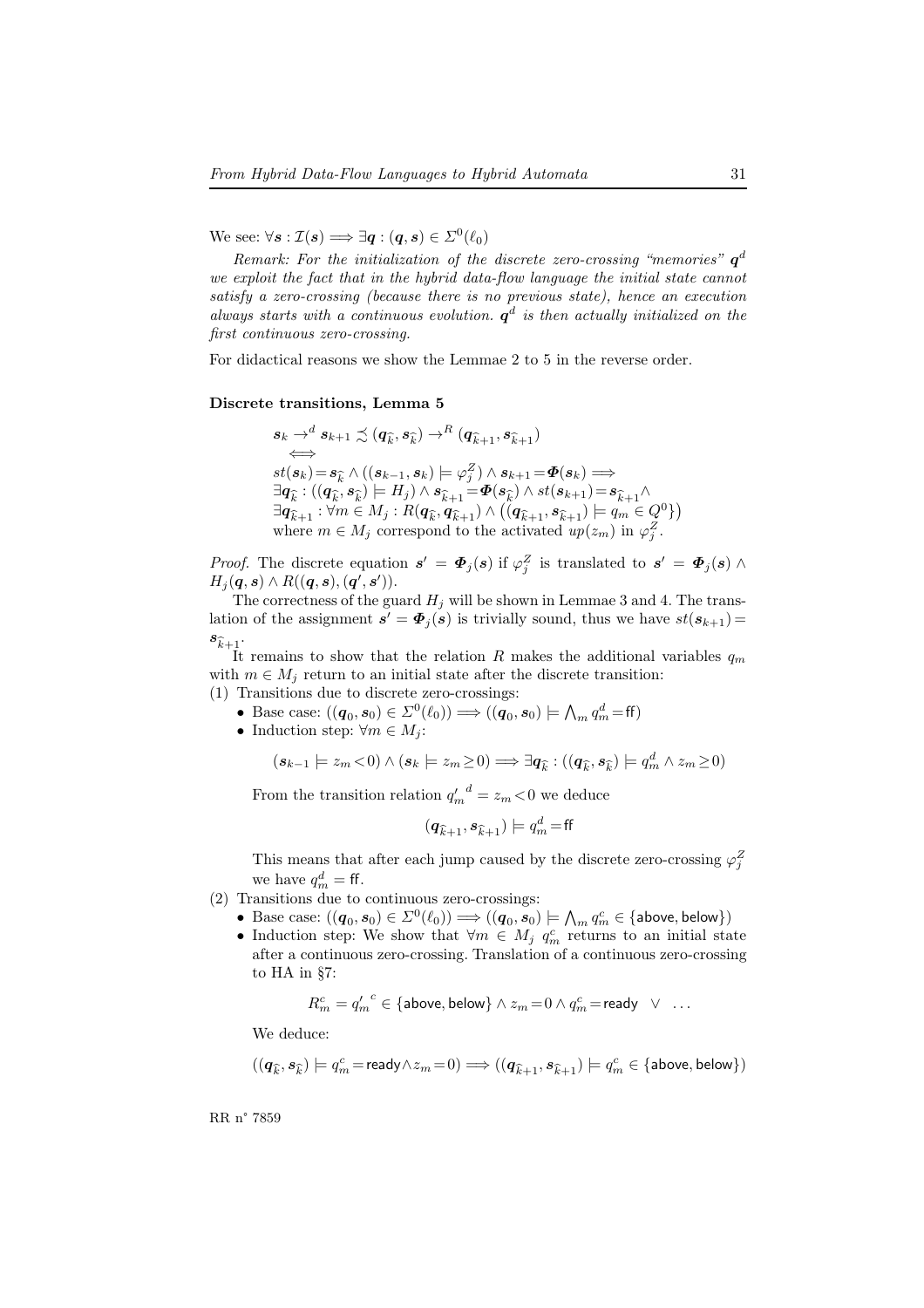Discrete zero-crossings, Lemma 4

$$
st(\boldsymbol{s}_k)\!=\!\boldsymbol{s}_{\widehat{k}}\wedge((\boldsymbol{s}_{k-1},\boldsymbol{s}_{k})\models\varphi^Z_j)\Longrightarrow\exists\boldsymbol{q}_{\widehat{k}}:((\boldsymbol{q}_{\widehat{k}},\boldsymbol{s}_{\widehat{k}})\models H^d_j)
$$

Proof. We have to show that whenever a discrete zero-crossing is activated in an HDF execution it is also activated in the corresponding HA execution:

• By the definition of the discrete transition semantics  $\rightarrow^d$  of HDF and the definition of "contact" semantics of §2, we have

$$
(\mathbf{s}_{k-1},\mathbf{s}_k) \models \varphi_j^Z \iff (\mathbf{s}_{k-1} \models P_j^{<0}) \land (\mathbf{s}_k \models P_j^{>0})
$$

where  $P_j^{\cdot <0} = \varphi_j^Z [\forall m : up(z_m) \leftarrow z_m \leftarrow 0]$  and analogously for  $P_j^{\cdot \geq 0}$ . • The translation to HA in §7:

$$
H_j^d = \varphi_j^Z[\forall m : up(z_m) \leftarrow G_m^d] \text{ with } G_m^d = q_m^d \wedge z_m \ge 0
$$
  

$$
R^d = \bigwedge_m (q_m^d = (z_m < 0))
$$

• For each  $m$ :

$$
(s_{k-1} \models z_m < 0) \Longrightarrow ((q_{\widehat{k}-1}, s_{\widehat{k}-1}) \models z_m < 0) \Longrightarrow ((q_{\widehat{k}}, s_{\widehat{k}}) \models q_m^d = \text{tt}) \qquad \vee
$$
\n
$$
(s_{k-1} \models z_m \ge 0) \Longrightarrow ((q_{\widehat{k}-1}, s_{\widehat{k}-1}) \models z_m \ge 0) \Longrightarrow ((q_{\widehat{k}}, s_{\widehat{k}}) \models q_m^d = \text{ff})
$$
\n
$$
(s_k \models z_m \ge 0) \Longrightarrow ((q_{\widehat{k}}, s_{\widehat{k}}) \models z_m \ge 0) \qquad \vee
$$
\n
$$
(s_k \models z_m < 0) \Longrightarrow ((q_{\widehat{k}}, s_{\widehat{k}}) \models z_m < 0)
$$

Thus, using these arguments in the induction over the logical structure of  $\varphi_j^Z$ we get

• for each  $j$ :

$$
((s_{k-1}, s_k) \models \varphi_j^Z) \Longrightarrow ((q_{\widehat{k}}, s_{\widehat{k}}) \models \varphi_j^Z [\forall m : up(z_m) \leftarrow q_m^d \land z_m \geq 0])
$$

• Hence, we finally obtain  $(q_{\widehat{k}}, s_{\widehat{k}}) \models H_j^d$ .

## Continuous zero-crossings, Lemma 3

$$
st(\boldsymbol{s}_k)\!=\!\boldsymbol{s}_{\widehat{k}} \land ((\boldsymbol{s}_{k-1},\boldsymbol{s}_k)\models\varphi^Z_j) \Longrightarrow (\exists \boldsymbol{q}_{\widehat{k}}: (\boldsymbol{q}_{\widehat{k}},\boldsymbol{s}_{\widehat{k}})\models H^c_j)
$$

Proof.

• By the definition of the discrete transition semantics  $\rightarrow^d$  of HDF and the definition of "contact" semantics of §2, we have

$$
(\mathbf{s}_{k-1},\mathbf{s}_k) \models \varphi_j^Z \Longleftrightarrow (\mathbf{s}_{k-1} \models P_j^{<0}) \land (\mathbf{s}_k \models P_j^{<0})
$$

•  $\cdots \rightarrow^c s_{k-1} \rightarrow^c s_k$  is the end of a sequence of continuous executions steps in HDF. Hence, it is the end of a trajectory  $\tau$  in HA with  $\tau(\delta) = \mathbf{x}_{\widehat{k}}$ .

$$
(\mathbf{s}_{k-1}\models P_j^{<0})\Longrightarrow (\exists \delta'\in [0,\delta): \tau(\delta')\models P_j^{<0})
$$

Inria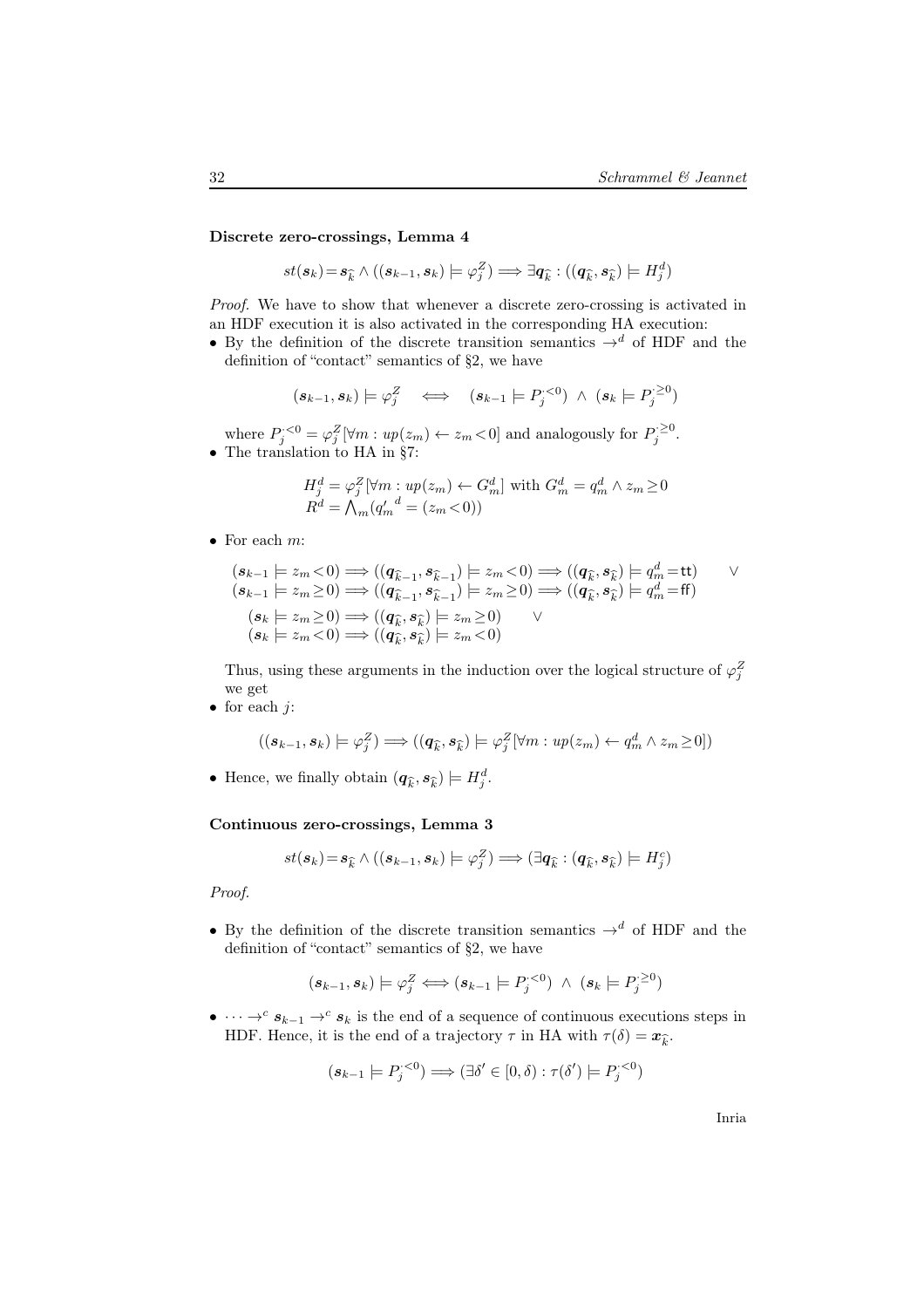Let's use the notation  $s_{\widehat{k}'}$  for  $(b_{\widehat{k}-1}, \tau(\delta'))$  in the sequel.

Remark: We exploit here the fact that the trajectory described by the sequence  $\cdots \rightarrow^c$   $s_{k-1} \rightarrow^c s_k$  is actually standardizable: we could imagine a nonstandardizable program that produces the sequence  $\ldots \rightarrow^c 0 \rightarrow^c -\partial \rightarrow^c 0$ that fires a zero-crossing in the non-standard program, but not in its standard interpretation.

• The translation to HA in §7:

$$
\begin{array}{l} H_j^c=\varphi_j^Z[\forall m:up(z_m)\leftarrow G_m^c] \text{ with } G_m^c=q_m^c=\text{ready} \wedge z_m=0\\ R^d=\bigwedge_m({q_m'}^c=\text{ready} \wedge q_m^c=\text{below} \wedge z_m<0) \vee \ldots\\ C=\bigwedge_m(q_m^c\in\{\text{below},\text{ready}\} \wedge z_m\leq 0) \vee \ldots \end{array}
$$

• For each  $m$ :

$$
\begin{aligned} (\pmb{s}_{k-1}\models z_m<0)\wedge(\pmb{s}_k\models z_m=0)\Longrightarrow ((\pmb{q}_{\widehat{k}'},\pmb{s}_{\widehat{k}'})\models q_m^c\in\{\text{below},\text{ready}\}\wedge z_m<0)\wedge\\ & ((\pmb{q}_{\widehat{k}},\pmb{s}_{\widehat{k}})\models q_m^c\in\{\text{below},\text{ready}\}\wedge z_m=0)\\ \Longrightarrow ((\pmb{q}_{\widehat{k}},\pmb{s}_{\widehat{k}})\models q_m^c=\text{ready}\wedge z_m=0)\\ (\pmb{s}_{k-1}\models z_m\geq 0)\vee(\pmb{s}_k\models z_m\neq 0)\Longrightarrow ((\pmb{q}_{\widehat{k}'},\pmb{s}_{\widehat{k}'})\models z_m\geq 0)\vee((\pmb{q}_{\widehat{k}},\pmb{s}_{\widehat{k}})\models z_m\neq 0)\\ \Longrightarrow ((\pmb{q}_{\widehat{k}},\pmb{s}_{\widehat{k}})\models q_m^c\neq \text{ready}\vee z_m\neq 0)\end{aligned}
$$

Thus, using these arguments in the induction over the logical structure of  $\varphi_j^Z$ we get

• for each  $i$ :

$$
((s_{k-1}, s_k) \models \varphi_j^Z) \Longrightarrow ((\mathbf{q}_{\widehat{k}}, \mathbf{s}_{\widehat{k}}) \models \varphi_j^Z [\forall m : up(z_m) \leftarrow q_m^c = \text{ready} \land z_m = 0])
$$

• Hence, we conclude  $(q_k, s_k) \models H_j^c$ .

## Flow to zero-crossing, Lemma 2

$$
s_n \to^c \ldots \to^c s_{k-1} \to^c s_k \precsim (q_{\widehat{n}}, s_{\widehat{n}}) \to^V \ldots \to^V (q_{\widehat{k}}, s_{\widehat{k}})
$$

 $\exists \boldsymbol{q}_{\widehat{n}}\dots \boldsymbol{q}_{\widehat{k}}: st(\boldsymbol{s}_n)\!=\!\boldsymbol{s}_{\widehat{n}}\wedge st(\boldsymbol{s}_k)\!=\!\boldsymbol{s}_{\widehat{k}}$ such that the continuous evolution from  $s_n$  to  $s_k$  is included in the flow from  $s_{\hat{n}}$  to  $s_{\hat{k}}$ , and  $((s_{k-1}, s_k) \models \varphi^Z_j) \Longrightarrow (q_{\widehat{k}}, s_{\widehat{k}}) \models h^c_j)$ 

#### Proof.

– First, we show that the flow transition is not affected by the term  $\sum \bigvee_j H_j^d$  in the definition of V, *i.e.* if the term is false then there exists a j such that  $H_j^d$ :

$$
\neg \boxtimes \bigvee_j H_j^d \Longrightarrow \bigvee_j H_j^d
$$

which is true because of  $(\neg \boxtimes e \Rightarrow e) \Longleftrightarrow (\boxtimes e \vee e)$ .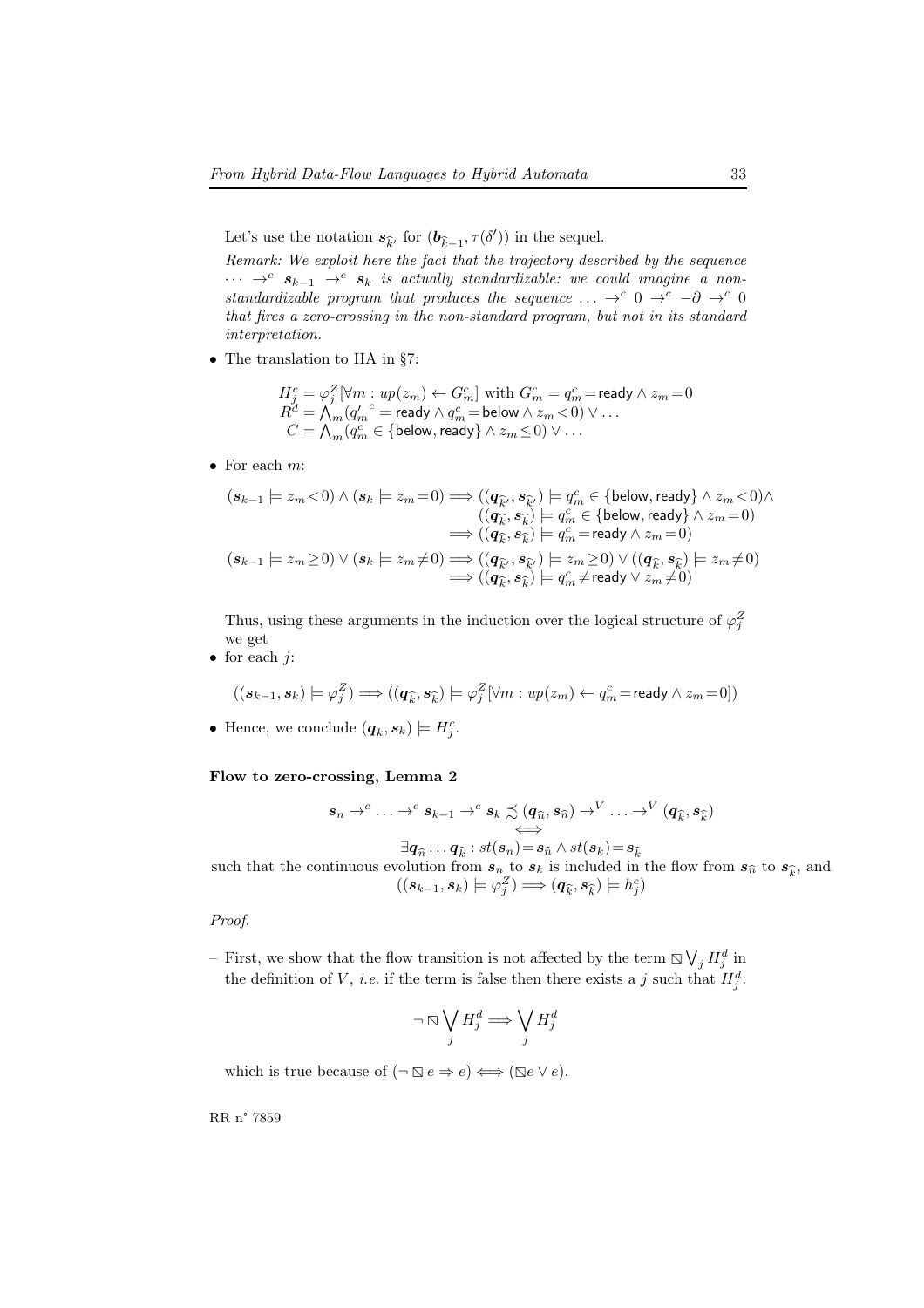Remark: Mind that the definition of the hybrid data-flow semantics uses a similar construction for forcing urgency as we do here in order to force the urgency of discrete transitions in a cascade: the only difference is that we restrict the flow only w.r.t. discrete zero-crossings whereas in the hybrid data-flow semantics it is also restricted also w.r.t. continuous zero-crossings. Applying the latter to hybrid automata would force the transition with the "first" input value satisfying the zero-crossing – which is not sound.

- Then, we have to show that for any  $\varphi_j^Z$  any trajectory from an initial state of  $q<sup>c</sup>$  to a zero-crossing can actually move to a state satisfying  $H<sup>c</sup><sub>j</sub>$ .
	- Therefore we show for all  $m$  that any trajectory that leads from an initial state of  $q_m^c$  to a zero-crossing can actually move to  $q_m^c$  = ready and satisfy the condition  $G_m^c$ :
		- Case 1:  $s_n \models z_m > 0$ 
			- We deduce from the HDF trace:

$$
\begin{array}{c} (s_n \models z_m \! > \! 0) \Longrightarrow ((\textbf{\textit{q}}_{\widehat{n}},s_{\widehat{n}}) \models q^c_m \! = \! \texttt{above})\\ (\ast) \ (s_{k-1} \models z_m \! < \! 0) \Longrightarrow ((\textbf{\textit{q}}_{\widehat{k}'},s_{\widehat{k}'}) \models q^c_m \in \{\texttt{below}, \texttt{ready}\} \land z_m \! < \! 0) \end{array}
$$

(using the argument from Lemma 3 that there exists  $\pmb{s}_{\widehat{k}'} = (\pmb{b}_{\widehat{k}-1}, \tau(\delta'))$ such that  $s_{\widehat{k}'} \models z_m < 0$ 

• By continuity, we also have

$$
\exists n' \in (n, k-1) : (\mathbf{s}_{n'} \models z_m = 0)
$$

Thus we can move into state  $q_m^c =$  below by an identity transition (w.r.t. s, Lemma 7). Then

$$
\forall n'\in [n,k-2] : (\mathbf{s}_{n'}\models z_m\mathord{<} 0)\Longrightarrow \neg \exists n''\in (n',k-1] : (\mathbf{s}_{n''}\models z_m\mathord{>0})
$$

which means that we do not need to go back to  $q_m^c =$  above.

- We see from (\*) that  $s_{\widehat{k}'}$  allows us to go from  $q_m^c =$  below to  $q_m^c =$  ready by an identity transition (see Lemma 7).
- Case 2:  $s_n \models z_m < 0$ : Same as Case 1, but start in  $q_m^c =$  below
- Case 3:  $s_n \models z_m = 0$ : Start in  $q_m^c \in \{\text{above}, \text{below}\},\$  then follow Case 1.
- In the same way we can show for all  $m$  that any trajectory that starts in an initial state of  $q_m^c$ , but which does not lead to a zero-crossing, does not satisfy the condition  $G_m^c$ .
- $-$  Then by induction over the logical structure of  $\varphi^Z_j$  and finally applying Lemma 3 we conclude:  $(\boldsymbol{q}_{\widehat{k}}, \boldsymbol{s}_{\widehat{k}}) \models H_j^c$

#### A.5 Proof sketch with inputs

The simulation relation  $\preceq$  is constructed analogously to A.1 except that the configurations of HDF have to be extended by the inputs, *i.e.*  $(s_k, i_k)$ .

Then we can extend the lemmae from A.1:

#### Lemma 8 (Initialization).

$$
(\bm{s}_0, \bm{i}_0) \precsim (\bm{q}_0, \bm{s}_0) \quad \Longleftrightarrow \quad \forall \bm{s}_0: \mathcal{I}(\bm{s}_0) \Longrightarrow \exists \bm{q}_0: (\bm{q}_0, \bm{s}_0) \in \varSigma^0(\ell_0)
$$

Inria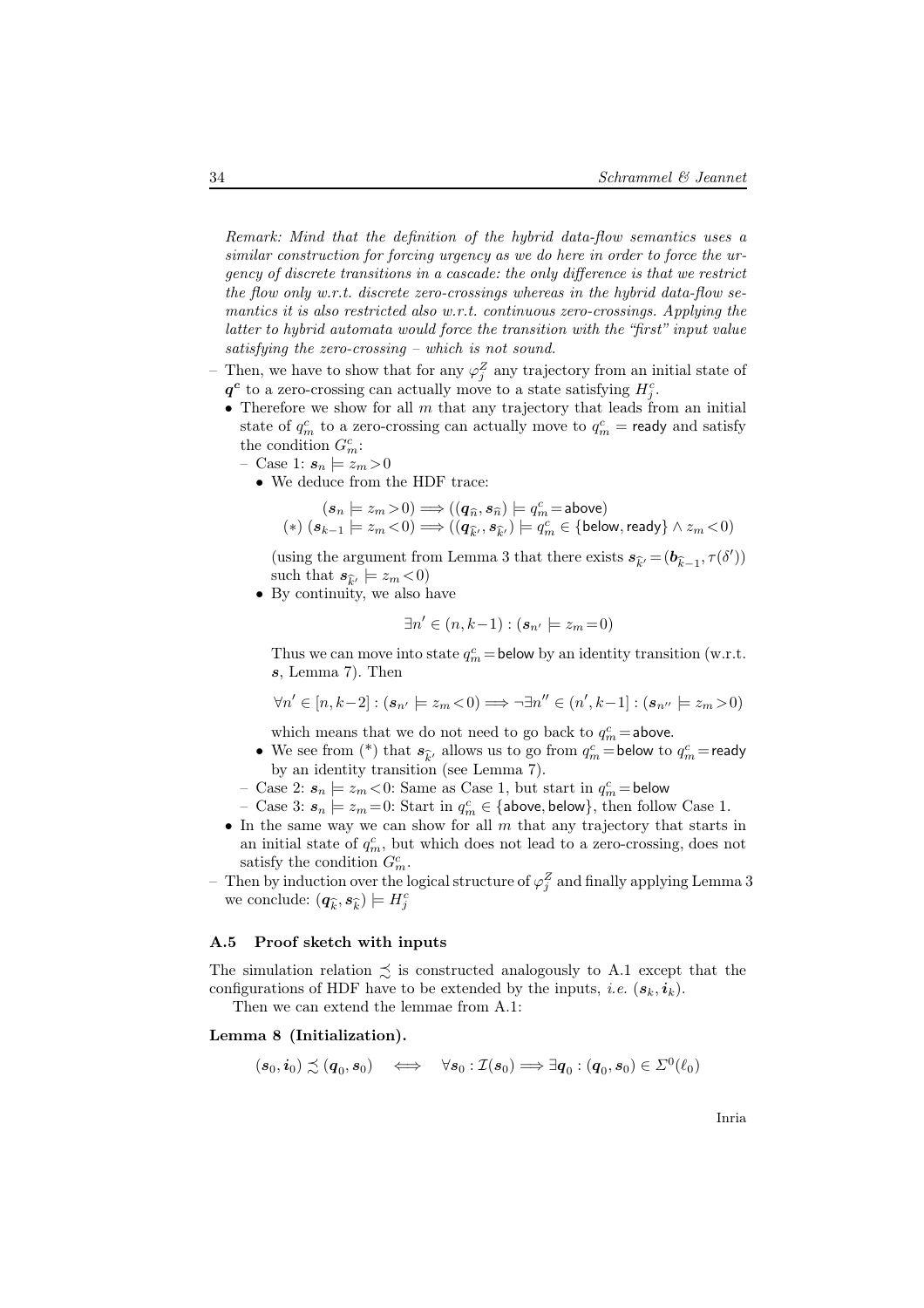Lemma 9 (Flow to zero-crossing).

$$
(\boldsymbol{s}_n, \boldsymbol{i}_n) \rightarrow^c \ldots \rightarrow^c (\boldsymbol{s}_{k-1}, \boldsymbol{i}_{k-1}) \rightarrow^c (\boldsymbol{s}_k, \boldsymbol{i}_k) \precsim (\boldsymbol{q}_{\widehat{n}}, \boldsymbol{s}_{\widehat{n}}) \rightarrow^V \ldots \rightarrow^V (\boldsymbol{q}_{\widehat{k}}, \boldsymbol{s}_{\widehat{k}})
$$

 $\exists \boldsymbol{q}_{\widehat{n}}\dots \boldsymbol{q}_{\widehat{k}}: st(\boldsymbol{s}_n)\!=\!\boldsymbol{s}_{\widehat{n}} \land st(\boldsymbol{s}_k)\!=\!\boldsymbol{s}_{\widehat{k}}$ such that the continuous evolution from  $s_n$  to  $s_k$  is included in the flow from  $s_{\widehat{n}}$  to  $s_{\widehat{k}}$ , and  $((s_{k\!-\!1}, i_{k\!-\!1}, s_k, i_k) \models \varphi^Z_j) \Longrightarrow (q_{\widehat{k}}, s_{\widehat{k}}) \models \exists i: (\mathcal{A}(s_{\widehat{k}}, i) \wedge H^c_j(s_{\widehat{k}}, i))$ 

Lemma 10 (Continuous zero-crossing activation).

$$
st(\boldsymbol{s}_k)\!=\!\boldsymbol{s}_{\widehat{k}}\wedge((\boldsymbol{s}_{k\!-\!1},\boldsymbol{i}_{k\!-\!1},\boldsymbol{s}_{k},\boldsymbol{i}_{k})\models\varphi^Z_j)\Longrightarrow(\exists\boldsymbol{q}_{\widehat{k}}:(\boldsymbol{q}_{\widehat{k}},\boldsymbol{s}_{\widehat{k}})\models\exists\boldsymbol{i}:(\mathcal{A}(\boldsymbol{s}_{\widehat{k}},\boldsymbol{i})\wedge H_j^c(\boldsymbol{s}_{\widehat{k}},\boldsymbol{i})))
$$

in an HDF sequence  $\ldots \rightarrow^c (s_{k-1},i_{k-1}) \rightarrow^c (s_k,i_k)$  and an HA sequence  $\ldots \rightarrow^V$  $(\boldsymbol{q}_{\widehat{k}},\boldsymbol{s}_{\widehat{k}}).$ 

#### Lemma 11 (Discrete zero-crossing activation).

$$
st(\boldsymbol{s}_k)\!=\!\boldsymbol{s}_{\widehat{k}}\wedge((\boldsymbol{s}_{k\!-\!1},\boldsymbol{i}_{k\!-\!1},\boldsymbol{s}_{k},\boldsymbol{i}_{k})\models\varphi_j^Z)\Longrightarrow\exists \boldsymbol{q}_{\widehat{k}}:((\boldsymbol{q}_{\widehat{k}},\boldsymbol{s}_{\widehat{k}})\models\exists \boldsymbol{i}:(\mathcal{A}(\boldsymbol{s}_{\widehat{k}},\boldsymbol{i})\wedge H_j^d(\boldsymbol{s}_{\widehat{k}},\boldsymbol{i}))
$$

in an HDF sequence  $(s_{k-1}, i_{k-1}) \rightarrow^d (s_k, i_k)$  and an HA sequence  $\rightarrow^R (q_{\widehat{k}}, s_{\widehat{k}})$ .

Lemma 12 (Discrete transitions).

$$
(s_k, i_k) \rightarrow^d (s_{k+1}, i_{k+1}) \precsim (q_{\widehat{k}}, s_{\widehat{k}}) \rightarrow^R (q_{\widehat{k}+1}, s_{\widehat{k}+1})
$$
  
\n
$$
\iff
$$
  
\n
$$
st(s_k) = s_{\widehat{k}} \land ((s_{k-1}, i_{k-1}, s_k, i_k) \models \varphi_j^Z) \land s_{k+1} = \Phi_j(s_k, i_k) \Longrightarrow
$$
  
\n
$$
\exists q_{\widehat{k}} : ((q_{\widehat{k}}, s_{\widehat{k}}) \models \exists i : (\mathcal{A}(s_{\widehat{k}}, i) \land H_j(q_{\widehat{k}}, s_{\widehat{k}}, i) \land s_{\widehat{k}+1} = \Phi_j(s_{\widehat{k}}, i)) \land st(s_{k+1}) = s_{\widehat{k}+1} \land
$$
  
\n
$$
\exists q_{\widehat{k}+1} : \forall m \in M_j : R(q_{\widehat{k}}, q_{\widehat{k}+1}) \land ((q_{\widehat{k}+1}, s_{\widehat{k}+1}) \models q_m \in Q^0)
$$
  
\nwhere  $m \in M_j$  correspond to the activated up(z\_m) in  $\varphi_j^Z$   
\nand  $Q^0 = \begin{cases} \{\text{ff}\} & \text{for } q_m^d \\ \{\text{above, below}\} & \text{for } q_m^c \end{cases}$ 

i.e. the translation of discrete transitions is sound, and the additional variables q corresponding to activated zero-crossings return to their initial state after the discrete transition.

The proofs proceed in the same way as in A.3 and A.4. The following additional arguments are needed:

– Lemma 6: We have the following standard interpretation with inputs:

$$
\chi(t) = \boldsymbol{x}_k + \int_{t_k}^t \boldsymbol{e}(\boldsymbol{b}_k, \chi(t'), \iota(t')) dt'
$$

where  $\iota : [t_k, t_{k+n}] \to \mathbb{R}^p$  is the continuous input trajectory corresponding to the non-standard sequence  $i_k \rightarrow_c \ldots \rightarrow_c i_{k+n}$ .

The translation into a flow transition according to 7 is:

$$
V(\dot{x}, s) = \exists i : \mathcal{A}(s, i) \land (\dot{x} = e(b, x, i) \land C(s, i))
$$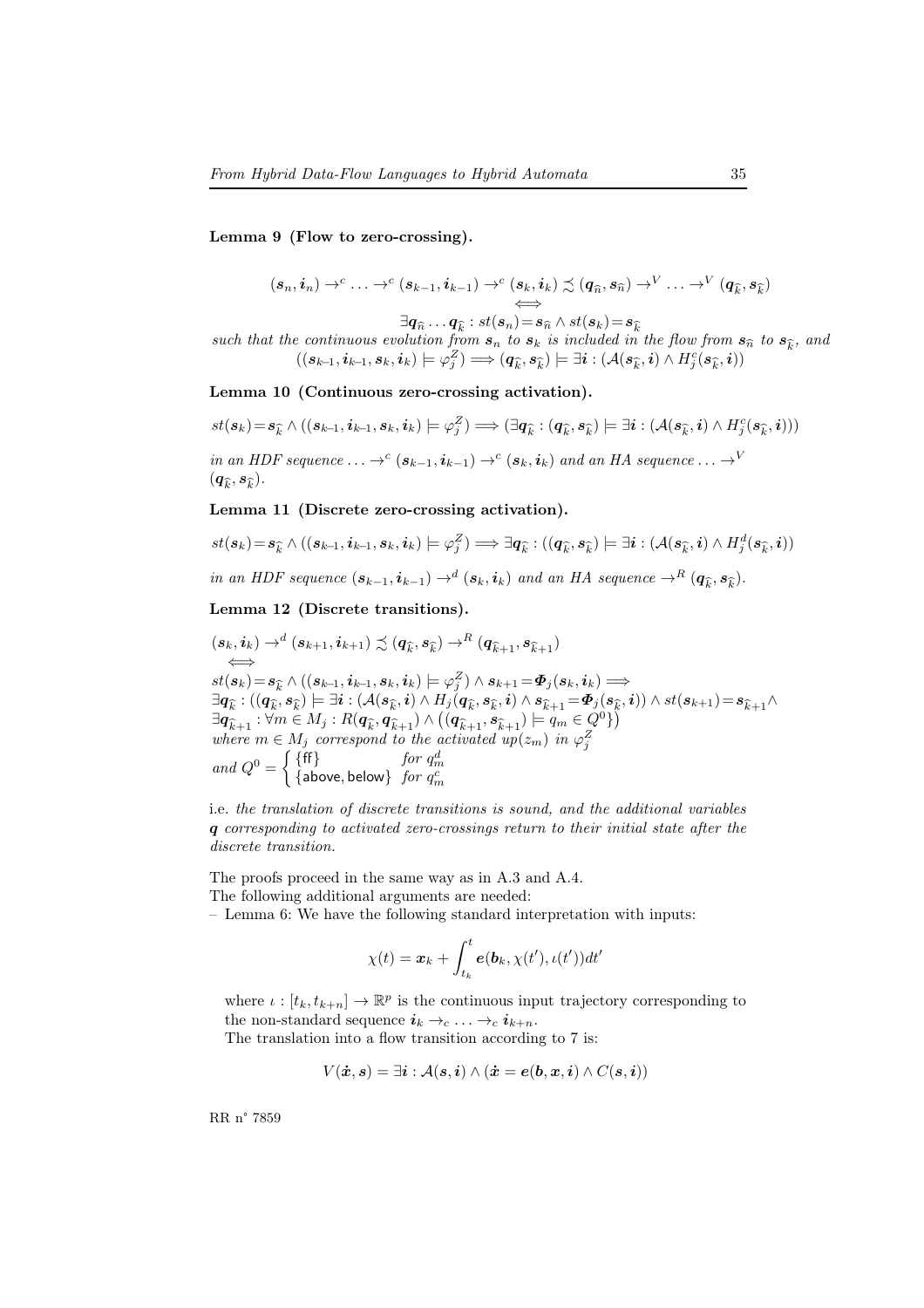We see that

$$
\forall \delta' \in [0,\delta] : V((\boldsymbol{b}_k, \tau(\delta')\iota(\delta')), \dot{\tau}(\delta'))
$$

i.e. the HDF trajectory is included in the trajectories produced by the HA. – Lemma 9: As above we need an argument why the interruption of continuous evolution for discrete transition is sound: if the term  $\mathbb{Q}(\forall i : A(s, i) \land \mathbb{Q})$  $\bigvee_j H_j^d(\mathbf{s}, \mathbf{i})$  is false then there is a j such that  $\exists \mathbf{i} : \mathcal{A}(\mathbf{s}, \mathbf{i}) \wedge H_j^d(\mathbf{s}, \mathbf{i})$ :

$$
(\neg \boxtimes (\forall \mathbf{i} : \mathcal{A} \land \bigvee_j H_j^d) \Longrightarrow \bigvee_j \exists \mathbf{i} : \mathcal{A} \land H_j^d) \Longrightarrow (\forall \mathbf{i} : \bigvee_j \mathcal{A} \land H_j^d \Longrightarrow \exists \mathbf{i} : \bigvee_j \mathcal{A} \land H_j^d)
$$

(mind that  $\neg \Box e \Rightarrow e$ ).

#### A.6 Proof sketch for "crossing" semantics

The soundness for "crossing" semantics is not w.r.t the inclusion of an HDF execution in the set of HA executions, but the inclusion in the HA execution seen as a relation  $(t, s)$ , which collects for each point in time the set of corresponding reachable states in HA executions. This is due to the fact, that in the case of chattering the limit trajectory, i.e. the sliding mode, is not a valid HA execution, although it satifsifes the above relation.

Theorem 2 (Sound translation). All executions of an HDF program are simulated by an execution of its translation to an HA using "crossing" semantics according to  $\S$ 7, i.e. the translation from HDF to HA using "crossing" semantics is a sound over-approximation.

The simulation relation  $\precsim$  is constructed analogously to A.1 except that the configurations are of the form  $(t_k, S_k)$  and  $(t_{\hat{k}}, Q_{\hat{k}}, S_{\hat{k}})$  respectively, *i.e.* they are instrumented with timestamps and the states are set-valued.

Then HDF simulates HA if

$$
st(t_k) = t_{\widehat{k}} \land \forall \mathbf{s}_k \in S_k : \exists \mathbf{s}_{\widehat{k}} \in S_{\widehat{k}} : \exists \mathbf{q}_{\widehat{k}} \in Q_{\widehat{k}} : st(\mathbf{s}_k) = \mathbf{s}_{\widehat{k}}
$$

Then it suffices to replace the constraints corresponding to  $up(z_m)$  by their translations in "crosssing" semantics in the proofs above.

The additional arguments needed are in

- Lemma 6 where the values of the possible trajectories for each instant  $t_{\widehat{k}}$  are collected in the set  $S_{\widehat{k}},$  thus enabling the inclusion of the sliding mode although the HA allows only non-infinitesimal chattering;
- and in Lemma 3 where it is necessary to show that the activation of  $up(z_m)$ implies the truth of  $G_m^c$ :
	- For each  $m$  we have:

$$
(\mathbf{s}_{k-1}\models z_m\leq 0)\Longrightarrow\bigg((\mathbf{q}_{\widehat{k}'},\mathbf{s}_{\widehat{k}'})\models\bigg\{\begin{matrix}q_m^c\in\{\text{above},\text{ready}\}\wedge z_m=0\;\vee\\q_m^c=\text{below}\wedge z_m\leq 0\end{matrix}\bigg)
$$

Inria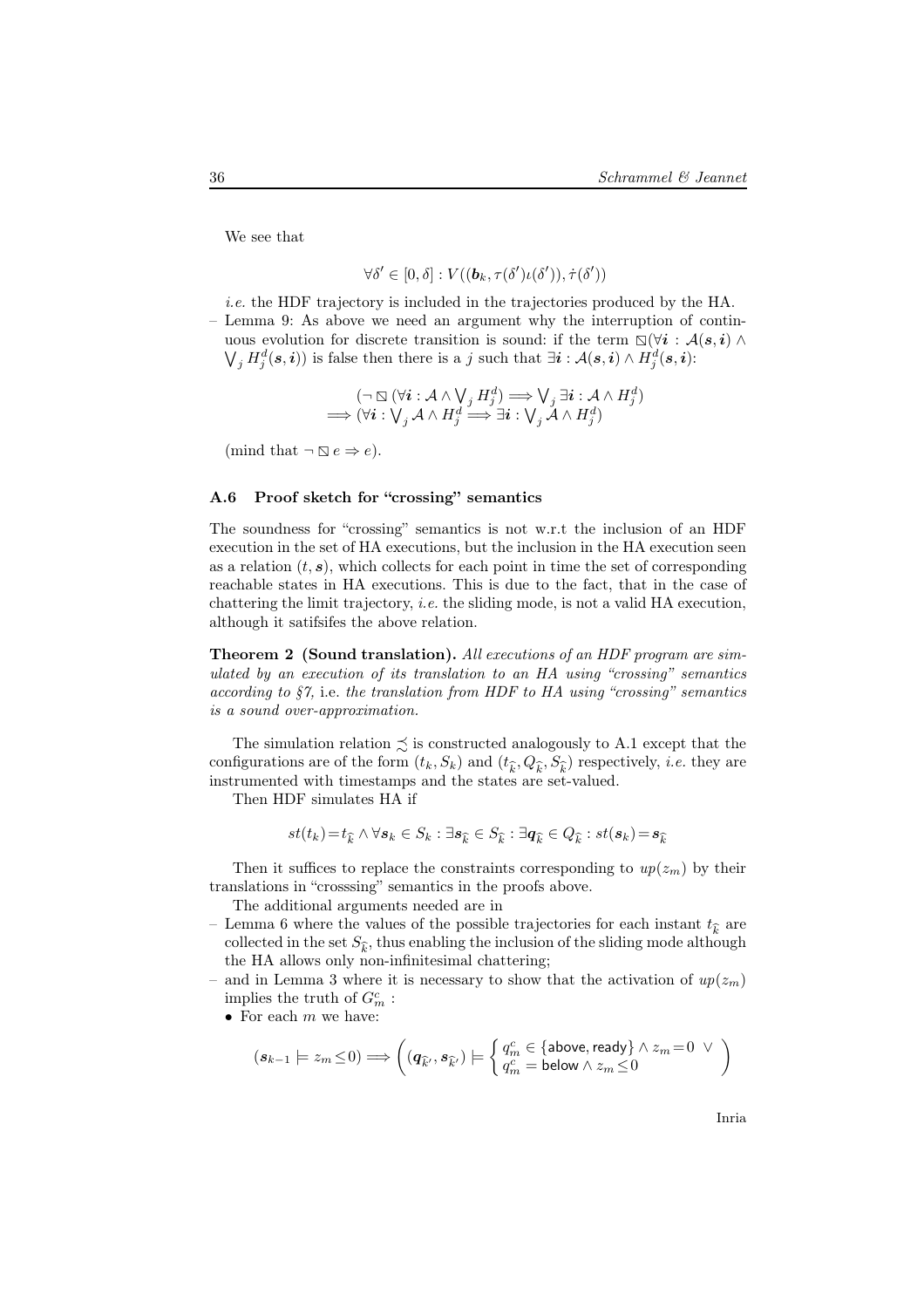• Since every  $\epsilon \in \mathbb{R}^{\geq 0}$  is greater than a non-standard infinitesimal and  $st(z) \geq 0$ 0 for any  $z \in \mathbb{R}^{>0}$ , we deduce from  $s_k \models z_m > 0$  that

$$
(\textbf{\textit{q}}_{\widehat{k}},\textbf{\textit{s}}_{\widehat{k}})\models\begin{cases} q_m^c=\text{above}\wedge z_m\!\geq\!0\;\vee\\ q_m^c=\text{below}\wedge z_m\!=\!0\;\vee\\ q_m^c=\text{ready}\wedge 0\!\leq\!z_m\!\leq\!\epsilon\end{cases}
$$

• Thus by induction over the logical structure of  $\varphi_j^Z$  we conclude  $(q_{\widehat{k}}, s_{\widehat{k}})$   $\models$  $H_j^c$ .